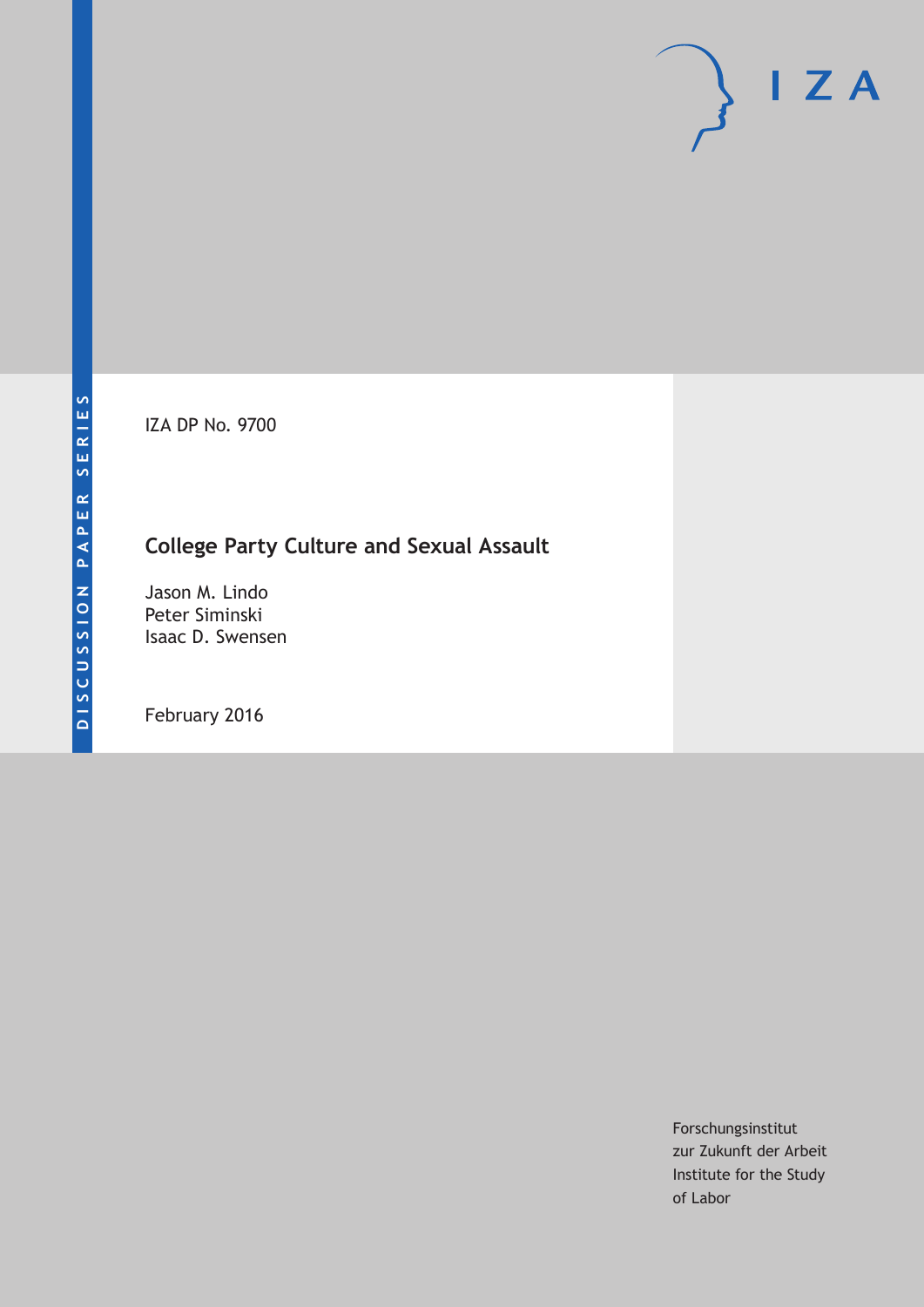# **College Party Culture and Sexual Assault**

## **Jason M. Lindo**

*Texas A&M University, NBER and IZA* 

## **Peter Siminski**

*University of Wollongong and IZA* 

## **Isaac D. Swensen**

*Montana State University*

Discussion Paper No. 9700 February 2016

IZA

P.O. Box 7240 53072 Bonn **Germany** 

Phone: +49-228-3894-0 Fax: +49-228-3894-180 E-mail: iza@iza.org

Any opinions expressed here are those of the author(s) and not those of IZA. Research published in this series may include views on policy, but the institute itself takes no institutional policy positions. The IZA research network is committed to the IZA Guiding Principles of Research Integrity.

The Institute for the Study of Labor (IZA) in Bonn is a local and virtual international research center and a place of communication between science, politics and business. IZA is an independent nonprofit organization supported by Deutsche Post Foundation. The center is associated with the University of Bonn and offers a stimulating research environment through its international network, workshops and conferences, data service, project support, research visits and doctoral program. IZA engages in (i) original and internationally competitive research in all fields of labor economics, (ii) development of policy concepts, and (iii) dissemination of research results and concepts to the interested public.

IZA Discussion Papers often represent preliminary work and are circulated to encourage discussion. Citation of such a paper should account for its provisional character. A revised version may be available directly from the author.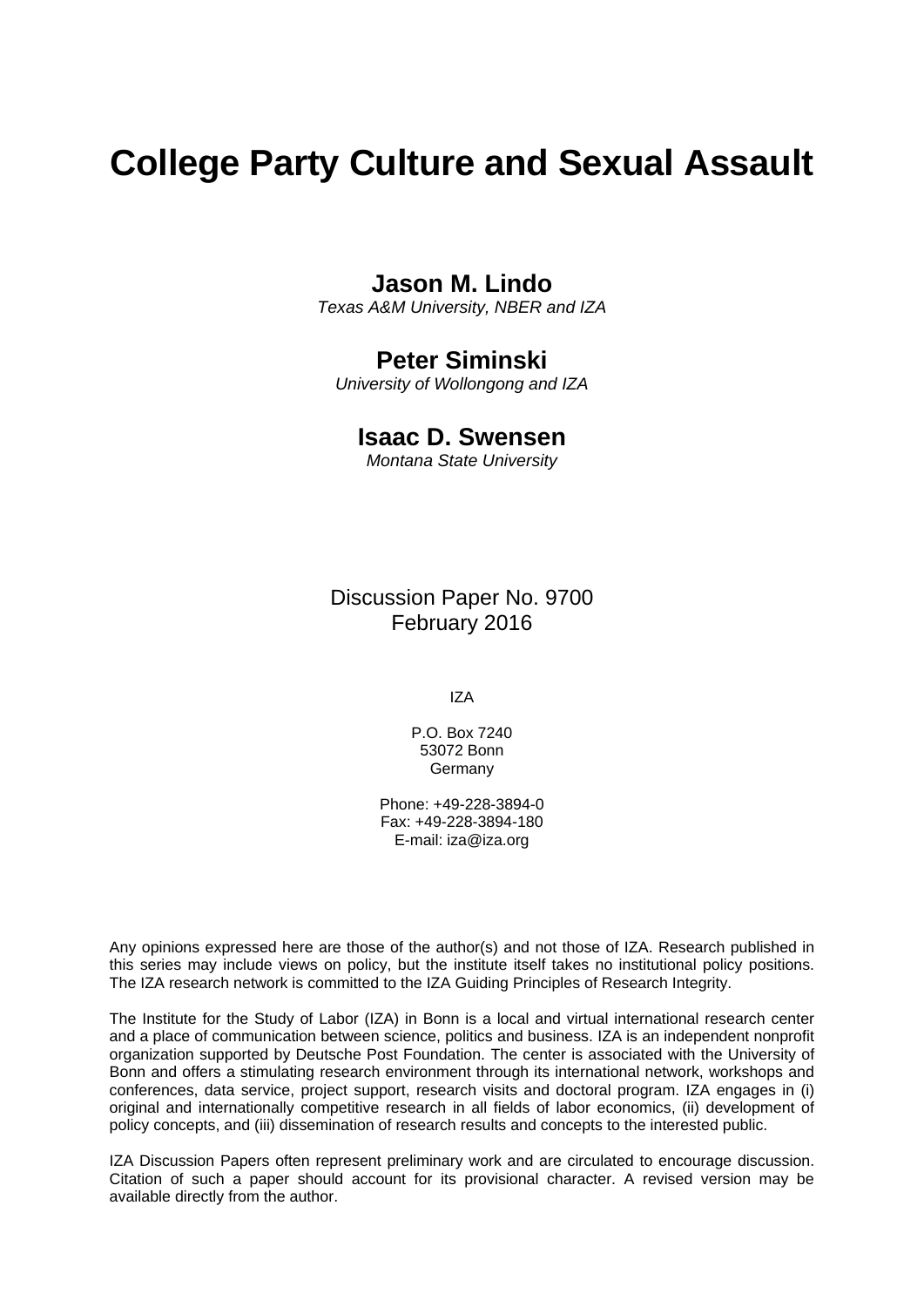IZA Discussion Paper No. 9700 February 2016

## **ABSTRACT**

## **College Party Culture and Sexual Assault**

This paper considers the degree to which events that intensify partying increase sexual assault. Estimates are based on panel data from campus and local law-enforcement agencies and an identification strategy that exploits plausibly random variation in the timing of Division 1 football games. The estimates indicate that these events increase daily reports of rape with 17-24 year old victims by 28 percent. The effects are driven largely by 17-24 year old offenders and by offenders unknown to the victim, but we also find significant effects on incidents involving offenders of other ages and on incidents involving offenders known to the victim.

JEL Classification: I23, K42

Keywords: sexual assault, rape, college, alcohol, football

Corresponding author:

Peter Siminski School of Accounting, Economics, and Finance University of Wollongong Northfields Avenue Wollongong, NSW 2522 Australia E-mail: siminski@uow.edu.au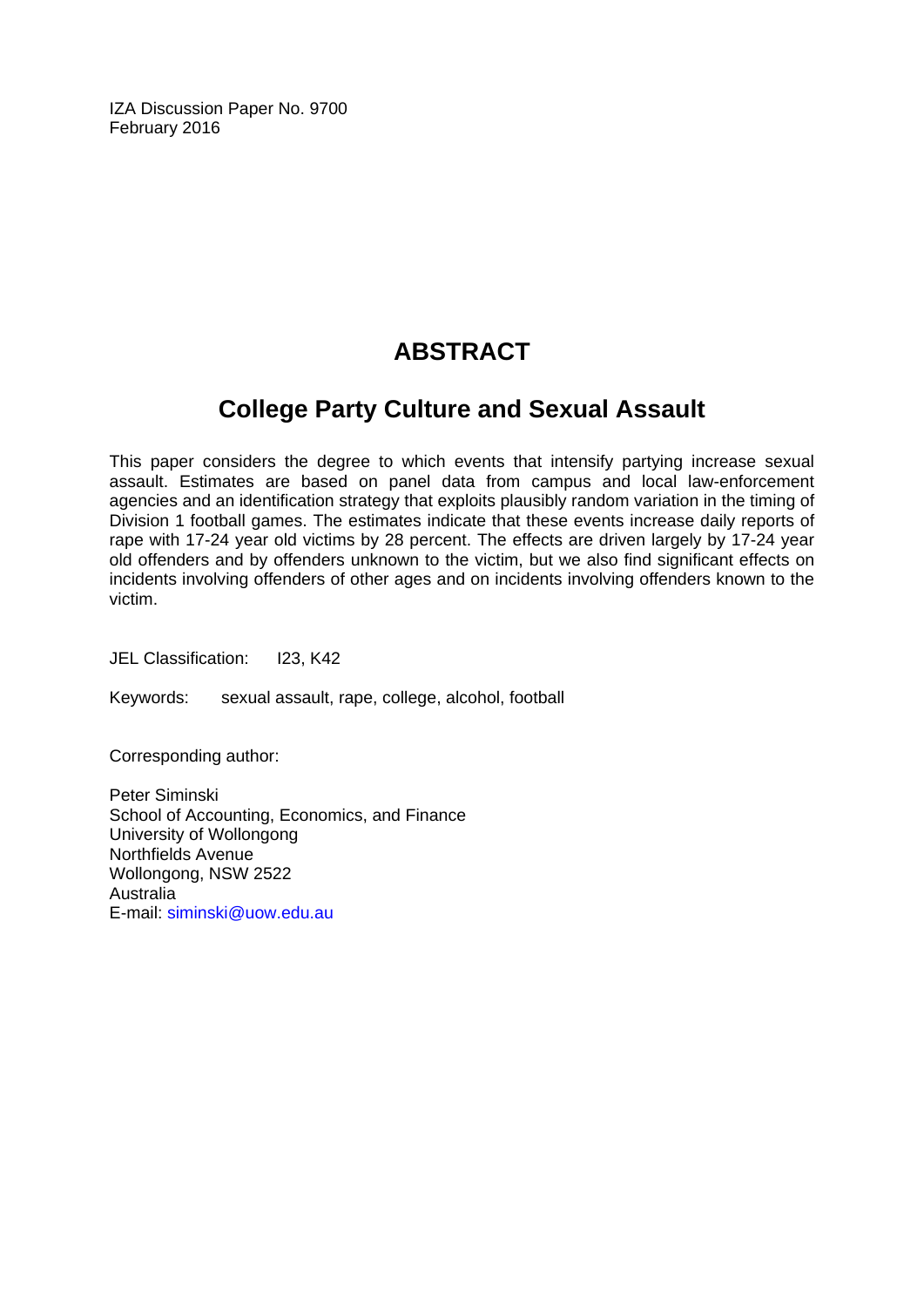## 1 Introduction

There are several mechanisms through which partying may increase the incidence of rape among college students. The most obvious relate to alcohol consumption, which has direct pharmacological effects on aggression and cognitive functioning. Moreover, consistent with Becker's (1968) seminal model of crime, potential perpetrators may believe that the probability of being punished (and the degree of punishment) will be lower if they and/or their victims are inebriated.<sup>1</sup> That said, partying may also increase the incidence of rape by increasing social contact and by altering the context in which social contact takes place. These potential pathways are supported by statistics indicating that over a half of incapacitated rapes and a quarter of forcible rapes take place at parties (Krebs et al., 2009) and statistics indicating that two-thirds of student rape victims are intoxicated or impaired by drugs at the time of the incident (Kilpatrick et al., 2007). Moreover, 77 percent of students agree that reducing drinking would be very effective, or somewhat effective, in preventing sexual assault on their campus (Washington Post-Kaiser Family Foundation, 2015). Despite these strongly suggestive statistics, evidence on the causal link between partying or drinking (at college or otherwise) and the incidence of sexual assault has eluded researchers to date.<sup>2</sup>

In this paper, we aim to fill this gap in the literature by considering the effects of football games—which intensify partying among college students—on the incidence of rape at schools with Division 1 programs.<sup>3</sup> Specifically, we use panel data from the National Incident Based Reporting System to estimate the increases in reports of rape to campus and local police departments caused by football games using an identification strategy that exploits plausibly random variation in the timing of game days. Intuitively, we identify the effects by comparing reports of rape to lawenforcement agencies serving students on game days to reports on non-game days, while controlling for differences expected across different days of the week and across different times of the year.

We find significant and robust evidence that football game days increase reports of rape victimization among 17–24 year old women by 28 percent. Home games increase reports by 41 percent on the day of the game and away games increase reports by 15 percent. We note that the estimated

<sup>&</sup>lt;sup>1</sup>For in-depth discussions of the mechanisms linking alcohol and violent crime, see Cook and Moore (1993a, 1993b), Markowitz (2005), Carpenter and Dobkin (2011), and Cook and Durrance (2013), among others.

<sup>2</sup>Several quasi-experimental studies have documented effects of drinking on crime, including violent crime. To our knowledge, however, none of these have explicitly studied effects on sexual assault. Quasi-experimental studies of alcohol consumption have used variation driven by the minimum legal drinking age (Carpenter and Dobkin, 2014), taxes (Cook and Moore, 1993; Markowitz, 2000, 2005; Durrance et al., 2011; Cook and Durrance, 2013), drunk driving laws (Carpenter 2005, 2007), and changes in "wet" laws (Biderman 2010; Anderson, Crost, and Rees, 2014).

<sup>&</sup>lt;sup>3</sup>See Neal and Fromme (2007), Glassman et al. (2007), Rees and Schnepel (2009), and Glassman et al. (2010) on the heavy alcohol consumption and partying behaviors associated with collegiate football.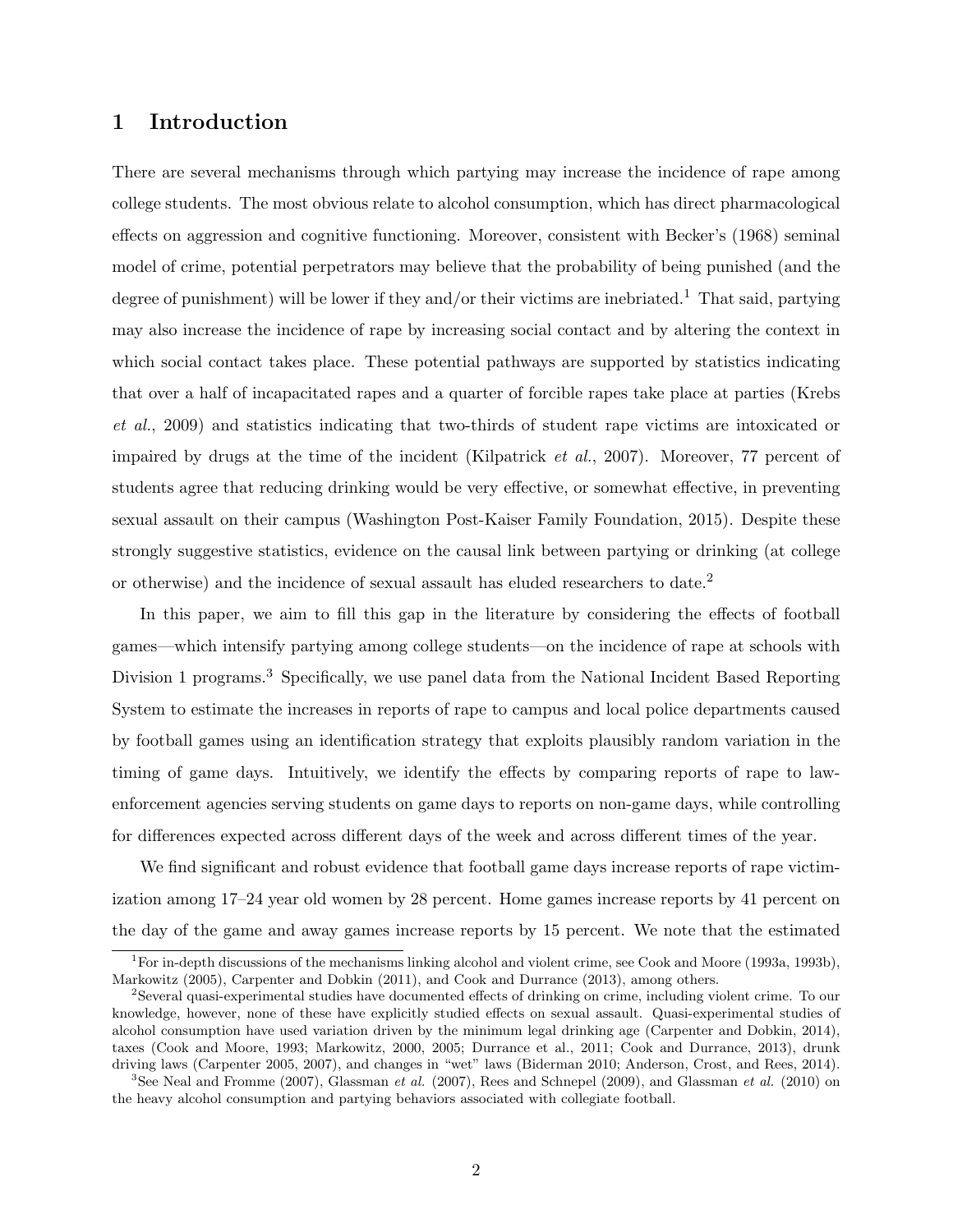effects of away games can be emphasized for conservative estimates that largely avoid threats to validity posed by spatial displacement (i.e. population inflows) and by any enhanced policing efforts. The effects are driven largely by 17–24 year old offenders and by offenders unknown to the victim, but we also find significant effects on incidents involving offenders of other ages and on incidents involving offenders known to the victim.

Back of the envelope calculations based on our estimates imply that the effects of Division 1A football games explain 5 percent of fall semester (September through December) reports of rape involving 17–24 year old victims to law enforcement agencies serving students attending these schools. Moreover, based on an estimated social cost of  $$267,000$  per rape (McCollister *et al.*) 2010), they imply that these games cause 238–724 additional rapes per year across the 128 schools participating in Division 1A, depending on the degree to which one attributes the larger effect of home games to heightened partying or to changes in the number of potential victims and/or perpetrators in town or policing efforts. Based on an estimated social cost of \$267,000 per rape (McCollister et al. 2010), this implies an annual social cost of rapes caused by Division 1A games between \$64M and \$193M. The estimated effects for schools participating in Division 1AA are smaller, suggesting  $6-108$  additional rapes per year across 125 schools.

While the reduced-form nature of the analysis implies that we cannot say with certainty that the estimated effects on reports of rape are driven by the increase in partying associated with football games, we provide support for this interpretation with a parallel analysis of other criminal offenses that serve as proxies for excessive partying, including drunkenness, DUIs, liquor law violations and public order offenses.<sup>4</sup> We also present the results from supporting analyses that: examine the effects on victims of different ages; consider heterogeneity across schools in different divisions within and outside of Division 1; consider the degree to which the effects are greater for relatively prominent games and/or related game outcomes; verify that similar spikes are not observed on within-season Saturdays without games (as Saturdays are by far the most common day for games); and verify that the estimated effects are not sensitive to the inclusion of any particular months of the year.

We also present supporting evidence along the lines of Card and Dahl (2011), which shows that unexpected negative emotional cues, in the form of upset losses in professional football games, increase the incidence of domestic violence. We find that upset wins increase reports of rape

<sup>&</sup>lt;sup>4</sup>This work builds on Rees and Schnepel (2009), which is similar in spirit to our paper in its investigation of the effects of college football games on crime. It also finds significant effects on alcohol-related crimes using data from 26 police agencies associated with schools with Division 1A football programs.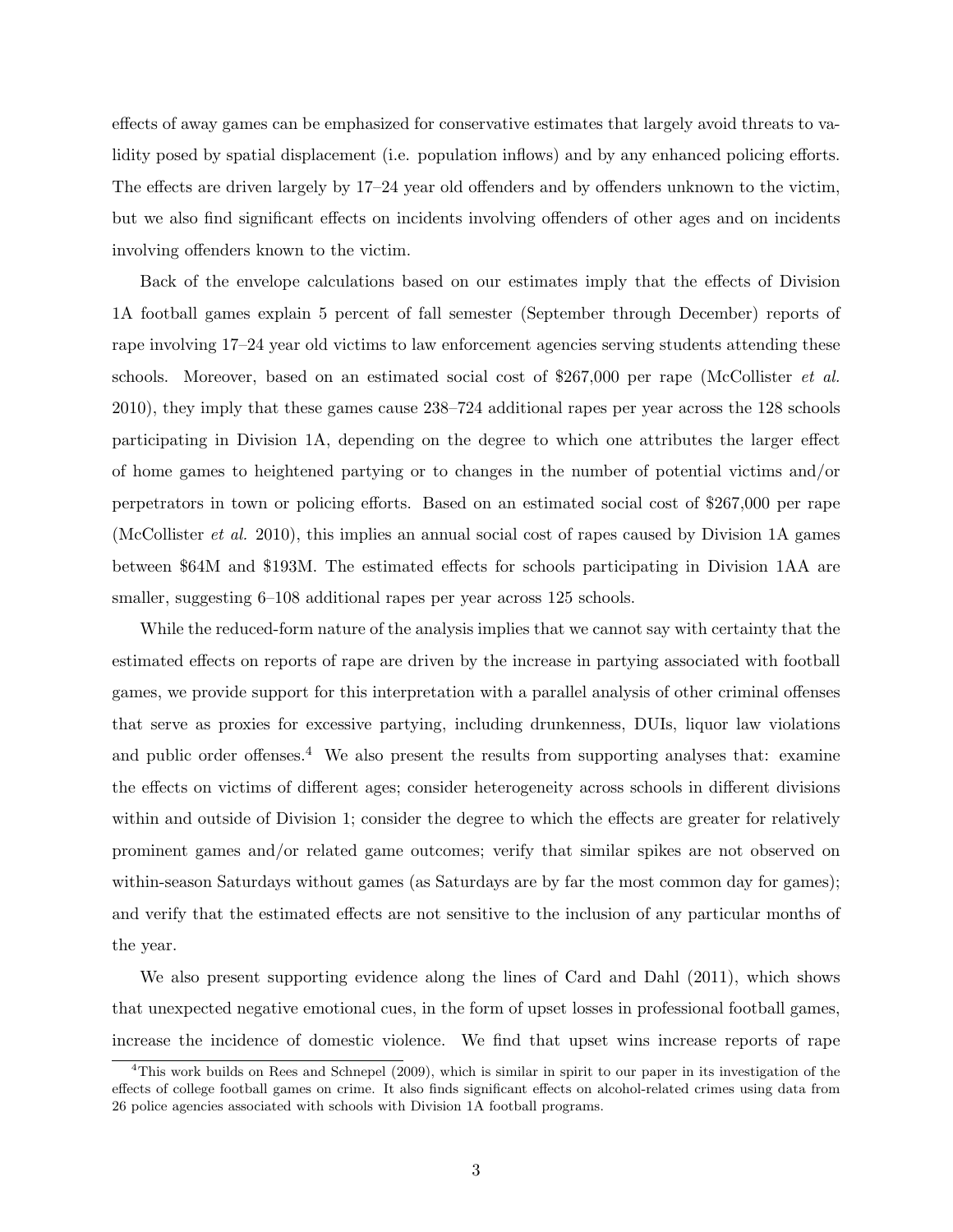while upset losses do not, which highlights that the mechanisms leading to sexual assault are quite different from those leading to domestic violence. Consistent with our emphasis on partying as the most likely causal pathway, upset wins increase arrests for drunkenness, DUIs, liquor law violations and public order offenses while upset losses appear to have no such effects.

Beyond offering insight into the causal link between collegiate football, partying, and sexual assault, this paper also contributes to the literature on the the role of big-time sports programs at universities. Despite substantial and rapidly increasing investments in such programs—nearly all of which are subsidized by their student bodies and/or the university's general fund—there is a paucity of rigorous quantitative research into their effects on universities and students.<sup>5</sup> Most of the research in this area focuses on student applications, student enrollment, and alumni giving in order to speak to the advertising effects of big-time sports.<sup>6</sup> Only recently have researchers taken steps to estimate the causal effects on students' experiences in college: using an approach that exploits variation in the football team's winning percentage across the years a student is at a university, Lindo, Swensen, and Waddell (2012) and Hernández-Julián and Rotthoff (2014) find evidence that the success of a university's sports program impairs academic performance.<sup>7</sup> This paper adds to this literature by considering the effects of big-time sports on a social outcome that is of particular importance to student welfare.

We view the results of our analyses as having several implications for policy. First, by providing convincing evidence that spikes in the degree of partying at a university escalate the incidence of rape, our results suggest that efforts to avoid such spikes could serve to reduce the incidence of rape. Second, by documenting the types of rapes that are affected and the degree to which they are affected, our results can be used in information campaigns aimed at preventing rape. Third, by estimating an important non-monetary cost associated with big-time sports, our results can contribute to more comprehensive cost-benefit analyses as students, administrators, and other interested parties consider their investments in such programs.

The remainder of the paper is structured as follows. The next section provides a brief discussion about the incidence of sexual assault among college students, and what is known and what is being

 ${}^{5}$ For information on subsidies in 2005 and 2010 for schools subject to open records laws, see "Athletics Subsidies" at Division I Schools" from USA Today: http://usatoday30.usatoday.com/sports/college/2011-06-23-2011-athleticdepartment-subsidy-table n.htm.

<sup>&</sup>lt;sup>6</sup>See the Knight Commission on Intercollegiate Athletics for further discussion. For more recent work, see Anderson (2012) and Pope and Pope (2014).

<sup>&</sup>lt;sup>7</sup>See also Clotfelter (2011), who examines the number of JSTOR articles viewed (as a measure of work done by students and faculty) around the time of the NCAA basketball tournament. He finds that having a team in the tournament reduces the number of article views.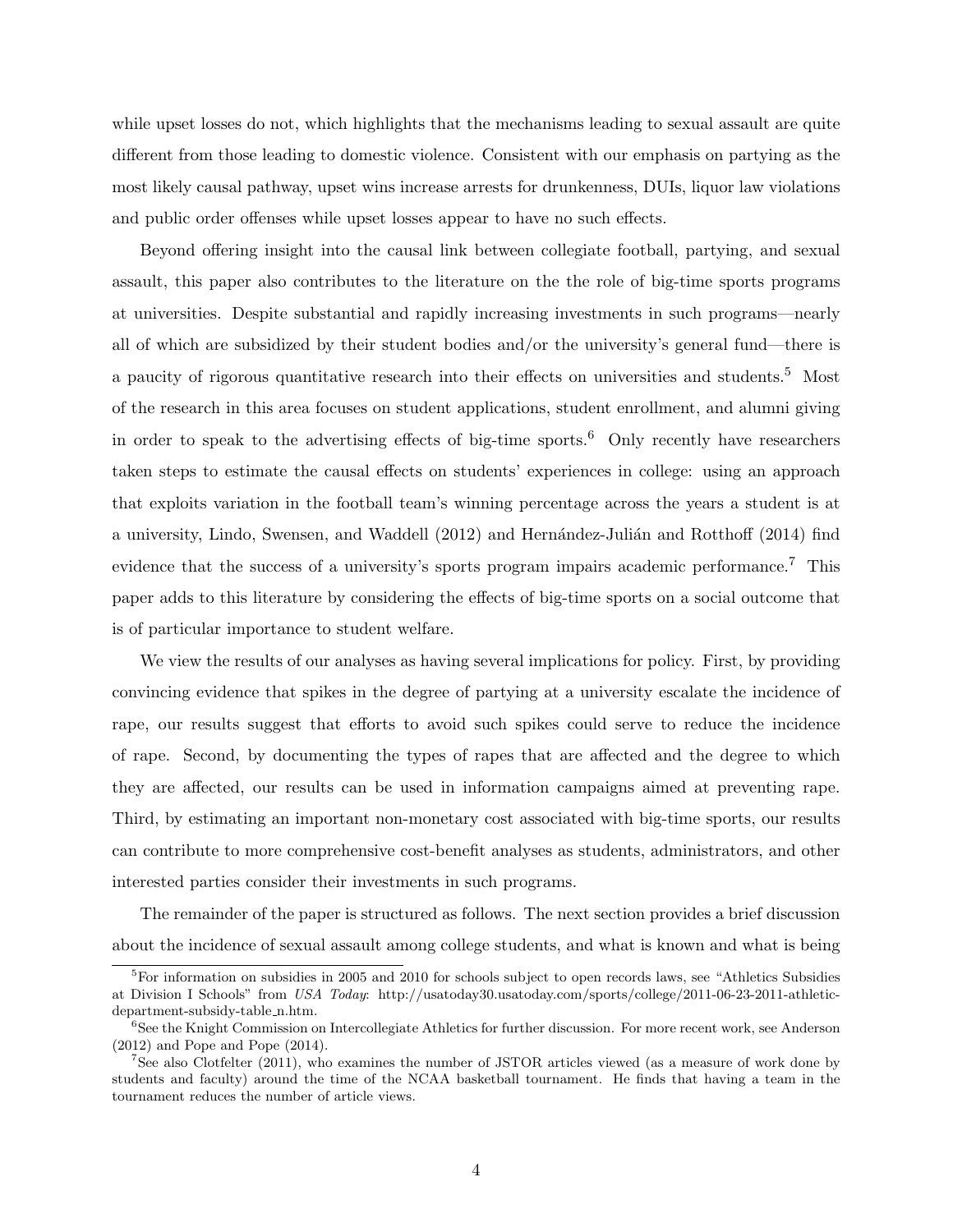done to promote student safety. The following two sections discuss the data and the empirical approach that we use, including issues related to the underreporting of sexual assault. We then present the results of our analysis and discuss these results before concluding.

### 2 Background on Sexual Assault Incidence and Prevention

The oft-cited statistic that one-in-five women has been sexually assaulted while in college originally was based on the Campus Sexual Assault Study, a web-based survey of approximately 5,000 female undergraduates at two large public universities, in which 19.8 percent of seniors reported incidents of sexual assault since entering college (Krebs et al., 2009). More recently, the Washington Post-Kaiser Family Foundation Survey, a nationally representative phone survey of over 1,000 current and recent undergraduates conducted in 2015, documented similar victimization rates and the AAU Campus Survey on Sexual Assault and Sexual Misconduct, a web-based survey of over 150,000 students administered at 27 universities in 2015, documented somewhat higher victimization rates.<sup>8</sup> In terms of the most serious forms of sexual assault, 13.5 percent of senior undergraduate females and 2.9 percent of senior undergraduate males participating in the AAU survey reported that they had experienced nonconsensual penetration involving physical force or incapacitation since enrolling in college. This survey also documented that victimization rates vary considerably across universities. Although more work is needed to evaluate a broader set of universities and to address low survey response rates, there is widespread agreement that sexual assault victimization is an important social problem affecting college students, and there are a wide array of efforts under way to address it.

The federal government has played a key role in bringing attention to sexual assault victimization and shaping efforts to promote student safety.<sup>9</sup> Its guidance for prevention efforts is based on a review of rigorously evaluated interventions conducted by the Centers for Disease Control and

<sup>8</sup>Each of these surveys measured sexual assault by asking respondents behaviorally specific questions instead of explicitly asking whether they have been sexually assaulted and assuming an accurate understanding of what constitutes a sexual assault. The importance of this measurement approach is highlighted by a recent survey at MIT where only 65% of females who had been sexually assaulted (based on the legal definition and their responses to behaviorally specific questions) responded affirmatively to a question that explicitly asked whether they had been sexually assaulted (Massachusetts Institute of Technology, 2014).

<sup>9</sup>Some of the major milestones include the Campus Sexual Violence Elimination Act, which required primary prevention programs and awareness programs, expanded reporting requirements, and provided guidelines for the support of victims (March 2013); the establishment of the White House Task Force to Protect Students from Sexual Assault (January 2014); the "1 is 2 Many" and "It's On Us" campaigns; the decision to make public the list of schools under investigation for their handling of sexual violence reports; as well as the NotAlone.gov website to provide information on how to respond to and prevent sexual assault.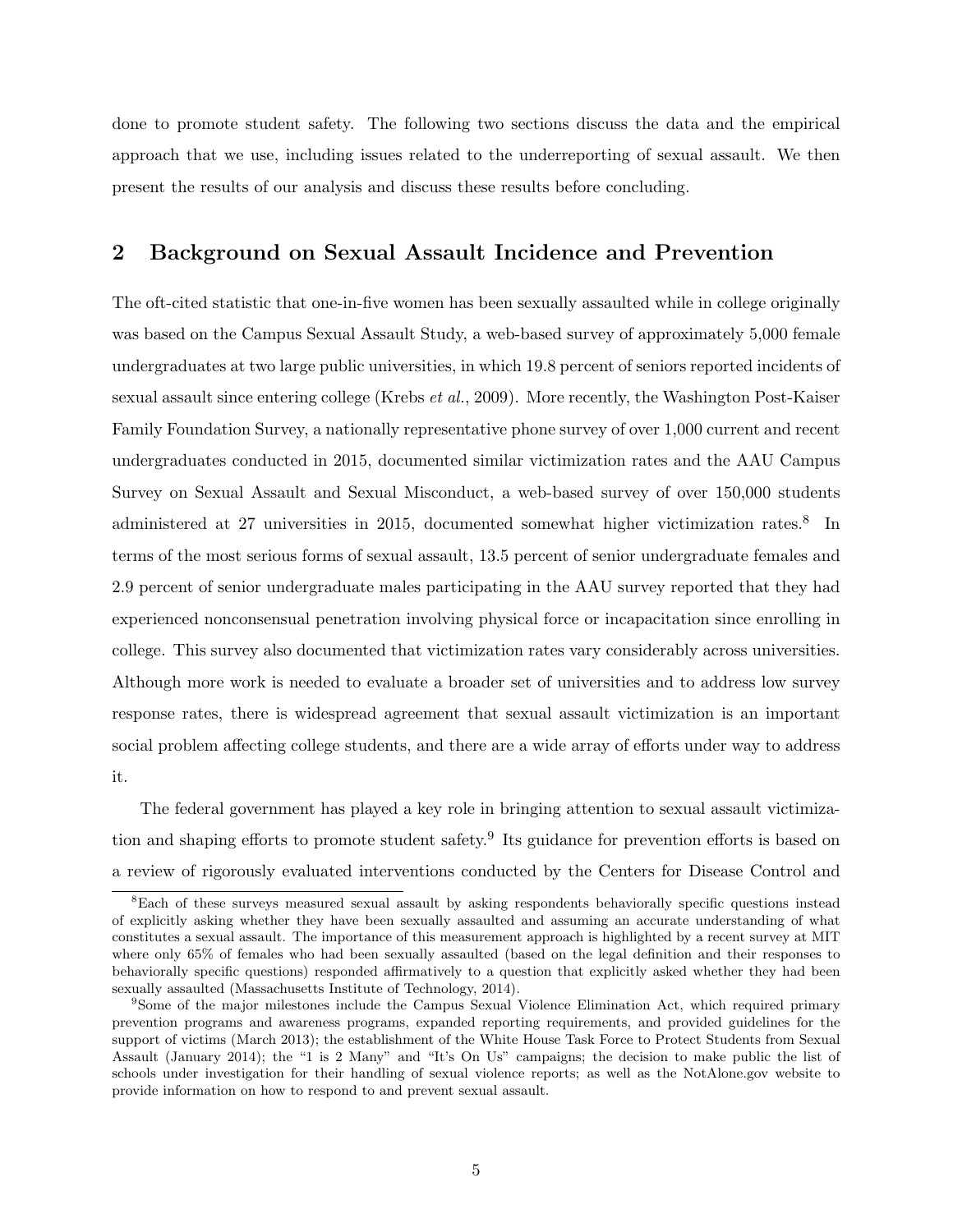Prevention (CDC).<sup>10</sup> The White House Task Force to Protect Students from Sexual Assault says that this guide "points to steps colleges can take now to prevent sexual assault on their campuses," but a close reading of the guide reveals just how little is known. The two interventions in its "what works" category only have been shown to be effective among 6th–9th graders in New York City and in a rural North Carolina county, respectively.<sup>11</sup> Furthermore, bystander intervention—the type of intervention the Task Force emphasizes as being "among the most promising prevention strategies"—falls under the "what might work" category because such strategies have been shown to affect risk factors associated with sexual assault but have not been shown to affect incidence rates. Alcohol-control policies and other efforts to encourage safer partying largely have been in the periphery of recent discussions about sexual assault prevention.<sup>12</sup> That said, whether such policies should feature prominently in these discussions depends on the degree to which the incidence of sexual assault is caused by the party culture associated with college and the degree to which this atmosphere can be influenced. In this study, we aim to provide empirical evidence on this issue by estimating the causal effect of football games, which often serve as a focal point for college parties, on reports of rape at schools with Division 1 programs.

### <span id="page-7-0"></span>3 Data

#### 3.1 Details of Data Construction

Our analysis uses crime data from the National Incident Based Reporting System (NIBRS) collected by the Federal Bureau of Investigation (FBI). NIBRS is a voluntary program that collects information on incidents of crime from law-enforcement agencies across the United States. The

<sup>10</sup>See "Preventing Sexual Violence on College Campuses: Lessons from Research and Practice." Rigorously evaluation in this context is defined as randomized control trials and quasi-experimental analyses with non-immediate follow-ups.

<sup>&</sup>lt;sup>11</sup>As described in DeGue *et al.* (2014), Safe Dates was a "10-session curriculum focused on consequences of dating violence, gender stereotyping, conflict management skills, and attributions for violence." It focused on 8th and 9th graders in a rural North Carolina county. Shifting Boundaries focused on 6th and 7th graders in New York City and involved "temporary building-based restraining orders, poster campaigns to increase awareness of dating violence, 'hotspot' mapping and school staff monitoring over a 6–10 week period."

 $12$ For example, such policies are not part of the CDC's list of "what works, what might work, and what doesn't work" despite being mentioned in its subsequent discussion as having the potential for reducing sexual violence. In addition, alcohol control policies are not mentioned in the Task Force's first report, and alcohol use is not mentioned in any of the federal government's public service announcements. Despite this, in response to sexual misconduct allegations including a sexual assault and drink spiking, Brown University recently (January 2015) banned alcohol at fraternity parties (and all other events in campus residential areas). Dartmouth University cited the inter-relatedness between high-risk drinking and sexual assault when it recently (January 2015) banned hard liquor on campus. The conclusion from Lippy and DeGue's (2014) review of the literature on alcohol-approaches to preventing sexual violence is that such policies may be promising but "additional research is needed to directly examine effects on sexual violence outcomes."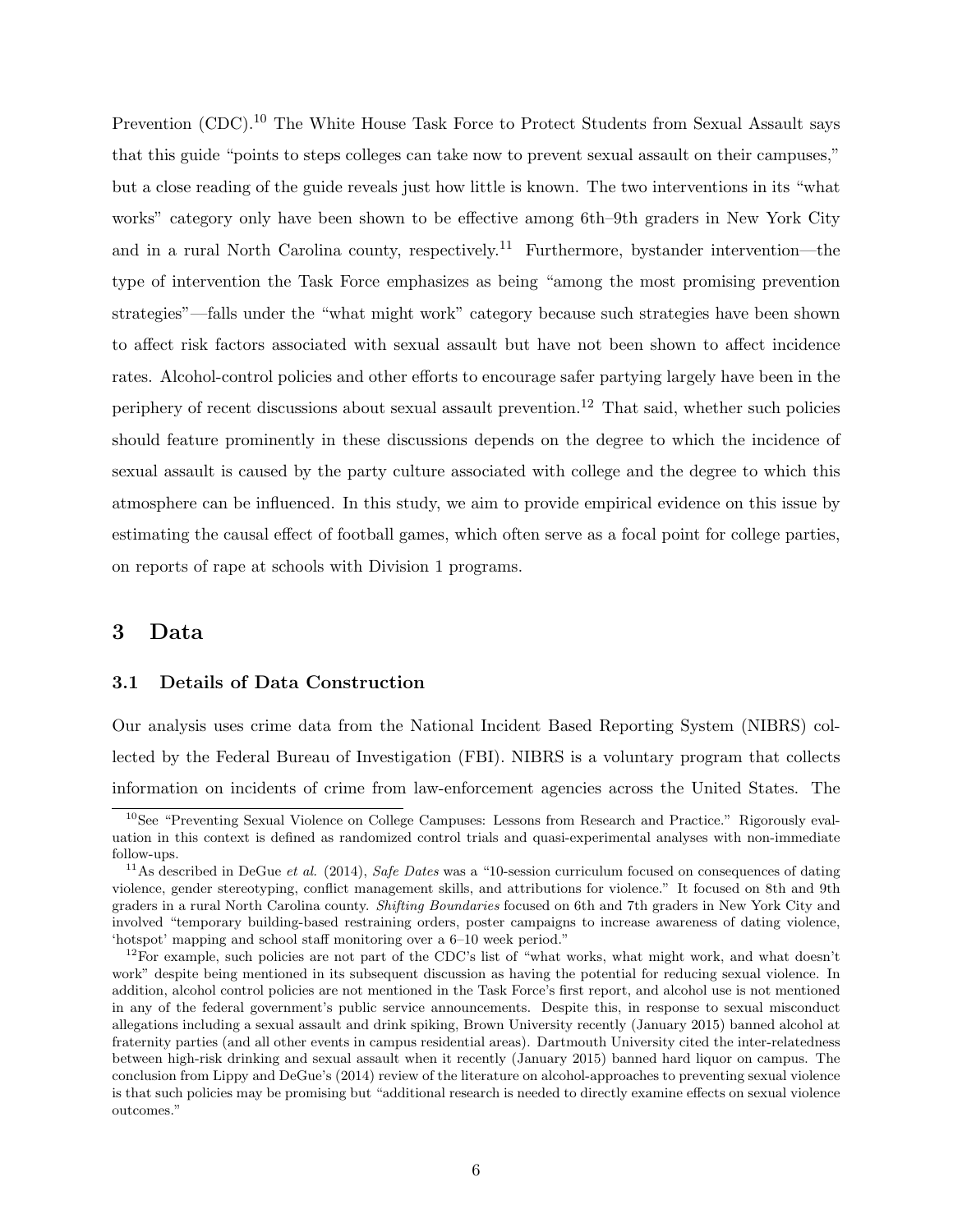detail provided in these micro data allows us to identify reports of rape that occur on or around college football game days. We use the FBI's recently expanded definition of rape, which includes both male and female victims and offenders, non-consenting acts of sodomy, and sexual assault with an object. Except where otherwise noted, our analysis focuses on reports of rape involving college-aged (17–24) victims. We also consider incidents involving victims in different age groups, incidents involving perpetrators in various age groups, incidents involving different types of relationships between victim and perpetrator, and incidents in which the perpetrator is reported to be under the influence of alcohol.

Participation in NIBRS has increased steadily since it began in 1991 when only three states' agencies participated. As of 2012, agencies representing 30 percent of the U.S. population across 36 states are actively reporting incidents. Our analysis is based on NIBRS data for law-enforcement agencies that serve students at universities with Division 1 football programs, including universitybased agencies and municipal agencies in the same city.<sup>13</sup> The 137 such agencies in NIBRS, corresponding to the 96 universities listed in Appendix Table [A1,](#page-39-0) are the focus of our analysis. After further description of the data used in the analysis, we discuss the representativeness of these universities and agencies.

We use details of incidents recorded in NIBRS to construct measures of rape at the daily level for each agency. Using data on the times and dates of incident, we define days as spanning from 6:00am to 5:59am so that incidents are better matched to late-night activities that spill over into the morning, noting that incidence rates are highest between midnight and  $4:00$ am.<sup>14</sup> We combine these data with information compiled from sports-reference.com on the football games played by the universities with which each agency is associated.<sup>15</sup> These data include the dates of games played by each team, whether the game is home or away, and the outcome of the game. In order to further consider heterogeneous effects, we also use information from ESPN.com dating back to 2001 to construct an indicator variable for "ESPN-listed television coverage"; we think of this variable as a proxy for game prominence and for television access to view a game, because it does not appear to comprehensively cover conference-specific or local television coverage.<sup>16</sup> We also use ten-year (2005–

<sup>&</sup>lt;sup>13</sup>We do not use data from the handful of municipal law-enforcement agencies in cities with more than one school participating in Division 1 football (e.g., the Los Angeles Police Department).

 $14$ The time-of-day distribution of reported incidents is shown in Figure [A1.](#page-41-0)

<sup>&</sup>lt;sup>15</sup>We do not include bowl games in our analysis, because they are atypical and usually take place when classes are not in session.

 $16$ Of the 13,773 games included in our sample, ESPN.com lists television coverage for roughly half. Of those games, 35 percent are listed as having aired on ESPN, 25 percent on ESPN Gameplan, 9 percent on ESPN2, and 8 percent on ESPNU. They also list games televised on ABC, CBS Sports, ESPN Classic, Fox, Fox Sports Net, NBC Sports, Pac-12 Network, TBS, and Mountain West Sports. Thus the only listed conference-specific network is the PAC-12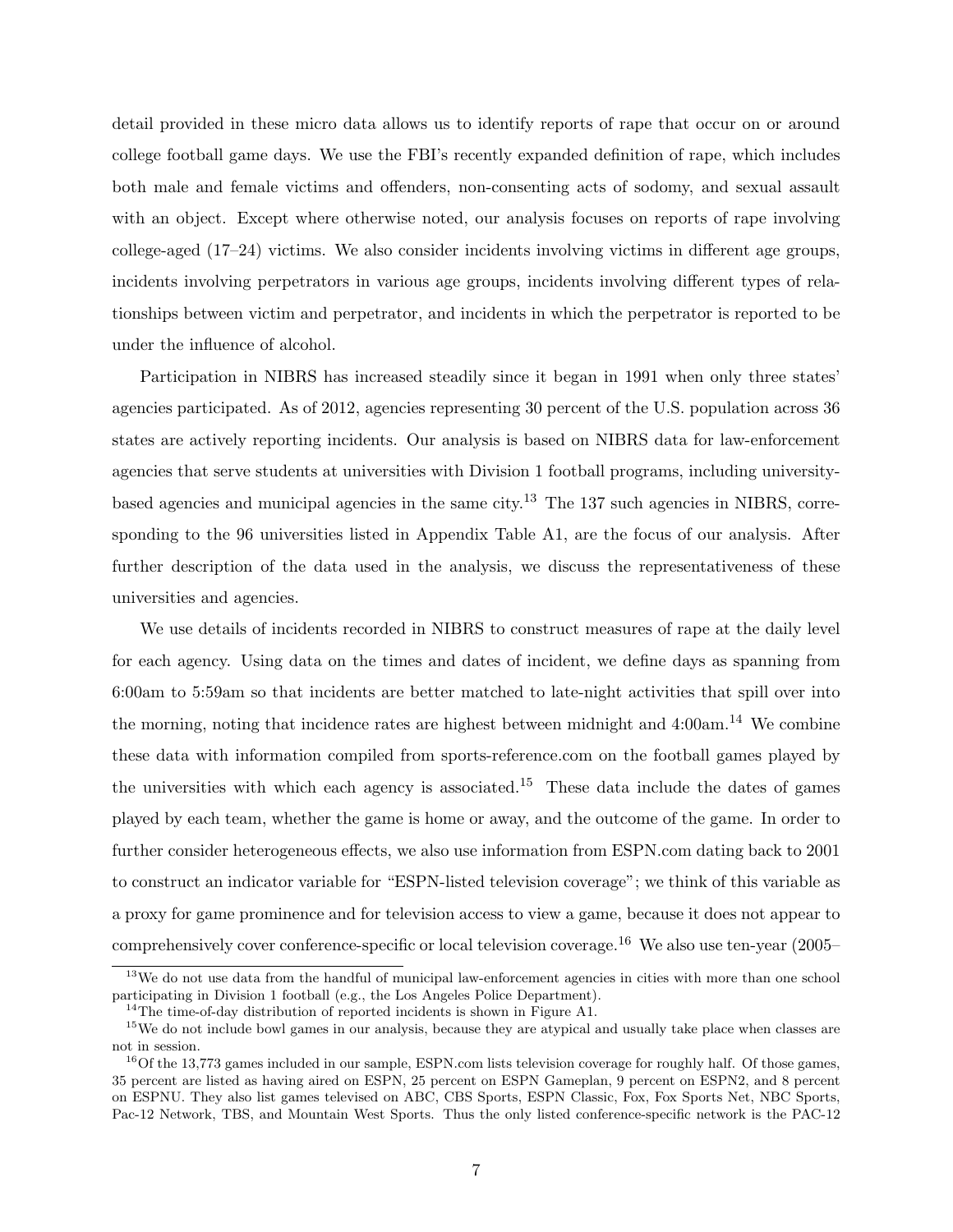2014) college football team rankings from football-sickness.com and information from a wide variety of websites to consider whether games against traditionally strong teams, and/or games against rivals, have comparatively large effects.<sup>17</sup> Finally, we use the pre-game point spread predictions for each Division 1A game from covers.com to consider the degree to which the effects differ for games with different expected outcomes as well as the degree to which games with unexpected outcomes have different effects than games with outcomes that are consistent with expectations.

Ultimately, we produce a dataset at the agency-by-day level with reports of rape and indicators for whether the day is a game day for the school the agency is associated with, in addition to a host of variables to capture characteristics associated with the games played. In supplementary analyses we also consider data on alcohol-related offenses that are similarly constructed using the same sources of data. We exclude from our analyses the dates between June 1 and August 31 when students are less likely to be in town. In a similar spirit, our statistical analyses control for holidays taking place at other times of the year.

Table [1](#page-28-0) shows daily incident rates based on these data. Notably, victims aged 17-24 comprise approximately one third of all victims reported to the agencies in our analysis. These agencies indicate one reported rape every 20 days for victims in this age range. The perpetrators involved in these incidents are split fairly evenly across the age groups 17–20, 21–24, 25–28, and other. Consistent with what is borne out in many data sets involving different types of victims, a majority of these college-aged victims (60 percent) knew the perpetrator. Approximately 20 percent of incidents involving college-aged victims specify that the perpetrator was under the influence of alcohol.

In light of the statistics cited in the introduction regarding the prevalence of rape, we note that the incidence rates implied by NIBRS data are low. This is consistent with Kilpatrick (2007), which finds that only 12 percent of college students experiencing a rape report it to law enforcement. Students state many reasons for not reporting, including not wanting others to know, fear of retaliation, perceived lack of evidence, uncertainty about how to report, uncertainty about whether the incident constituted a crime, and uncertainty about the perpetrator's intent. In Section [4,](#page-11-0) we

network, while Big-Ten, ACC (Raycom Sports), Sun Belt Conference, Western Athletic conference all have their own networks and are not included. There are also other syndicated networks not included in the list (e.g., the American Sports Network recently made an agreement to cover games from Conference USA, the Colonial Athletic Association, the Big South Conference, the Southern Conference, Southland Conference and Patriot League). Some colleges (e.g., BYU) are also known to broadcast their own games, but such local coverage is not included in the ESPN list.

 $17$ Football-sickness ten-year rankings are based on an algorithm that uses winning percentage, strength of schedule, winning the national championship, and participation/victory in the most prominent bowl games. Our inexact process for identifying rivals involved searches on Wikipedia, university websites, and websites dedicated to covering university athletics. We list the rivals identified for each school Table [A1.](#page-39-0)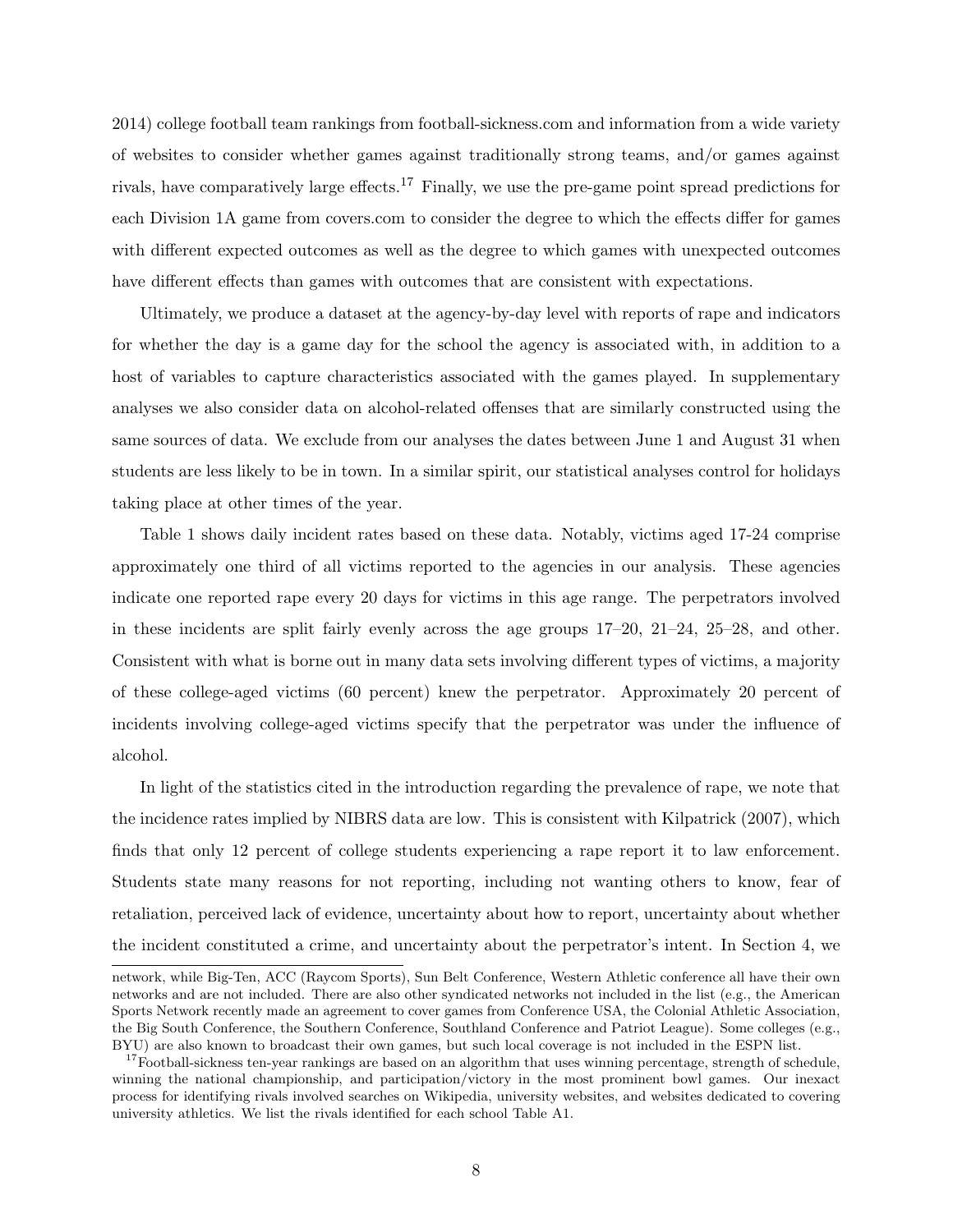discuss in detail this measurement error and its implications for our analysis.

#### 3.2 Schools included in the analysis in comparison

Panel A of Table [2](#page-29-0) shows how the 96 universities that are matched to agencies participating in NIBRS compared to all 245 universities with Division 1 football programs between 1991 and 2012, based on data from the Integrated Postsecondary Education Data System (IPEDS) from 1991–2012 (the years of our analysis of sexual assault). Most notably, the NIBRS-matched universities tend to be larger (average enrollment of 13,228 versus 12,057), are less likely to be private (15 percent versus 26 percent), and have a higher share of white students (74 percent versus 68 percent). That said, NIBRS-matched and non-NIBRS-matched universities have similar shares of female students, similar retention rates, and students with similar SAT scores and rates of financial aid receipt.<sup>18</sup>

Panel B of Table [2](#page-29-0) shows how the law-enforcement agencies whose data are used in our analysis compare to the broader set of agencies associated with universities participating in Division 1 football that can be identified in Uniform Crime Reports (UCR) data, which covers agencies serving approximately 95 percent of the U.S. population.<sup>19</sup> These data demonstrate that the NIBRSmatched agencies and the non-NIBRS-matched agencies are similar in composition: roughly 40 percent of agencies are municipal agencies as opposed to university agencies. NIBRS-matched agencies serve a somewhat smaller number of people than non-NIBRS matched agencies, but have the same number of annual per-capita rape reports.

Finally, Panel C of Table [2](#page-29-0) shows how the football programs at the universities represented in our analysis compare to all Division 1 football programs, based on data from sports-reference.com. Overall, these statistics indicate that football is likely to be somewhat more prominent at the schools used in our analysis, because they have higher winning percentages (53 percent versus 51 percent), higher rates of bowl game participation (23 percent versus 20 percent), and are disproportionally in the higher tier of Division 1 (56 percent versus 51 percent). We consider the importance of such differences in our analysis, described below, by separately estimating the effects for schools in each of the two tiers of Division 1.

<sup>&</sup>lt;sup>18</sup>Note that SAT math and reading scores are only available beginning in 2003; SAT writing scores are only available beginning in 2006; the full-time retention rate is only available beginning in 2003; and financial aid receipt is only available beginning in 2000.

<sup>&</sup>lt;sup>19</sup>Note that Uniform Crime Reports (UCR) data are not suitable for our analysis because they are aggregated and lack details on the timing of incidents.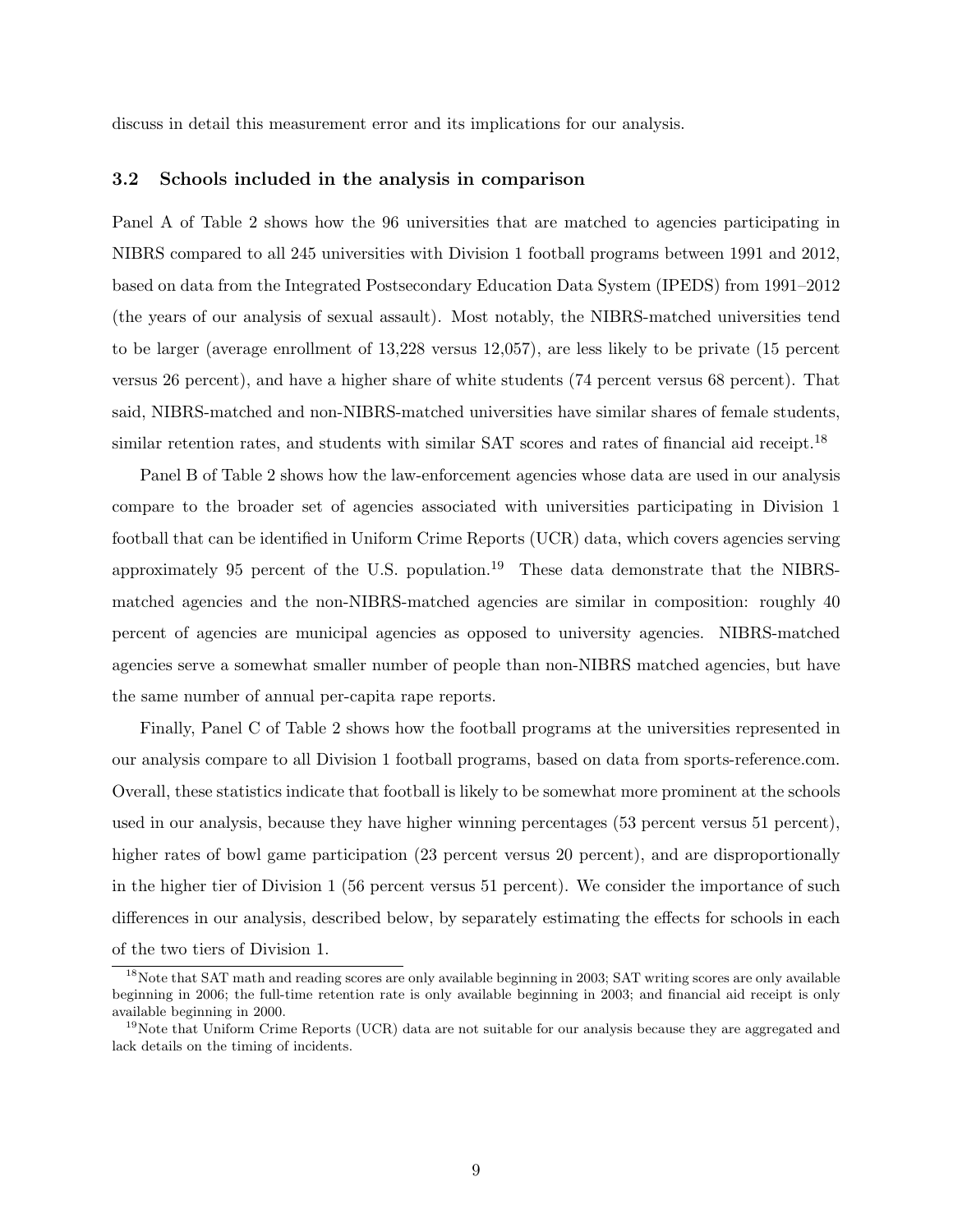### <span id="page-11-0"></span>4 Empirical Approach

We estimate the effects of football games played by schools with Division 1 programs using within law-enforcement agency variation over time. Our models' identifying assumption is that the proportional changes in reports of rape observed across days of the week during weeks without football games is a good counterfactual for changes that would be expected on game days in the absence of games, adjusting for expected differences across years, months, weeks, etc. Given the discrete nature of reports, and because we often have cells with zero reports, our estimates are based on Poisson models.<sup>20</sup> In particular, our baseline approach to estimating the effect of college football game days on the number of daily rape reports corresponds to the following equation:

<span id="page-11-1"></span>
$$
E[R_{act}|Gameday_{ct}, \theta_a, X_t] = exp(\beta Gameday_{ct} + \theta_a + \gamma X_t)
$$
\n(1)

where  $R_{act}$  is the number of rapes reported to law-enforcement agency a, which serves students at college c, taking place on day t;  $Gameday_{ct}$  is an indicator equal to one if college c has a game on day t;  $\theta_a$  are agency fixed effects; and  $X_t$  is a set of time-varying controls that are common to agencies; these include day-of-week fixed effects, indicators for holidays, and year fixed effects.<sup>21</sup> We calculate sandwiched standard error estimates allowing errors to be correlated over time within an agency and across agencies corresponding to the same college—i.e., clustered at the college level, c. While not shown in Eq. [\(1\)](#page-11-1), we also include a single day lag and lead from game days to account for any short-run spillover effects.

Including law-enforcement-agency fixed effects controls for time-invariant characteristics of each police agency, and other characteristics of the local area, both of which may be related to rape victimization and the scheduling of football game days. Their inclusion ensures that the estimated effects are driven by within law-enforcement agency variation over time rather than variation across agencies. This has the potential to be particularly important because NIBRS does not provide a balanced sample of agencies and because schools vary in the number and timing with which they schedule games.

We include day-of-week fixed effects in our baseline model to address the fact that most games

<sup>&</sup>lt;sup>20</sup>Like linear models, the Poisson model is not subject to inconsistency caused by the incidental parameters problem associated with fixed effects. While the possibility of overdispersion is the main theoretical argument that might favor alternative models, overdispersion is corrected by calculating sandwiched standard errors (Cameron and Trivedi 2005). Moreover, the conditional fixed effects negative binomial model has been demonstrated to not be a true fixed effects model (Allison and Waterman 2002).

 $^{21}$ Holiday controls include dummy variables for Labor Day, Columbus Day, Halloween, Veterans Day, Thanksgiving, Christmas, New Years, New Years Eve, and Valentines Day.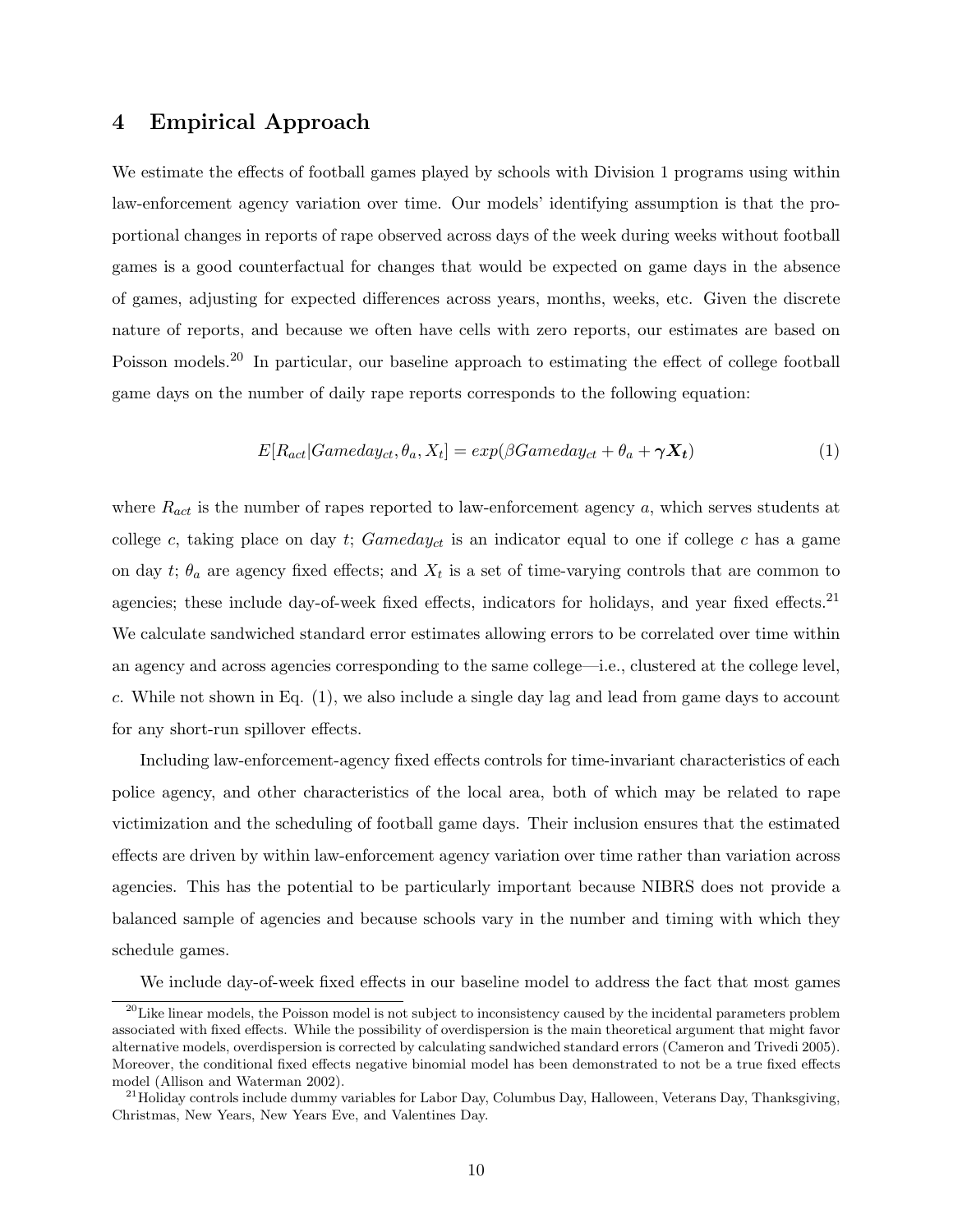are held on Saturdays (94 percent of those we consider), which themselves are associated with increases in partying activities. As such, our estimates should be thought of as identifying the effects of activities associated with game days, above and beyond what is expected based on the day of the week of the game, usually Saturday. It is important to note that we can separately identify the effects of Saturdays from the effects of game days because most Saturdays during the academic year do not involve football games. That said, separate identification is possible even when restricting the analysis to weeks within the football season, because teams typically schedule "bye weeks" without games, and because some games are played on other days of the week. While our preferred approach uses all of the data during the academic year to achieve greater precision, we show that estimates based on this alternative approach support our main results.<sup>22</sup>

Finally, our baseline model includes indicators for holidays and year fixed effects. The inclusion of the former is potentially important because holidays often are associated with systematic changes in the incidence of rape. If we did not account for these systematic changes, our estimates might be directly biased through the association between holidays and the days on which games are played, or indirectly biased through the day-of-week fixed effects because certain holidays fall on particular days of the week. The year fixed effects account for any aggregate annual variation in the number of reported incidents that potentially could be related to trends in game scheduling over time.<sup>23</sup>

Taken together, the control variables included in our baseline model account for potential bias driven by inherent differences across agency jurisdictions as well as spikes in sexual assault related to the day of the week, specific holidays, and the calendar year. We expand on the baseline model by progressively adding agency-by-month fixed effects, agency-by-week fixed effects, agency-byyear-by-month fixed effects, and agency-by-year-by-week fixed effects. In so doing, we control in a flexible manner for systematic changes in the degree of partying over the course of the year for each university. For the richest specification, which includes agency-by-year-by-week fixed effects, the estimated effects of game days are identified based on a comparison of reports to an agency on the game day to reports on other days of the same week, controlling for changes that are expected across days of the week.

Given the empirical strategy described thus far, we believe that there are two main challenges to interpreting  $\beta$  as the causal effect of game days on the incidence of sexual assault. The first challenge is that estimates in part could be driven by temporary fluctuations in the population

<sup>&</sup>lt;sup>22</sup>We have also estimated models that consider whether the day of the week or the time of day a game is played alters the magnitude of the effect but do not report the results due to imprecision.

 $^{23}$ Notably, the number of games played by each university has grown since the 1990s.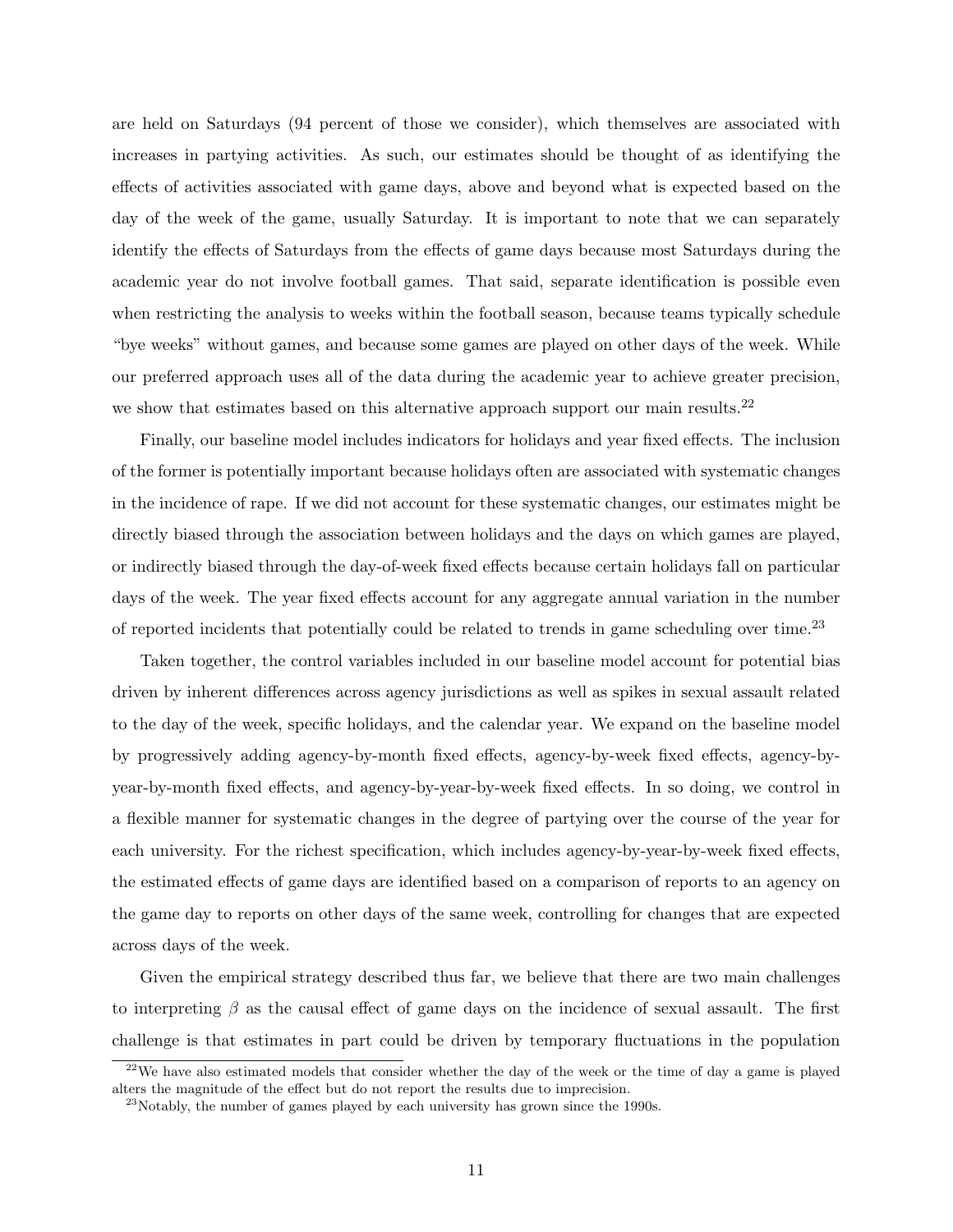covered by the agency—while the inclusion of agency-by-year-by-week fixed effects will address the ebb and flow of an agency's covered population across weeks of the year, it will not address sharp changes associated with game days.<sup>24</sup> Because such changes are of particular concern for home games, we separately estimate the effects of home and away games by replacing the  $Gamedau_{ct}$ variable (and its lag and lead) with indicators for home games and away games. Then one can think of the estimated effect of home games as an upper bound for the true behavioral effect of a game day, because individuals coming to town may drive up the incident count. Similarly, the estimated effects of away games may be thought of as a lower bound because players and fans travel to away games, potentially reducing incident counts. The extent to which an effect is present for both home and away games would indicate that these effects are likely to be driven by behavioral changes rather than to an influx of people to the local area. That said, we note that we would expect home games to have larger effects than away games—even in the absence of changes in the at-risk population—because they allow students to attend the game, to attend tailgate parties, and are generally more salient.

The second main interpretational challenge stems from the fact that we only observe reports of rape, and reports severely understate true incident rates, as discussed in the introduction. While this sort of issue is typical for studies analyzing illicit behavior, it does imply that our estimates are appropriately interpreted as reflecting the effects of game days on reports of rape. That said, we note that the Poisson model captures proportional changes in reports of rape associated with game days, not level changes. If the activities surrounding game days do not systematically change the probability that an incident is reported to a law-enforcement agency as a rape, our estimates will correctly capture proportional changes in the actual incidence of rape.<sup>25</sup> While we cannot know for certain either way, it seems more likely that the activities surrounding game days would reduce the probability that rapes are reported and that our estimated effects on reports of rape would thus understate the effects on rape. A majority of student rape victims who do not report incidents to police cite concerns about lacking proof, uncertainty about about whether the incident constituted a crime, and uncertainty about the perpetrator's intent (Kilpatrick 2007), all of which are likely to be exacerbated by the influence of alcohol.<sup>26</sup>

 $^{24}$ See Billings and Depkin II (2011) for an analysis of the spatial displacement of crime associated with professional football and professional basketball games.

 $25$ For example, consider a constant rate at which incidents are reported equal to 10 percent and a baseline incident rate of 500 rapes, which implies a baseline *reported* incident rate of 50. In this scenario, a 30 percent increase in the number of incidents (150) would be reflected in a 30 percent increase in reported incidents (15).

 $^{26}$ Other stated reasons for not reporting rapes to law enforcement include concerns about privacy, fear of retaliation, uncertainty about how to report, and a belief that "the incident was not serious enough."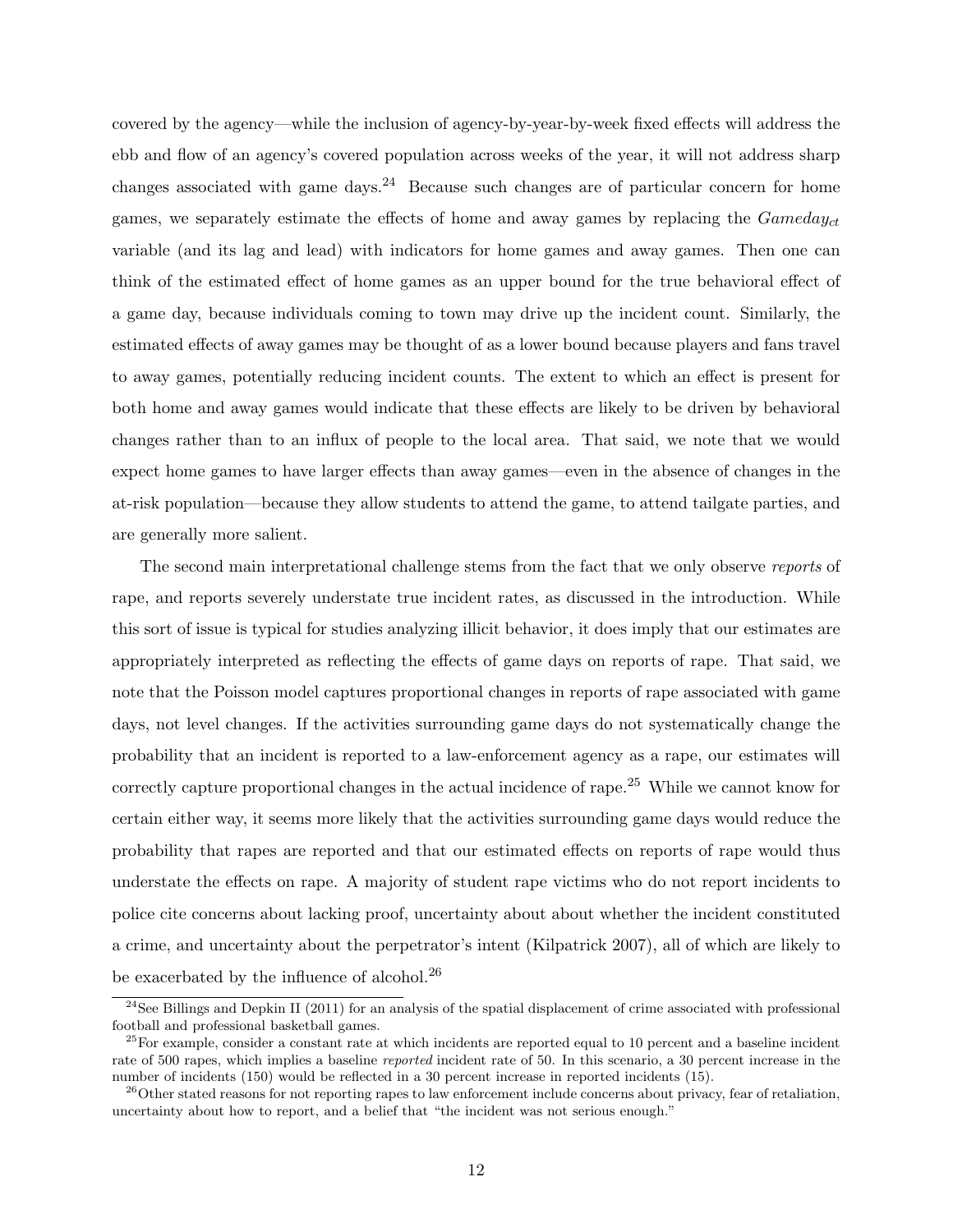#### 5 Results

#### 5.1 Main results

Our analysis focuses on rapes involving college-aged (17-24 year old) victims, but we subsequently consider effects on other age groups. Figure [1](#page-27-0) serves as an intuitive preview to the main results. Drawing on the same data as the main analysis, it shows reports of rape per police agency across different days of the week. These daily rates are shown for weeks in which the local team played a Saturday game (either home or away) as well as for weeks in which the local team did not play a game. Weeks are defined here as spanning from Wednesday to Tuesday, so they are centered around Saturdays. This figure shows that reports are considerably higher on Saturday game days compared to Saturdays in weeks where there is no game. Reports are also somewhat higher on the previous day (Fridays). In contrast, reports do not differ greatly between game weeks and non-game weeks on other days of the week (Wednesdays, Thursdays, Sundays, Mondays or Tuesdays). This within-week variation in reports, and specifically how this pattern differs between game weeks and non-game weeks, is what drives the main results.

The main results are shown in Table [3.](#page-30-0) Column (1) of Panel A shows estimates corresponding to Equation (1), with the additional inclusion of a lag and a lead on Gameday. This baseline model controls for law enforcement agency fixed effects, day of week fixed effects, and holidays in order to address the potential concerns described earlier. Columns  $(2)$ – $(5)$  show results from models with progressively more flexible fixed effects to account for systematic changes in the incidence of rape across the year that are agency-specific. While we focus our discussion and subsequent analyses on the model corresponding to Column (5), which includes agency-by-year-by-week fixed effects, the estimates vary little across these specifications. The results suggest that football games increase reports of college-aged rape victimization by 28 percent on game days in the law enforcement agency jurisdiction areas that include whose teams played.<sup>27</sup> In each specification, the estimates are highly significant. There is also evidence of a significant but smaller lead effect—that is, reports of rape also are elevated on the day before a game, by approximately 11 percent.

As we have discussed, games may have heterogeneous effects on the incidence of rape for many reasons, but we have especially strong reasons to expect that home games and away games will have different effects. Perhaps most importantly, home games allow many students to attend, they can involve a great deal of tailgating, and they are generally more salient. Additionally, changes

<sup>&</sup>lt;sup>27</sup>Percent effects are calculated as  $(e^{\beta} - 1) \times 100\%$ .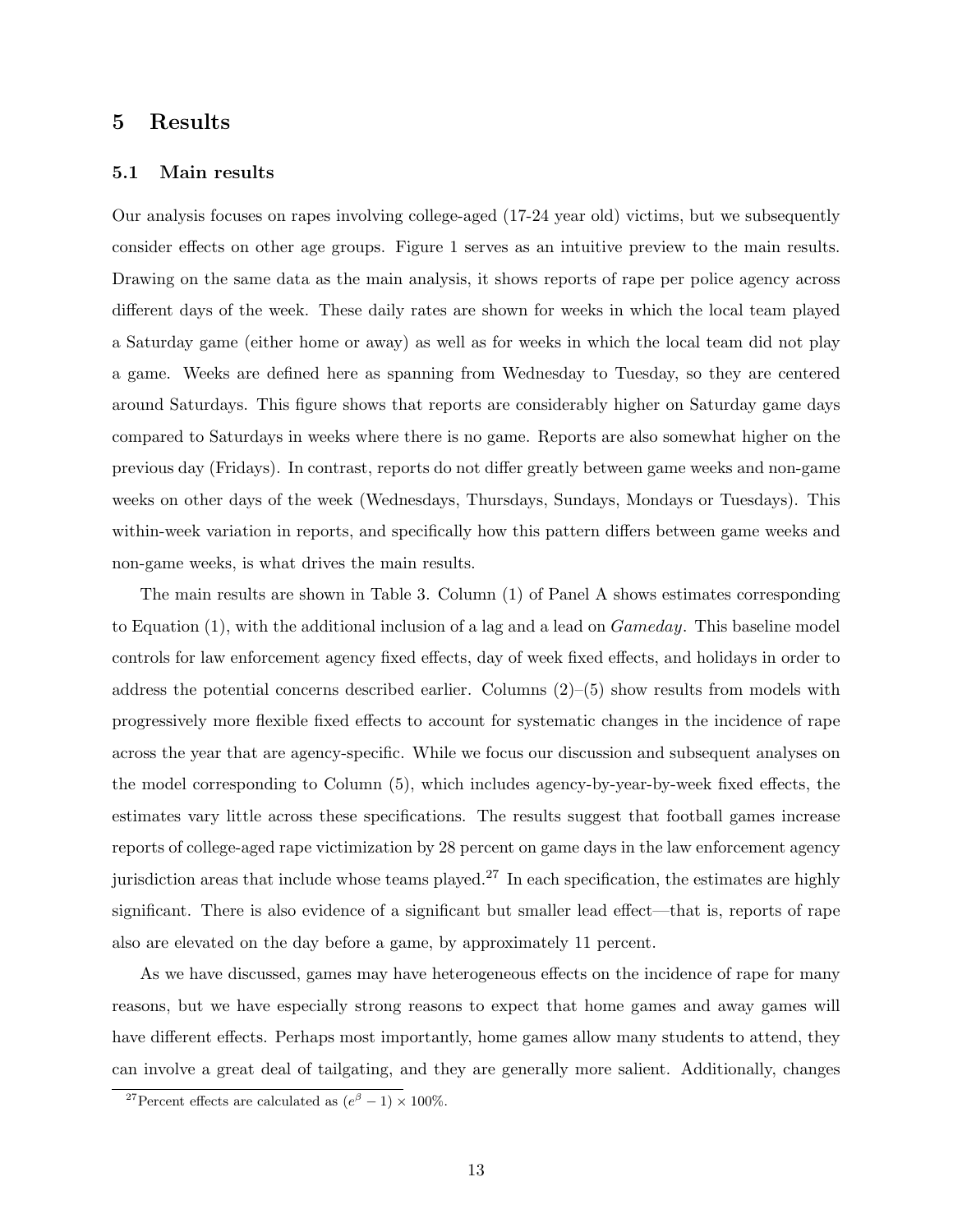in the incidence rate could be driven by the inflow (or less than usual outflow) of potential victims and/or perpetrators to the area for the game. Acknowledging that we cannot separate out these mechanisms, we show the estimated effects of home and away games in Panel B of Table [3,](#page-30-0) based on the same models as Panel A but replacing the *Gameday* indicator with indicators corresponding to home games and away games. These estimates indicate that rape victimization is elevated by 41 percent on home game days and 15 percent on away game days. There is also evidence of significant effects on the day before (19 percent) and the day after (13 percent) home games, but not away games.

#### 5.2 Who are the victims and perpetrators?

Now we consider in greater detail the types of rape offenses that are induced by college football games. We consider heterogeneity of the estimated effects by victim characteristics, offender characteristics, the relationships between victims and offenders, and the role of alcohol. We hypothesize that college football games increase rapes primarily because of their role in campus social life, specifically the college party culture. Thus, we expect the effects to be larger for offenses with college-aged victims and offenders. And we expect alcohol to be an important factor. In the results that follow, we show estimates based on the richest empirical model described above, which includes agency-by-year-by-week fixed effects. Only the dependent variable differs across specifications, in each case considering a different subset of rape offenses. As in the main results, the estimated models include a one-day lag and lead although we do not show their estimated coefficients for brevity.

Table [4](#page-31-0) shows the estimated effects by victims age in four-year groups for ages 13–28 and a residual "other ages" category. These results support our first hypothesis. For both home and away games, the estimated effect is largest for the 17–20 and 21–24 year old victim groups. We also note that the magnitude appears similar across these two groups despite the fact that only the latter group can legally consume alcohol. We also find some evidence of an effect of home games on reports of 25–28 year old victims (significant at the 10-percent level). The estimates for 13-16 year olds and for the residual age category are close to zero. In addition to shedding further light on the characteristics of the individuals who are at elevated risk of rape victimization on game days, these results support the validity of this study, which hinges on the notion that football games meaningfully affect the social context for college students.

Table [5](#page-32-0) again focuses on reported offenses with college-aged (17–24) victims and now considers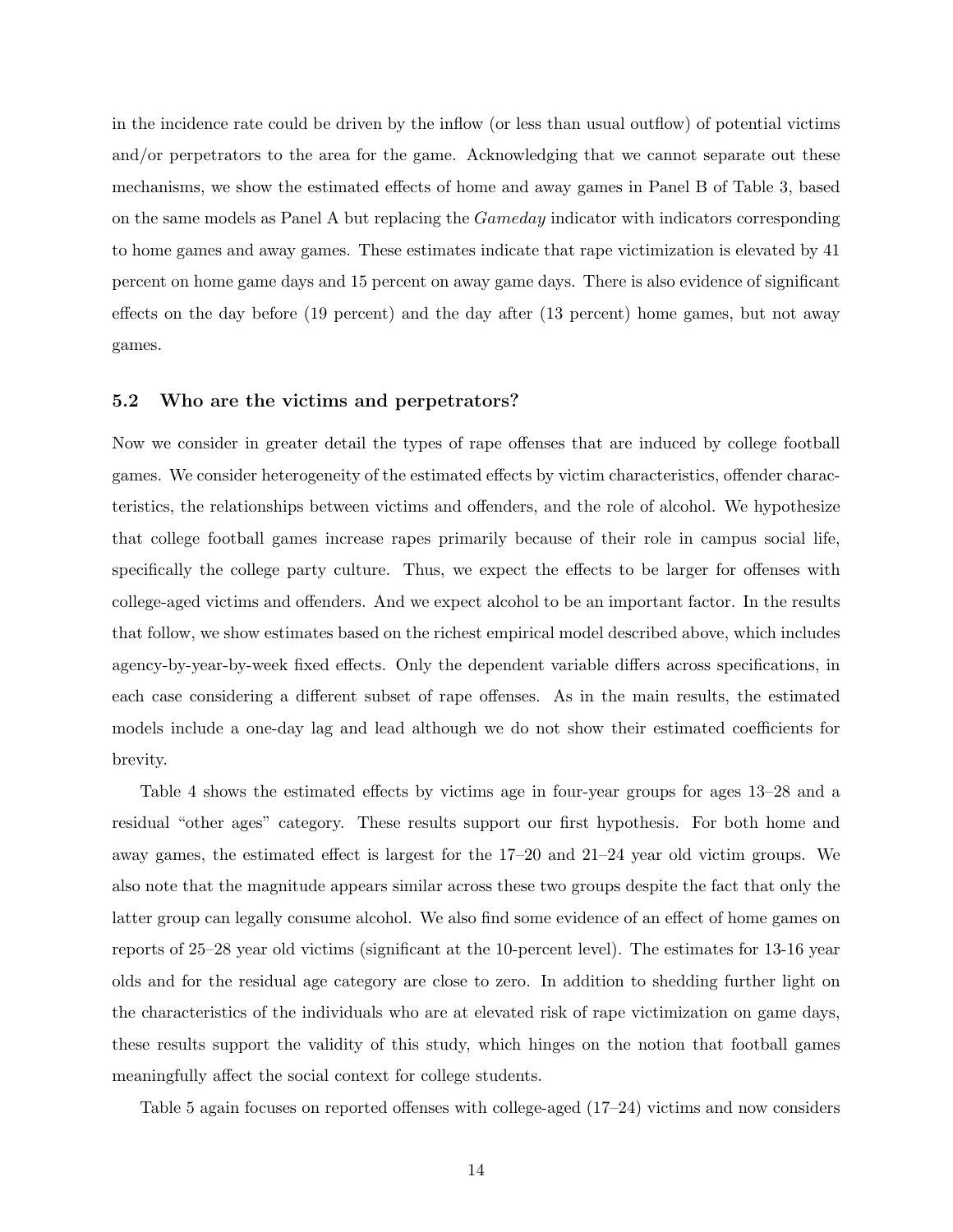heterogeneity across various offender characteristics. Columns (1) and (2) show the estimated effects on reports of rape involving college-aged offenders and non-college-aged offenders, respectively.<sup>28</sup> These results highlight that the effects are particularly large for reports of rape involving collegeaged offenders. The point estimates indicate that home games increase the incidence of rape involving college-aged offenders and college-aged victims by 58 percent while away games increase the incidence by 15 percent. That said, the estimates shown in Column (2) indicate that there are also (smaller) effects on reports of rape involving non-college-aged offenders, at least for home games.<sup>29</sup>

Columns (3) and (4) of Table [5](#page-32-0) show a summary of results by victim-offender relationship. Column (3) shows the estimated effects on reports of rape in which the offender was known to the victim, which account for 63 percent of reports. In the majority (69 percent) of cases with known offenders, the offender was an "acquaintance" or "friend" of the victim. Column (4) shows results for cases where the offender is not known to the victim, or whose identity was not recorded. These estimates suggest that the effects are considerably larger for reports of rape in which offender is unknown. In particular, they indicate that home games increase reports of rape involving unknown offenders by 61 percent; away games increase such reports by 29 percent. In contrast, these estimates indicate that home games increase reports of rape involving known offenders by 28 percent and away games increase such reports by 5 percent, although the latter is not statistically significant.

Columns (5) and (6) of Table [5](#page-32-0) separately show results for incidents in which the offender was identified as having used alcohol or not.<sup>30</sup> These results provide suggestive evidence that football games increase alcohol-related rapes more so than other rapes. That said, these results should be interpreted with caution, because the activities involved with game days could affect the probability that alcohol use is recorded on a report, and on whether alcohol is involved independent of its effect on rape. We also note that offender alcohol use is likely under-reported in these data, because they indicate offender alcohol use in less than 20 percent of incidents whereas survey data indicates offender alcohol use in a majority of incidents, as mentioned in the introduction.

<sup>28</sup>15 percent of offenses are excluded due to missing offender age.

 $^{29}$ In results not shown but available upon request, we have separately considered the effects on reports of incidents involving narrower age groups of offenders. The results of this analysis indicated that home and away games have similar effects on incidents involving 17–20 year old and 21–24 year old offenders, but that home games have a greater effect on reports of offenses involving 21–24 year old offenders. We found no systematic evidence suggesting that any particular age group is driving the estimated effects on incidents involving non-college-aged offenders.

<sup>30</sup>Similar information corresponding to the victim is not included in the data.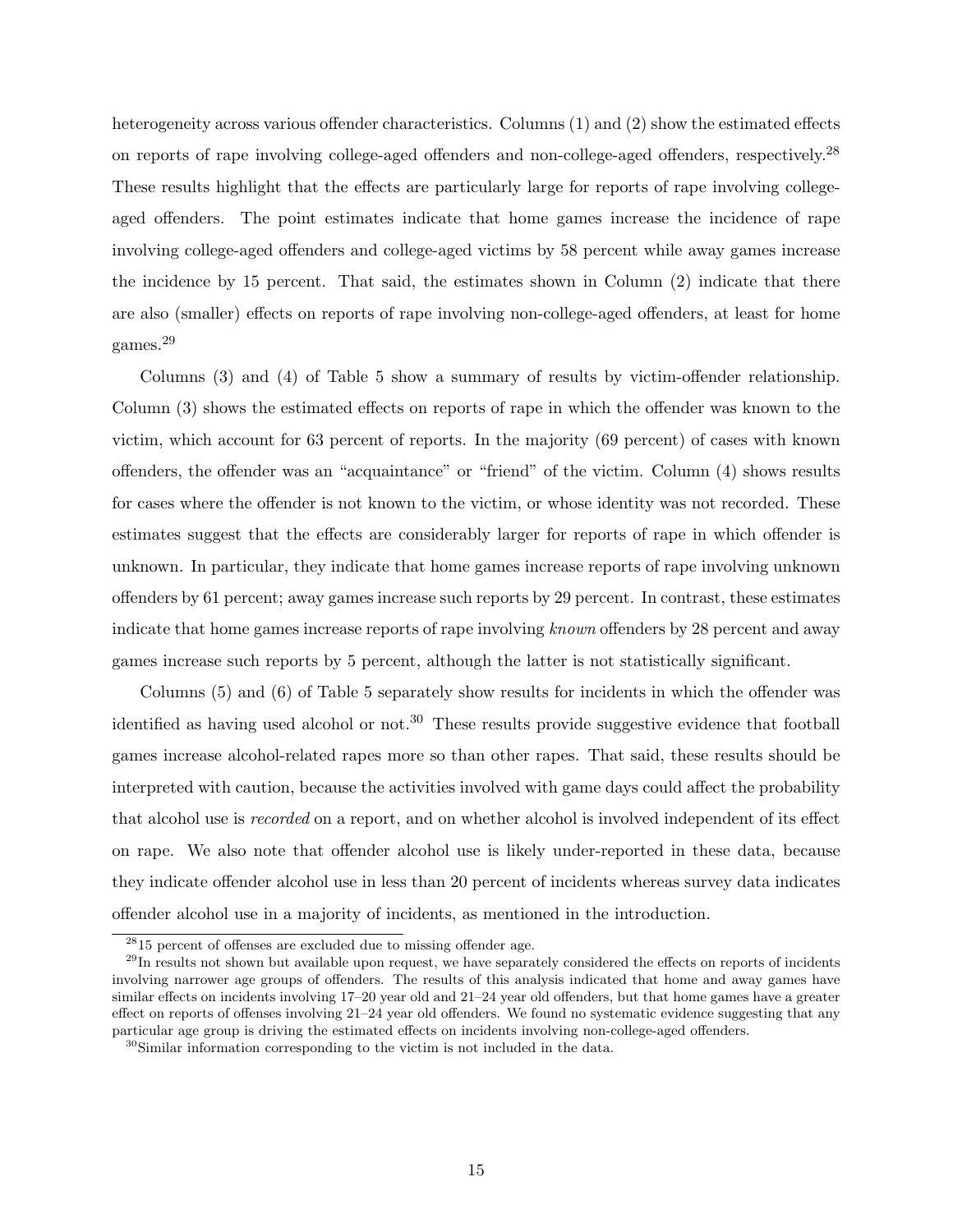#### 5.3 Are the effects larger for prominent teams and for prominent games?

Our focus on universities with Division 1 football teams is motivated by the idea that football games played by these universities are more prominent, generate more interest, and have larger effects on partying than games played by schools with lower-division teams. Consistent with this reasoning, we expect the reduced-form relationship between game days and rape offenses to vary with team prominence. And in a similar spirit, we expect larger effects for particularly important games. Here we explore these ideas with proxies for team and game prominence, focusing again on estimates from the model that includes one-day leads and lags of game days, agency-year-week fixed effects, day-of-week fixed effects, and holiday controls. We again restrict our attention to reports involving 17–24 year old victims.

The other tables in this paper present the results of analyses that pool together all universities with Division 1 football programs, but Table [6](#page-33-0) shows the results separately for universities in subdivisions 1A and 1AA and universities with Division 2 and Division 3 football programs. Division 1A is the highest level of college football, followed by Division 1AA, Division 2, and Division 3. Universities playing in higher (sub)divisions tend to attract more highly touted players, have more players drafted to the National Football League, offer more scholarships to players, have larger budgets and stadiums, are more likely to have games televised, etc. Data collected by USA Today and the Knight Commission on Intercollegiate Athletics indicate that median spending by football programs in Division 1A was \$14 million in 2013 versus \$3 million for football programs in Division 1AA. This amounts to approximately \$118,000 per player for Division 1A programs and only  $\$31,000$  per player for Division 1AA programs.<sup>31</sup>

Table [6](#page-33-0) presents strong statistical evidence of elevated reports of rape to local law-enforcement agencies associated with both home and away games played by universities in Division 1A. The point estimates indicate that home games played by these universities increase rape reports by 41 percent while away games increase rape reports by 18 percent. There are smaller effects for games played by schools with Division 1AA teams: home games increase reports of rape by 31 percent while away games have no impact on the reported incidence of rape. These results are consistent with the notion that football games are less prominent at universities with Division 1AA teams than at universities with Division 1A teams and that Division 1AA games are less likely to be

<sup>&</sup>lt;sup>31</sup>These numbers include the cost of scholarships. USA Today and the Knight Commission on Intercollegiate Athletics provide more detailed statistics, including numbers for individual universities, at http://spendingdatabase.knightcommission.org/reports.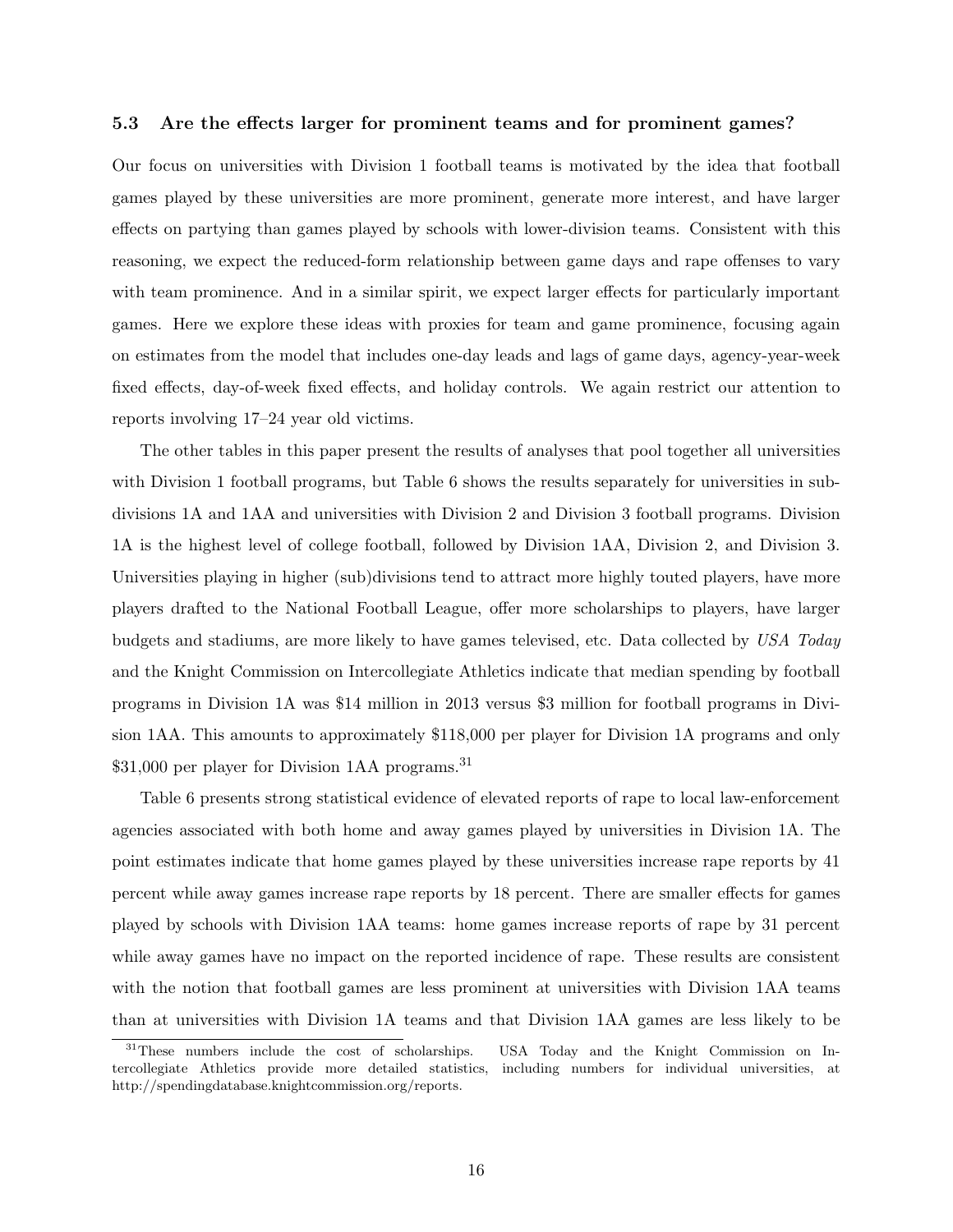televised. However, we note that the estimates focusing on universities with Division 1AA teams have relatively large standard errors.

Again, while we acknowledge relatively large standard errors, the estimated effects of games played by Division 2 and Division 3 teams are never statistically significant, whether they are pooled or considered separately. This provides further support for the validity of our research design.

Table [7](#page-34-0) presents the results of our analysis of whether the effects are larger for relatively prominent games played by Division 1 teams. We replace the home and away day-of-game variables with their respective interactions with measures of game prominence: Column (1) shows estimates separately considering the effects of games against rival opponents and games against non-rival opponents; Column (2) shows estimates separately considering the effects of games against traditionally strong teams, as indicated by their being in the top 50 of the ten-year ranking described in Section [3;](#page-7-0) and Column (3) shows estimates separately considering the effects of games for which ESPN.com lists television coverage or not. This latter analysis only uses data after 2001 to correspond with the availability of the ESPN.com data. As discussed in Section [3,](#page-7-0) the "ESPN-listed television coverage" indicator should be thought of as a proxy for game prominence and for television access to view a game—it does not appear to reliably measure local television coverage.

The results shown in Column (1) and Column (2) support the notion that prominent games—as measured by team rivalries and games against ranked opponents—have especially large effects on the incidence of rape. Relative to "normal games," the differences are particularly pronounced for home games. However, the point estimates shown in Column (3) do not suggest any meaningful difference in the effects of home games with and without ESPN-listed television coverage. This could be taken as evidence that prominent games do not have larger effects than normal games, but we note that these estimates are relatively imprecise. Furthermore, the estimated effect of away games with ESPN-listed television coverage is larger than the estimated effect of away games without ESPN-listed television coverage, and the former is statistically significant while the latter is not.<sup>32</sup>

#### 5.4 Estimated effects on proxies for excessive partying

Because we motivated our analysis as an opportunity to address the effects of elevated levels of partying and alcohol consumption on the incidence of rape, we now document the link between

<sup>&</sup>lt;sup>32</sup>Unfortunately, there are only 38 games in our sample listed as having been televised on one of the "Big Four" stations (ABC, CBS, NBC, and Fox), making a richer analysis of televised game prominence infeasible.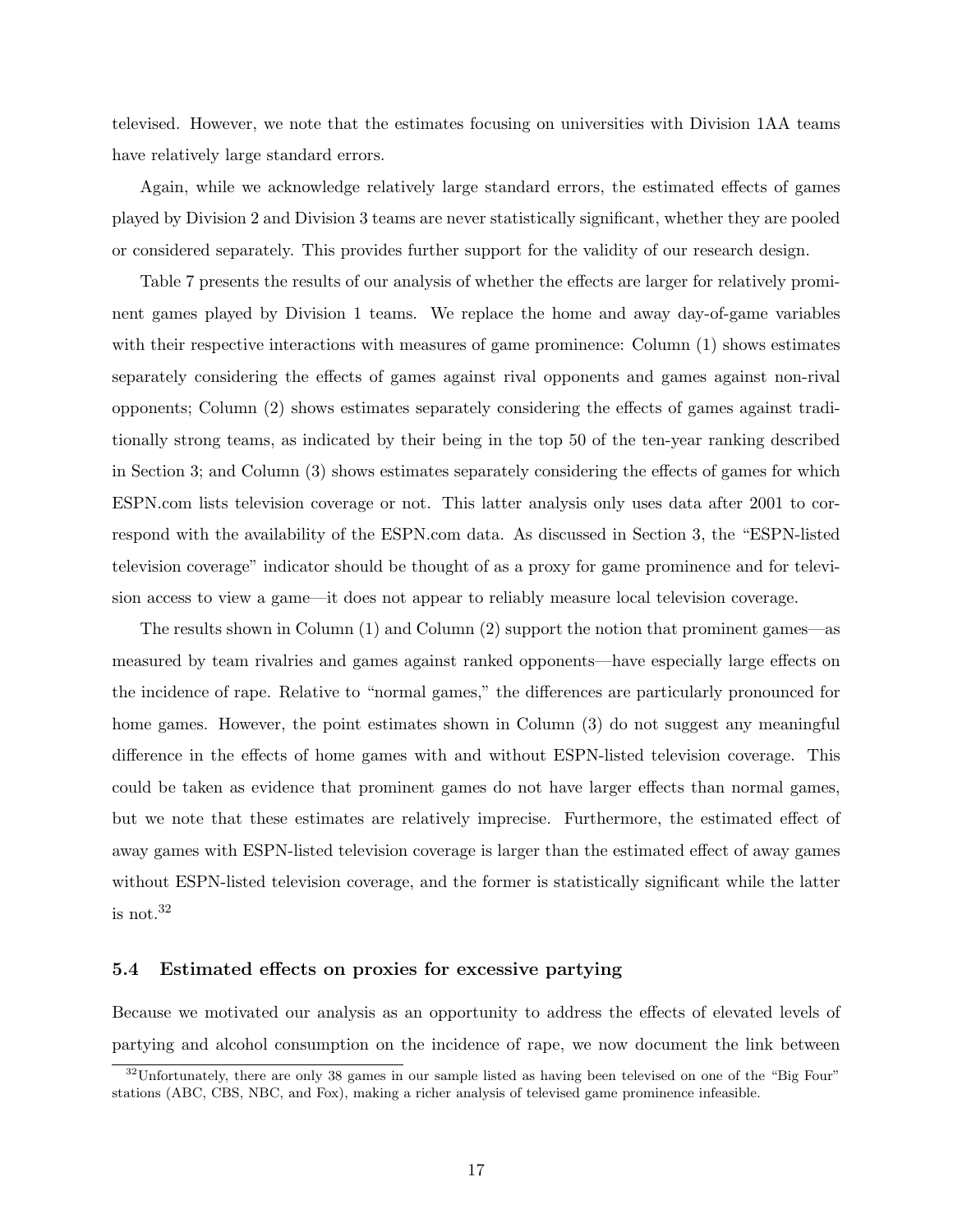football games and measures of excessive partying. In particular, we focus on four categories of offenses (committed by 17–24 year-old offenders) recorded in the National Incident Based Reporting System: disorderly conduct; driving under the influence; drunkenness; and liquor offenses. These crimes are categorized in NIBRS as "Group B offenses," as opposed to rapes which are "Group A" offenses, so this analysis necessarily considers arrests rather than all reported incidents. Another difference between Group A and Group B crimes in NIBRS is that the time of the incident is not included for the Group B crimes. Because we cannot account for the fact that parties often extend past midnight by redefining the day to span from 6:00am to 5:59 am as we did with our analysis of rapes, our analysis of Group B offenses estimates the combined effects on the day of the game and the subsequent day. We replace the two separate indicators for the day of the game and the day after the game with one indicator for "either the day of the game or the day after the game."<sup>33</sup> Otherwise, our empirical model is the same as the one that has been the focus of our preceding analyses.

The results of this analysis, shown in Table [8,](#page-35-0) provide clear evidence of large positive effects of game days on arrests for offenses related to excessive partying. They indicate that home games increase arrests for all four categories by approximately 80 percent over two days, disorderly conduct by 54 percent, DUI by 20 percent, drunkenness by 87 percent, and liquor law violations by 102 percent. Consistent with the estimated effects on reports of rape, we find that away games have smaller statistically significant effects. These results are also consistent with Rees and Schnepel (2009). They find that college football games increase the incidence of alcohol-related crimes, with especially large effects for home games in their analysis of 26 law-enforcement agencies associated with universities participating in Division 1A football.

#### 5.5 Heterogeneity by predicted and actual game outcomes

In this subsection, we consider whether game outcomes affect reports of rape. This analysis is motivated primarily by prior findings that emotional cues—as measured by unexpected losses of National Football League (NFL) teams—precipitate family violence among residents in the team's local market area. In particular, Card and Dahl (2011) find that an unexpected or "upset" loss experienced by the local NFL team leads to a 10 percent increase in domestic violence. This analysis

<sup>&</sup>lt;sup>33</sup>We assume that the recorded date of arrest is the same as the date of incident for "on-view" arrests (no previous warrant or incident), and for "cited or summoned" arrests (i.e. not taken into custody). We exclude arrests where the individual was taken into custody based on a previous warrant or incident, because the date of arrest may not be indicative of the date of incident.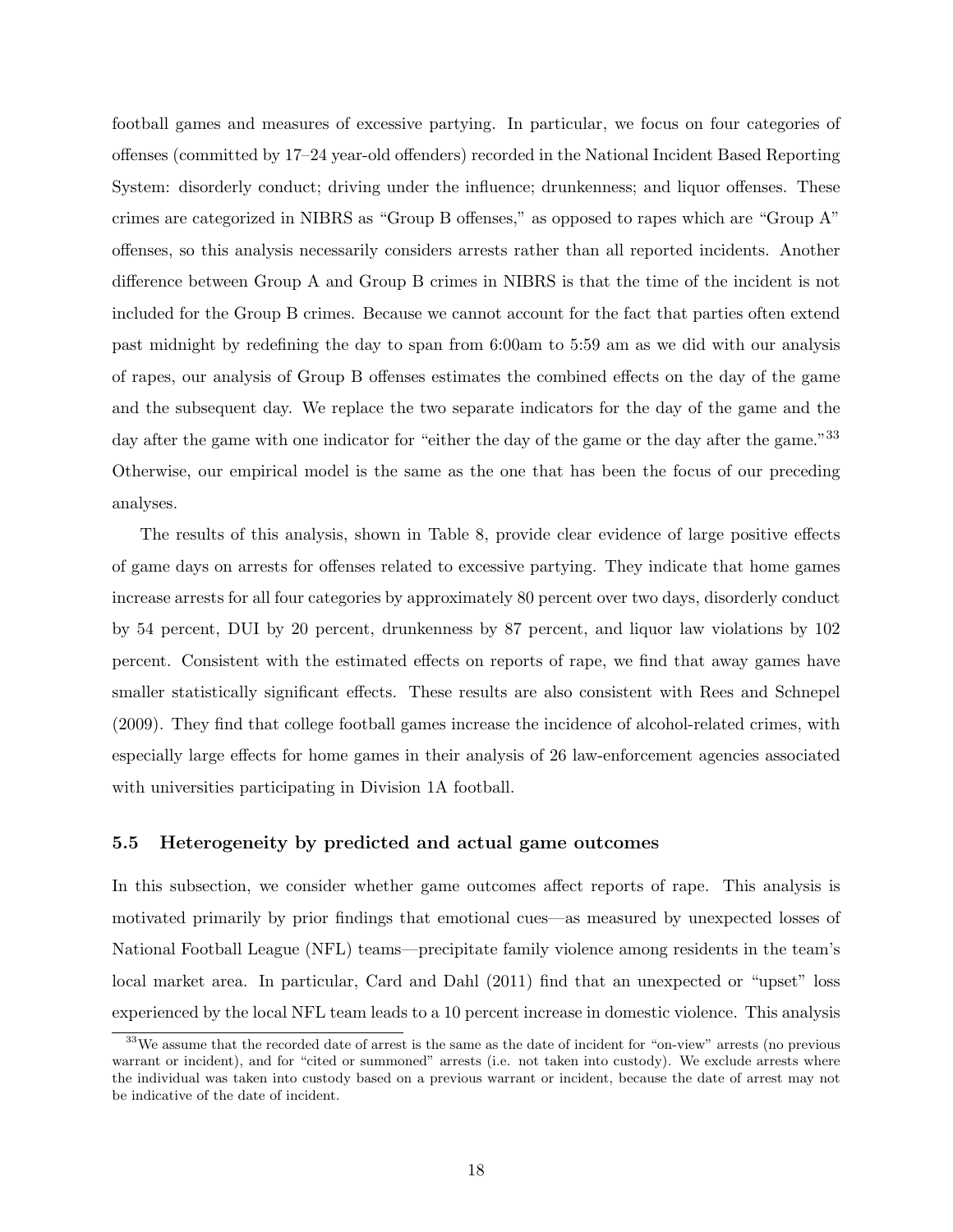also is motivated by survey results in which 20–30 percent of students reported drinking more when their college football team wins (Lindo, Swensen, and Waddell 2012).<sup>34</sup>

Here we follow Card and Dahl's (2011) main specification, in which additional effects of "upset" results are identified separately from the effects of games with certain predicted outcomes. The idea is that games with different predicted outcomes are likely to be systematically different from one another, but game outcomes are as good as random, conditional on the predicted outcome. As such, the model estimates the effect of games that a team is predicted to lose, and the marginal effect of such games that end as unexpected wins. Likewise, the model estimates the effect of games in which the team is expected to win, and the marginal effect of those ending as unexpected losses. Finally, the model estimates the effects of games with no clear favorite, allowing the effects of wins and losses to vary. Again following Card and Dahl (2011), we measure upsets using the pre-game point spread calculated by Las Vegas bookmakers to equilibrate betting markets. Because such spreads are usually missing for games contested by schools with Division 1B football programs, we restrict our analysis of upsets to schools with Division 1A programs. An upset loss occurs when the team predicted to win (by more than 3 points) loses; an upset win is defined similarly. The model otherwise follows our preferred specification, including agency-by-year-by-week fixed effects and single-day lags and leads for each game-outcome indicator.<sup>35</sup>

Column (1) of Table [9](#page-36-0) shows the results of this analysis for reports of rapes. The results of this analysis for crimes associated with excessive partying are shown in Column (2). Although the estimated effects of game outcomes have large standard errors, they provide suggestive evidence (at the 10-percent level of statistical significance) that upset wins increase reports of rape. The point estimate implies that upset wins increase reports of rape by 38 percent more than games in which the team lost according to expectations. The corresponding estimate for upset losses is small and statistically insignificant. The lower rows additionally show that the effects are smaller for expected losses than for other expected outcomes; this can be explained in part by the fact that expected losses are more likely to be away games.

We note that these results should be viewed with caution, because the model also generates a marginally significant lead effect of upset losses. Because game outcomes should not influence pre-

 $^{34}\mathrm{The}$  survey focuses on non-first-year undergraduate students at the University of Oregon.

<sup>35</sup>The regression equation is as follows:

 $E[R_{act}] = exp(\beta_3 GamedayExpectLoss_{ct} \times Win_{ct} + \beta_2GamedayExpectLoss_{ct} \times Win_{ct} + \beta_1 GamedayExpectWin_{ct} \times Lost_{ct}$  $\beta_6GamedayExpectedLoss_{ct} + \beta_5GamedayExpectedClose_{ct} + \beta_4GamedayExpectedWriteW)$ (2)

where  $\gamma X_{act}$  includes agency-by-year-by-week fixed effects, day-of-week fixed effects, and holiday controls. Whilst not shown, one-day leads and lags on each of the game-day indicators are also included.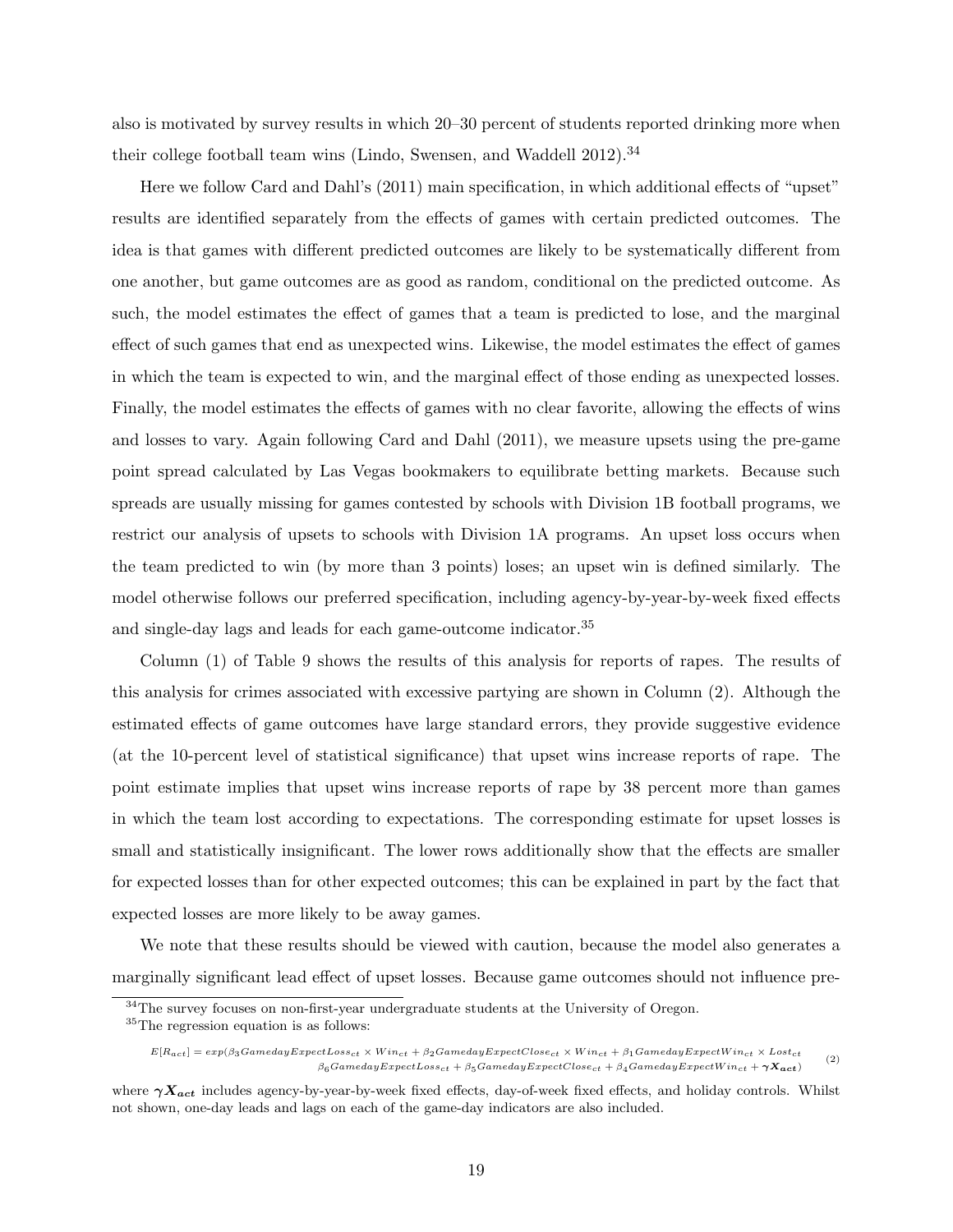game behavior, this serves to weaken our confidence in the validity of the estimated effect of upset wins on reports of rape. However, it is noteworthy that the estimated effects on crimes related to excessive partying closely resemble those for reports of rape. Just like the results for rape, upset wins are found to increase the incidence of excessive-partying-related crimes, while upset losses have no apparent effect. Also similar to the rape results, the effect of expected losses is smaller than the effect of expected wins.<sup>36</sup> This further supports the suggestion that the effect of football games on rape may be particularly pronounced after upset wins. It also supports the argument that partying and alcohol consumption are the likely mechanisms by which football games increase the incidence of rape.

#### 5.6 Additional tests of validity

Thus far, we have shown several sets of results that support the idea that football games meaningfully alter the social context of students at universities with Division 1 teams and further support the validity of our research design for estimating their effects on reports of rape. Here we add to that evidence by way of a falsification exercise and a robustness check.

Except for the first four columns of Table [3,](#page-30-0) all of the estimated effects we have shown in the preceding tables exploit within-agency-week variation while controlling for day-of-week fixed effects. Because these estimates are based on data from September through May to approximate the academic year, their validity relies on the assumption that day-of-week effects are the same during the football season as during the other months of the year included in the analysis. To test this assumption, we conduct a falsification test based on an augmented version of our empirical model: it includes an indicator for non-game-day Saturdays within the football season (along with a one-day lead and lag) and removes actual game days from the sample (along with a one-day lead and lag). This is possible because there are some weeks without any games (bye weeks) and some weeks in which games are not scheduled on Saturday. The results of this analysis, shown in Column (1) of Table [10,](#page-37-0) imply that Saturdays without football games during the football season and Saturdays during the rest of the academic year do not differ with respect to proportional changes in reports of rape. As shown in Column (2), this result is robust to only considering non-game-day Saturdays within the season during bye weeks, which we do by setting the indicator equal to one only for Saturdays of weeks in which there is no game at all.

 $36$ Rees and Schnepel (2009) also found that upset wins increase a variety of alcohol/disorder offenses. In contrast to our results, they found that upset losses similarly increase offense rates. Their analysis differs in several respects to ours, most notably their restriction to home games for the analysis of upsets.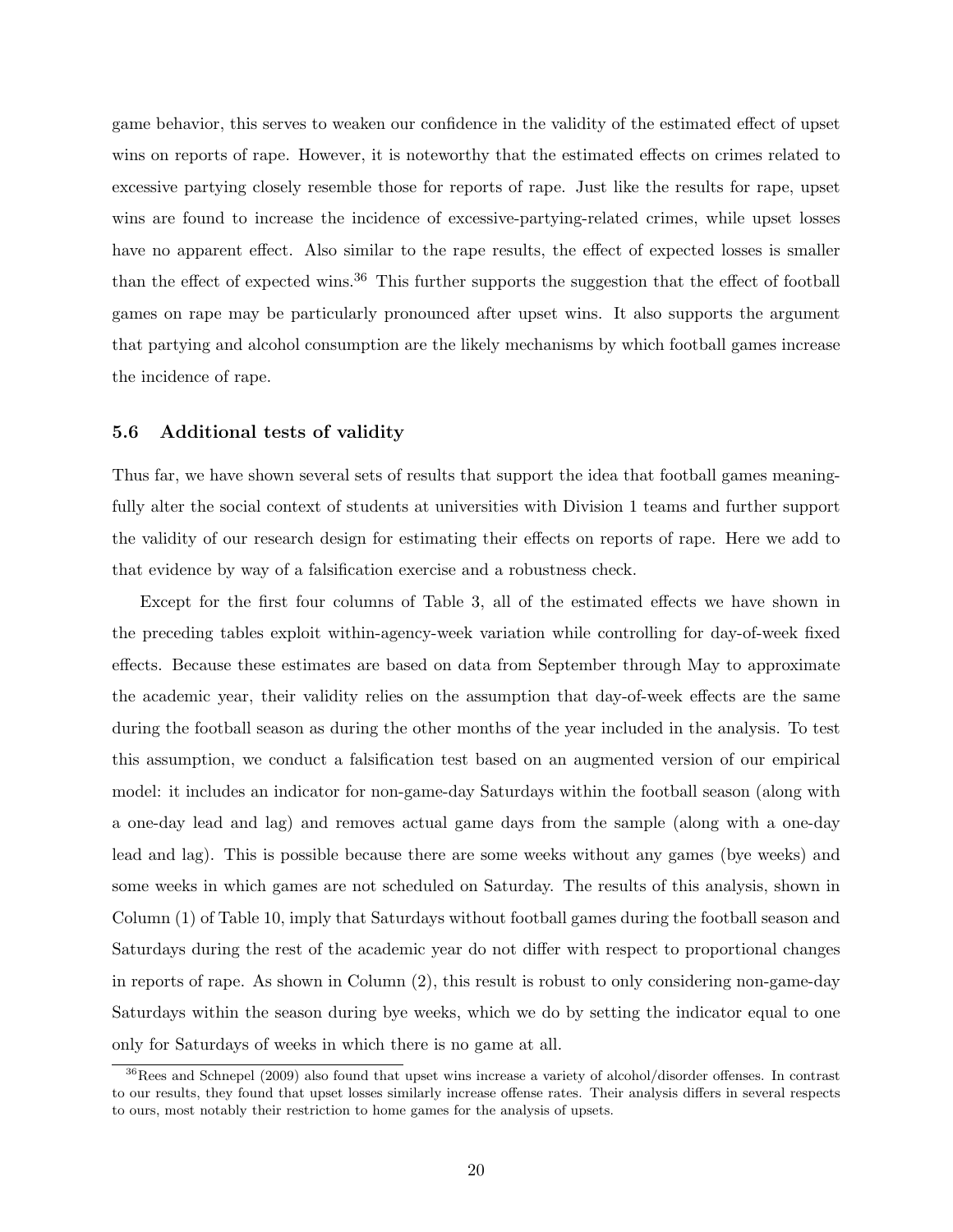As an additional check on our identification strategy, and in a similar spirit to Table [10,](#page-37-0) we consider the robustness of our main results to the exclusion of various months of the year. After reproducing our main results, which exclude June through August, Column (2) of Table [11](#page-38-0) shows estimates that additionally exclude January through May from the analysis. As expected, these estimates are less precise than those based on the broader set of months of the academic year. However, they are similar in magnitude and thus provide support for our identification strategy. Columns (3) through (6) explore the sensitivity of the estimates to the exclusion of each month of the year during the college football season. These results can be thought of as a robustness check because we might be less confident in our estimates if they turned out to be driven by games played during a single month of the year—but they also allow us to indirectly consider heterogeneous effects. Across Columns (3) through (6), the estimates routinely indicate that home games increase reports of rape by 35–46 percent on the day of the game, 15–25 percent the day before the game, and 11–18 percent the day after the game. Away games increase reports of rape by 12–17 percent on the day of the game. These estimates are not systematically larger or smaller when earlier or later months of the football season are omitted from the analysis, suggesting that the effects do not vary across different times during the fall semester.

#### 6 Discussion and Conclusion

Our results indicate that Division 1 college football games significantly increase reports of rape involving college-aged victims. The estimates are largest for rapes in which offenders are also college-aged and are unknown to the victim. The effects are also comparatively large for schools with prominent teams (those playing in Division 1A) and for prominent games (rivalry games and games against ranked teams). For away games, the effects are only statistically significant where we can verify that the game was televised. We find similar effects on crimes associated with excessive partying: disorderly conduct, DUI, drunkenness, and liquor-law violations. There is also suggestive evidence that upset wins have larger effects on the incidence of both rape and alcohol-related crimes.

A back of the envelope calculation based on our estimates implies that the effects of Division 1A football games explain 5 percent of fall semester (September through December) reports of rape involving 17–24 year old victims to law enforcement agencies serving students attending these schools. Moreover, based on an estimated 12 percent of student victims reporting to the police (Kilpatrick, 2007) and 6 percent of police reports involving false allegations (Lisak et al. 2010),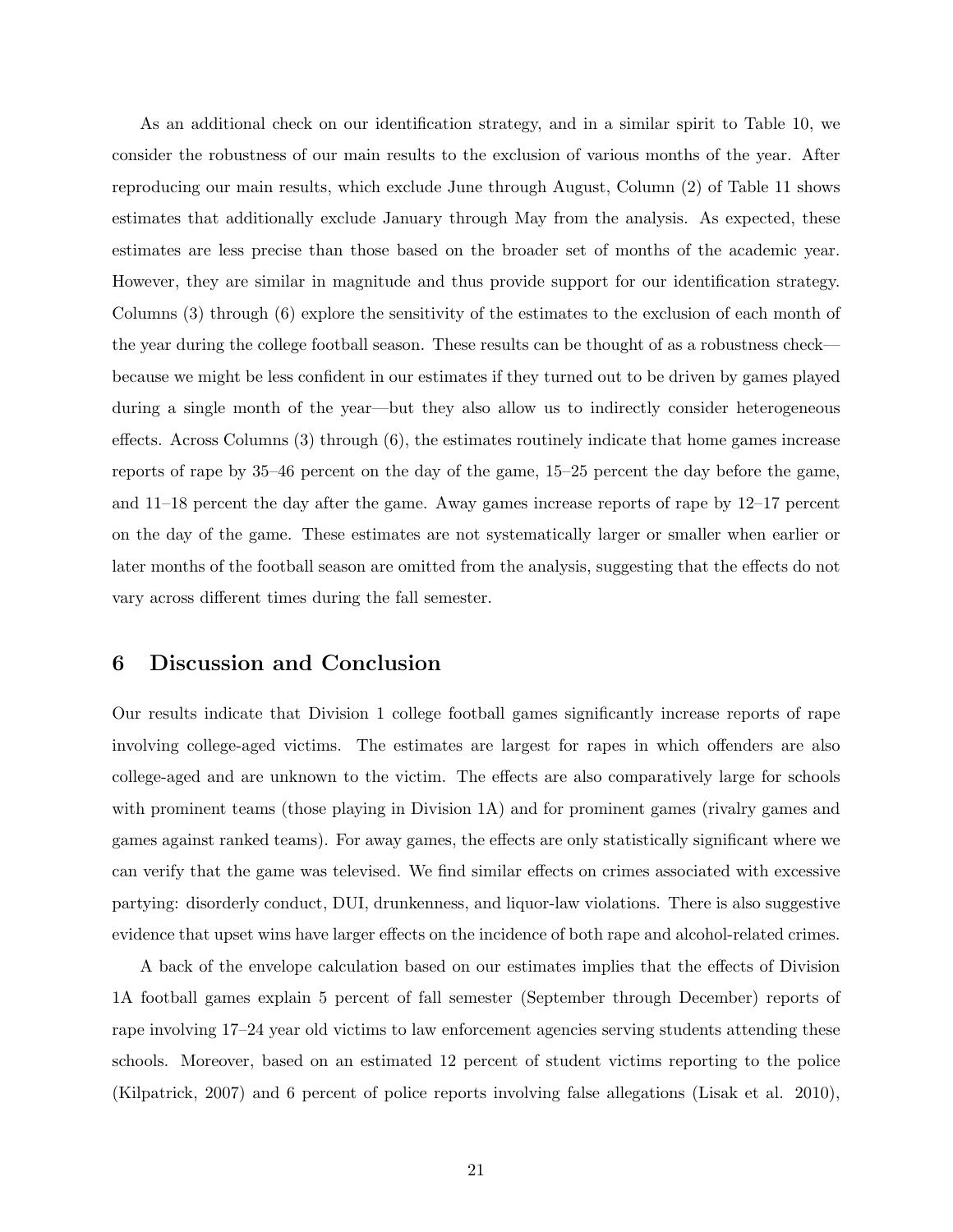our estimates indicate that the activities surrounding Division 1A football games cause as many as 724 additional rapes of college-aged victims per year across 128 universities.<sup>37</sup> That said, if one is inclined to believe that spatial displacement is the sole reason why away games have smaller effects than home games, the estimate is instead 238. The true effect is likely to lie somewhere between these numbers, because home games do induce population inflows but they also generate greater interest. Based on an estimated societal cost of \$267,000 per offense (McCollister *et al.*) 2010), these numbers imply a social cost of rapes induced by Division 1A football games to be between \$64M and \$193M each year.<sup>38</sup> Back-of-the-envelope estimates for the effects of Division 1AA football games are much smaller—they suggest an additional 6–108 rapes per year across 125 schools, which implies a social cost of \$1.6–29M.<sup>39</sup>

We view these results as contributing to a more complete understanding of the non-pecuniary costs associated with college football. Moreover, by documenting how specific contexts modify the effects of football games on the incidence of rape, and what types of rapes are affected most, our results can inform awareness and prevention efforts. That being said, we recognize that college football games are but one component of a college culture that contributes to excessive partying. Therefore, these results can be viewed as highlighting the potentially large effects on rape that can result from various policies and activities that alter the social context.

 $37$ These calculations are based on the estimated effects the day before, the day of, and the day after a home (away) game equal to 23.4 percent (3.5 percent), 42.0 percent (17.8 percent), and 12.2 percent (-9.3 percent), respectively; baseline daily incident reports equal to 0.085, 0.084, and 0.051 for the day before, the day of, and the day after a game (the average number of reports to campus or municipal agencies on Fridays, Saturdays, and Sundays during weeks without a Saturday game); and 751 home games played in 2014; 799 away games played (including neutral-site games) in 2014.

 $38$ Note that we have adjusted the cost estimate reported in McCollister *et al.* (2010) for inflation to put the amount into 2015 dollars.

<sup>&</sup>lt;sup>39</sup>These calculations are based on the estimated effects the day before, the day of, and the day after a home (away) game equal to -1.0 percent (-0.1 percent), 30.7 percent (-1.9 percent), 17.1 percent (5.1 percent), respectively; baseline daily incident reports equal to 0.040, 0.045, and 0.027 for the day before, the day of, and the day after a game (the average number of reports to campus or municipal agencies on Fridays, Saturdays, and Sundays during weeks without a Saturday game); 811 home games played in 2014; and 731 away games played (including neutral-site games) in 2014.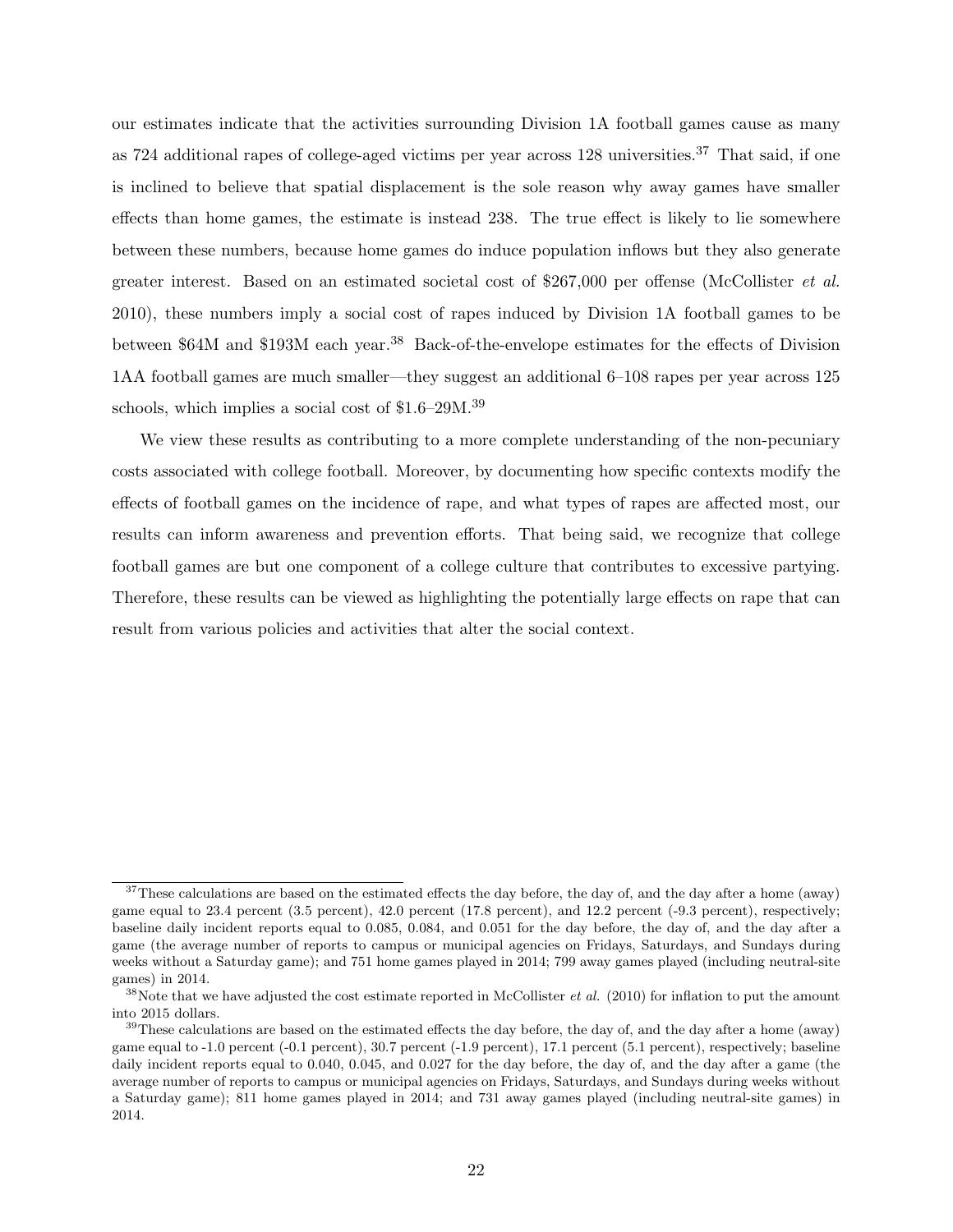## References

- Allison, P. D., and R. P. Waterman (2002): "Fixed Effects Negative Binomial Regression Models," Sociological Methodology, 32(1), 247–265.
- Anderson, D. M., B. Crost, and D. I. Rees (2014): "Wet Laws, Drinking Establishments, and Violent Crime," Discussion paper, Institute for the Study of Labor (IZA).
- Anderson, M. L. (2012): "The Benefits of College Athletic Success: An Application of the Propensity Score Design with Instrumental Variables," Discussion paper, National Bureau of Economic Research.
- Becker, G. S. (1968): "Crime and Punishment: An Economic Approach," The Journal of Political Economy, 76(2), 169–217.
- Biderman, C., J. M. De Mello, and A. Schneider (2010): "Dry Laws and Homicides: Evidence from the S˜ao Paulo Metropolitan Area," The Economic Journal, 120(543), 157–182.
- Billings, S. B., and C. A. Depken II (2012): "Sport Events and Criminal Activity: A Spatial Analysis," in Violence and Aggression in Sporting Contests, ed. by R. T. Jewell, vol. 4 of Sports Economics, Management and Policy, pp. 175–187. Springer New York.
- Cameron, A. C., and P. K. Trivedi (2005): Microeconometrics: Methods and Applications. Cambridge University Press, New York.
- CARD, D., AND G. B. DAHL (2011): "Family Violence and Football: The Effect of Unexpected Emotional Cues on Violent Behavior," The Quarterly Journal of Economics, 126(1), 103.
- Carpenter, C. (2007): "Heavy Alcohol Use and Crime: Evidence from Underage Drunk-Driving Laws," Journal of Law and Economics, 50(3), 539–557.
- Carpenter, C., and C. Dobkin (2011): "Alcohol Regulation and Crime," in Controlling Crime: Strategies and Tradeoffs, ed. by P. Cook, J. Ludwig, and J. McCrary, pp. 291–329. University of Chicago Press.
- (2013): "The Minimum Legal Drinking Age and Crime," Review of Economics and Statistics.
- Carpenter, C. S. (2005): "Heavy Alcohol Use and the Commission of Nuisance Crime: Evidence from Underage Drunk Driving Laws," American Economic Review, pp. 267–272.
- Clotfelter, C. T. (2011): Big-Time Sports in American Universities. Cambridge University Press.
- Cook, P. J., and C. P. Durrance (2013): "The virtuous tax: Lifesaving and crime-prevention effects of the 1991 federal alcohol-tax increase," Journal of Health Economics,  $32(1)$ ,  $261 - 267$ .
- Cook, P. J., and M. J. Moore (1993a): "Economic perspectives on reducing alcohol-related violence," Alcohol and Interpersonal Violence: Fostering Multidisciplinary Perspectives, 24, 193– 211.
- Cook, P. J., and M. J. Moore (1993b): "Violence reduction through restrictions on alcohol availability," Alcohol Health and Research World, 17, 151 – 156.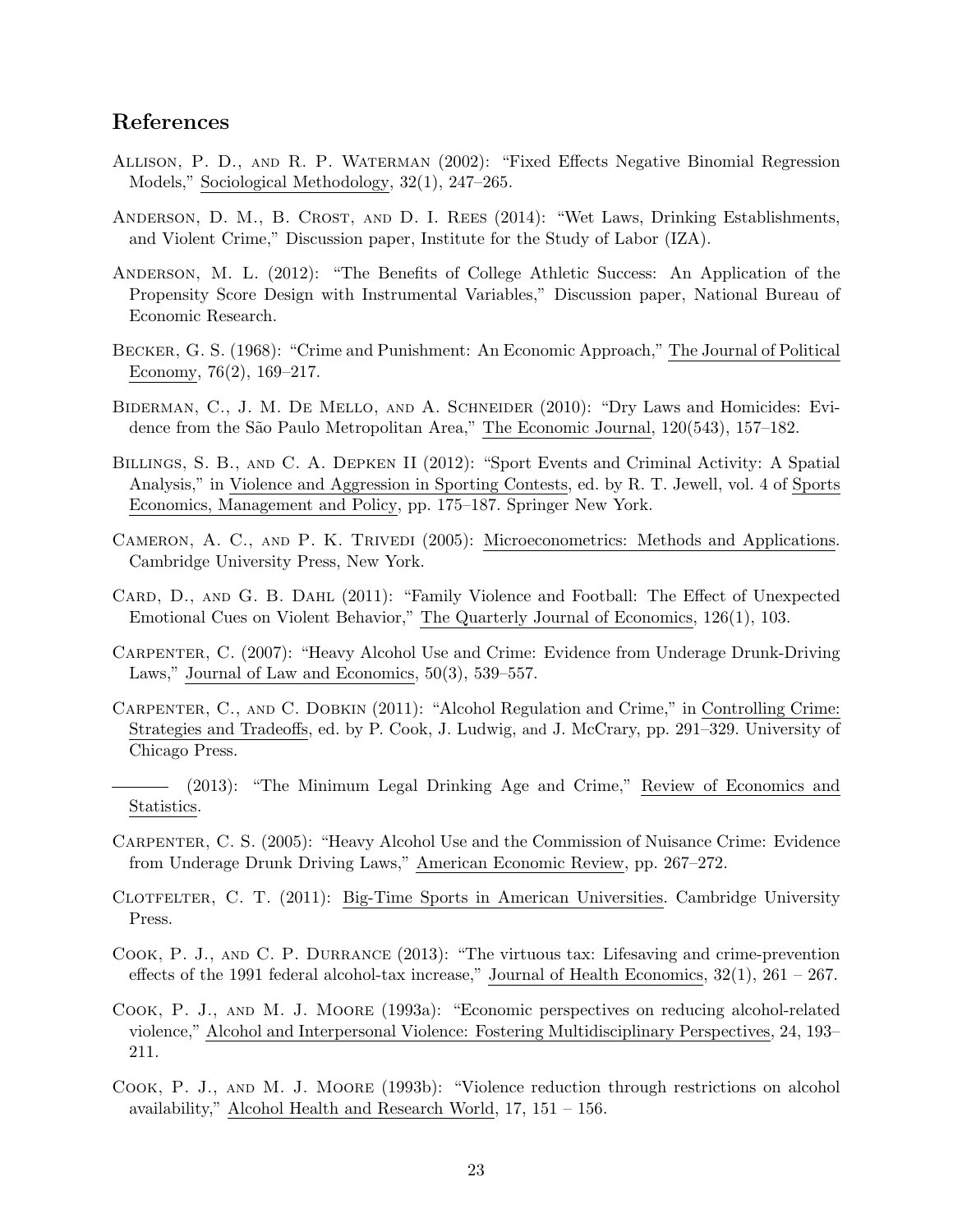- DeGue, S. (2014): "Evidence-Based Strategies for the Primary Prevention of Sexual Violence Perpetration," Preventing Sexual Violence on College Campuses: Lessons from Research and Practice.
- DeGue, S., L. A. Valle, M. K. Holt, G. M. Massetti, J. L. Matjasko, and A. T. Tharp (2014): "A Systematic Review of Primary Prevention Strategies for Sexual Violence Perpetration," Aggression and Violent Behavior, 19(4), 346–362.
- DURRANCE, C. P., S. GOLDEN, K. PERREIRA, AND P. COOK (2011): "Taxing sin and saving lives: Can alcohol taxation reduce female homicides?," Social Science & Medicine, 73(1), 169 – 176.
- Glassman, T., C. E. Werch, E. Jobli, and H. Bian (2007): "Alcohol-Related Fan Behavior on College Football Game Day," Journal of American College Health, 56(3), 255–260.
- GLASSMAN, T. J., V. J. DODD, J.-J. SHEU, B. A. RIENZO, AND A. C. WAGENAAR (2010): "Extreme Ritualistic Alcohol Consumption among College Students on Game Day," Journal of American College Health, 58(5), 413–423.
- HERNANDEZ-JULIAN,  $R_{\cdot}$ , and K. W. ROTTHOFF (2014): "The Impact of College Football on Academic Achievement," Economics of Education Review, 43, 141–147.
- Kilpatrick, D. G., H. S. Resnick, K. J. Ruggiero, L. M. Conoscenti, and J. McCauley (2007): Drug-Facilitated, Incapacitated, and Forcible Rape: A National Study. Medical University of South Carolina, National Crime Victims Research & Treatment Center Charleston, SC.
- Krebs, C. P., C. H. Lindquist, T. D. Warner, B. S. Fisher, and S. L. Martin (2009): "College women's experiences with physically forced, alcohol-or other drug-enabled, and drugfacilitated sexual assault before and since entering college," Journal of American College Health, 57(6), 639–649.
- LINDO, J. M., I. D. SWENSEN, AND G. R. WADDELL (2012): "Are Big-Time Sports a Threat to Student Achievement?," American Economic Journal: Applied Economics, 4(4), 254–74.
- Lippy, C., and S. DeGue (2014): "Exploring alcohol policy approaches to prevent sexual violence perpetration," Trauma, Violence, & Abuse.
- LISAK, D., L. GARDINIER, S. C. NICKSA, AND A. M. COTE (2010): "False Allegations of Sexual Assualt: An Analysis of Ten Years of Reported Cases," Violence Against Women, 16(12), 1318– 1334.
- Markowitz, S. (2005): "Alcohol, Drugs and Violent Crime," International Review of Law and Economics, 25(1), 20–44.
- Markowitz, S., and M. Grossman (2000): "The Effects of Beer Taxes on Physical Child Abuse," Journal of Health Economics, 19(2), 271–282.
- McCollister, K. E., M. T. French, and H. Fang (2010): "The Cost of Crime to Society: New Crime-Specific Estimates for Policy and Program Evaluation," Drug and Alcohol Dependence, 108(1), 98–109.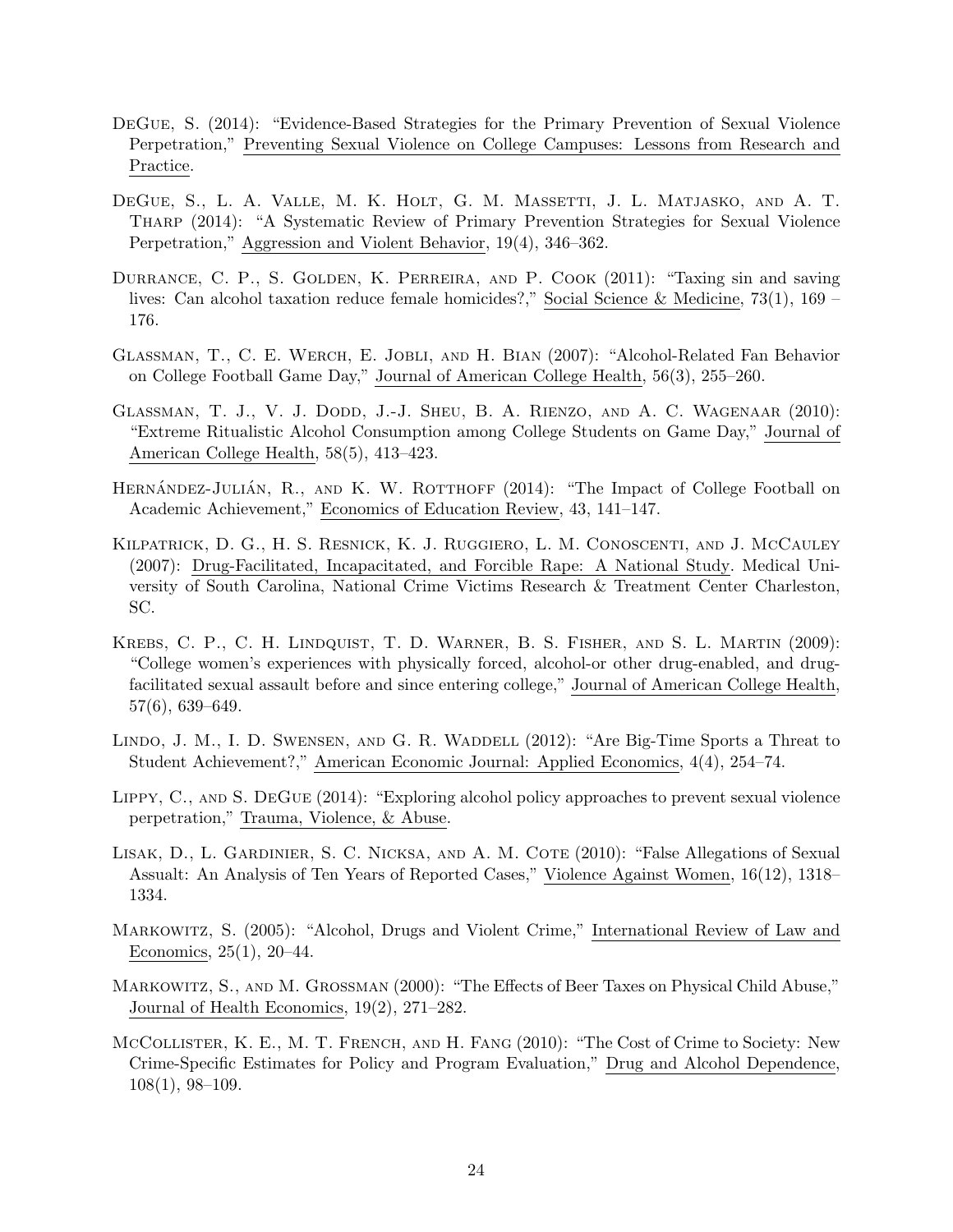- Neal, D. J., and K. Fromme (2007): "Event-Level Covariation of Alcohol Intoxication and Behavioral Risks During the First Year of College.," Journal of Consulting and Clinical Psychology, 75(2), 294.
- POPE, D. G., AND J. C. POPE (2014): "Understanding College Application Decisions why College Sports Success Matters," Journal of Sports Economics, 15(2), 107–131.
- REES, D. I., AND K. T. SCHNEPEL (2009): "College Football Games and Crime," Journal of Sports Economics, 10(1), 68–87.
- The White House Task Force to Protect Students from Sexual Assault (2014): Not alone: The first report of the White House task force to protect students from sexual assault.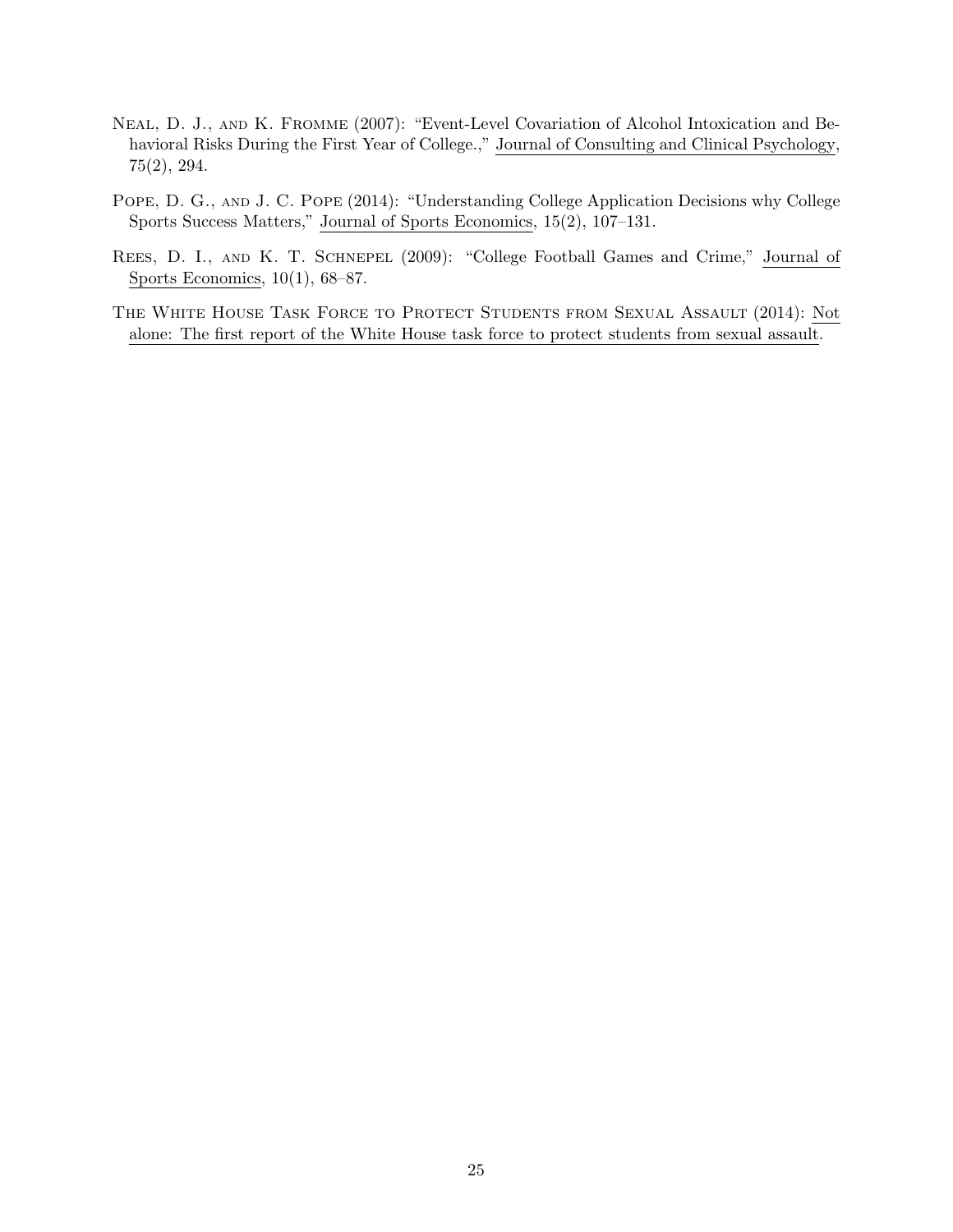<span id="page-27-0"></span>Figure 1 Daily Reports of Rape Per Agency on Saturday Game-Weeks and Non-Game Weeks



Notes: This figure shows mean daily reports of rape—involving 17-24 year old victims—to agencies which cover college campuses with a Division 1 football team. Results are shown for weeks in which the local team played a Saturday game (either home or away) and for weeks in which the local team did not play a game. For this figure, a week spans from Wednesday to Tuesday.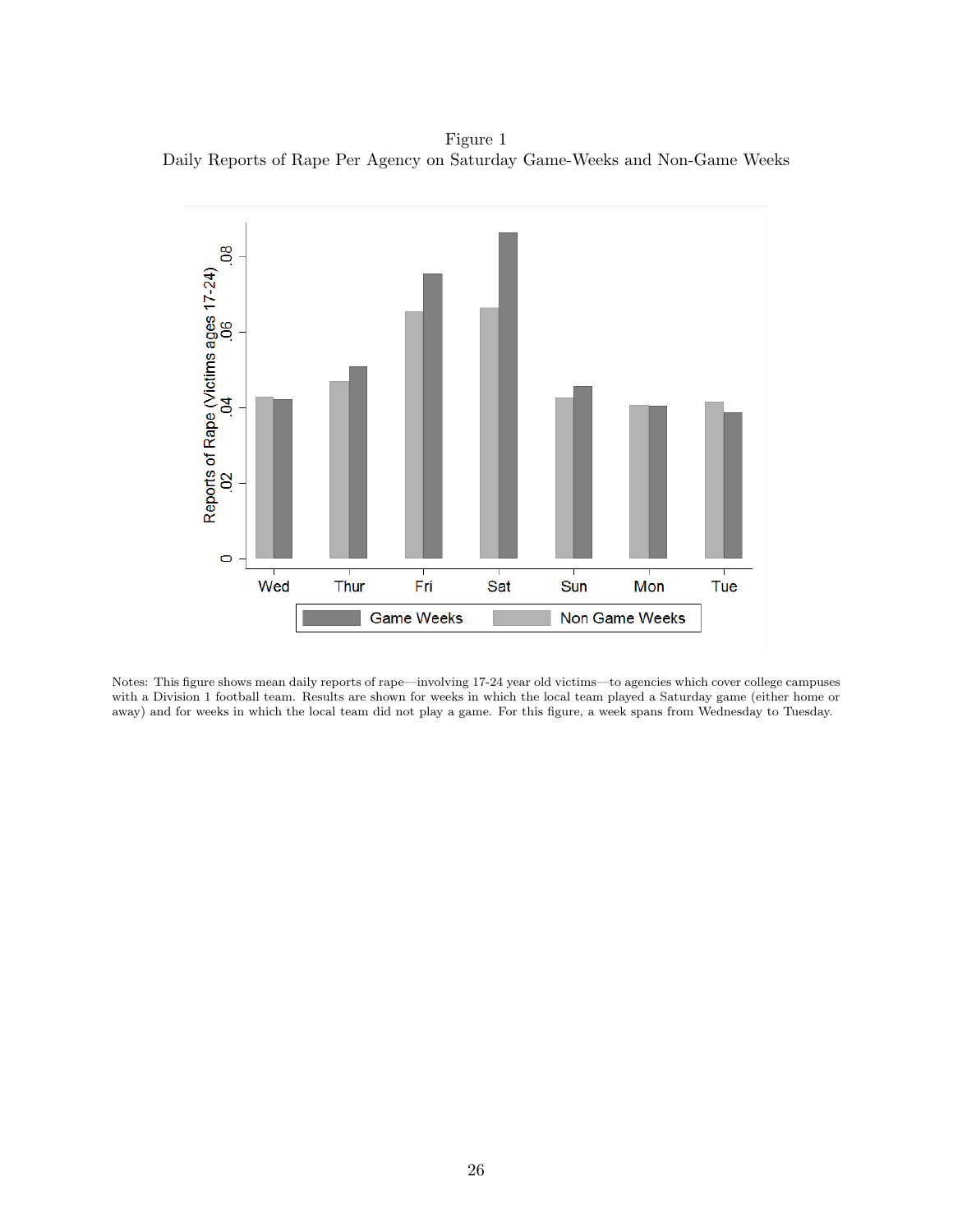<span id="page-28-0"></span>

| Rapes                                                     | 0.157 |
|-----------------------------------------------------------|-------|
| Rapes, victims ages 17-24                                 | 0.051 |
| Rapes, victims ages 13-16                                 | 0.033 |
| Rapes, victims ages 17-20                                 | 0.031 |
| Rapes, victims ages 21-24                                 | 0.020 |
| Rapes, victims ages 25-28                                 | 0.012 |
| Rapes, victims of other ages                              | 0.060 |
| Rapes, victims ages 17-24, offenders ages 17-20           | 0.010 |
| Rapes, victims ages 17-24, offenders ages 21-24           | 0.012 |
| Rapes, victims ages 17-24, offenders ages 25-28           | 0.007 |
| Rapes, victims ages 17-24, offenders of other ages        | 0.014 |
| Rapes, victims ages 17-24, offender known                 | 0.032 |
| Rapes, victims ages 17-24, offender friend or aquantaince | 0.022 |
| Rapes, victims ages 17-24, offender is a partner          | 0.004 |
| Rapes, victims ages 17-24, offender unknown               | 0.019 |
| Rapes, victims ages 17-24, offender using alcohol         | 0.010 |
| Rapes, victims ages 17-24, offender not using alchohol    | 0.041 |
| Disorderly conduct incidents, ages 17-24                  | 0.178 |
| Driving under the influence incidents, ages 17-24         | 0.227 |
| Drunkeness incidents, ages 17-24                          | 0.154 |
| Liquor-law violations, ages 17-24                         | 0.457 |

Table 1 Reported Incidents Per Day for NIBRS Analysis Sample

Notes: These statistics are based on daily data (excluding June, July, and August) spanning 1991–2012 for 138 municipal and university-based law-enforcement agencies participating in the National Incident Based Reporting System that have been matched to 96 universities participating in Division 1 football, as described in Section [3.](#page-7-0)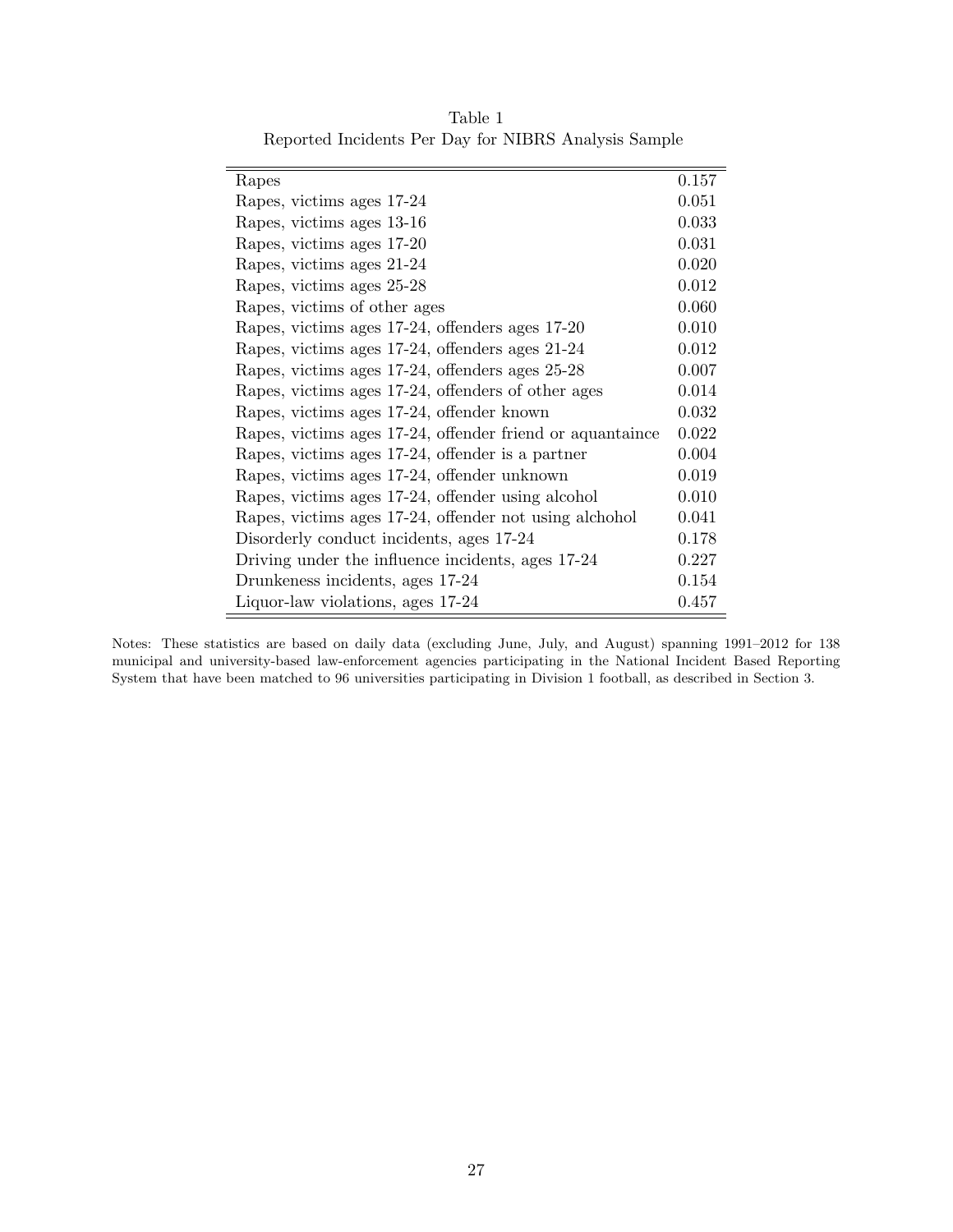<span id="page-29-0"></span>

|                                                            | NIBRS-Matched Schools | All Schools |
|------------------------------------------------------------|-----------------------|-------------|
|                                                            |                       |             |
| Panel A: School Characteristics, IPEDS                     |                       |             |
| Schools                                                    | 96                    | 245         |
| Enrollment                                                 | 13,228                | 12,057      |
| SAT writing 25th percentile score                          | 490                   | 507         |
| SAT writing 75th percentile score                          | 597                   | 610         |
| SAT critical Reading 25th percentile score                 | 492                   | 505         |
| SAT critical Reading 75th percentile score                 | 604                   | 613         |
| SAT math 25th percentile score                             | 507                   | 520         |
| SAT math 75th percentile score                             | 619                   | 628         |
| Retention rate $(\%)$                                      | 79                    | 81          |
| Fraction private schools                                   | 0.15                  | 0.26        |
| Fraction receiving federal-grant aid                       | 0.27                  | 0.27        |
| Fraction receiving student-loan aid                        | 0.48                  | 0.47        |
| Fraction receiving any financial aid                       | 0.78                  | 0.79        |
| Fraction male                                              | 0.48                  | 0.48        |
| Fraction female                                            | 0.52                  | 0.52        |
| Fraction White                                             | 0.74                  | 0.68        |
| <b>Fraction Black</b>                                      | 0.12                  | 0.15        |
| Fraction Asian                                             | 0.03                  | 0.05        |
| Fraction Hispanic                                          | 0.04                  | 0.05        |
| Panel B: Law Enforcement Agency Statistics, UCR            |                       |             |
| Fraction Municipal Agencies                                | 0.43                  | 0.42        |
| Number of Residents                                        | 78,743                | 81,448      |
| Annual reports of rape per 10,000                          | 1.10                  | 1.10        |
|                                                            |                       |             |
| Panel C: Football Performance Statistics, Sports Reference |                       |             |
| Season winning percentage                                  | 0.53                  | 0.51        |
| Fraction home games                                        | 0.49                  | 0.49        |
| Fraction of seasons with bowl game participation           | 0.23                  | 0.20        |
| Fractions of schools in NCAA Subdivision 1A                | 0.56                  | 0.51        |
|                                                            |                       |             |

Table 2 Universities Included in Analysis Compared to All With Division 1 Football

Notes: Statistics in panels A, B, and C are are based on 1991–2012 data from the Integrated Postsecondary Education Data System (IPEDS), the Uniform Crime Reports, and Sports Reference, respectively.

 $\equiv$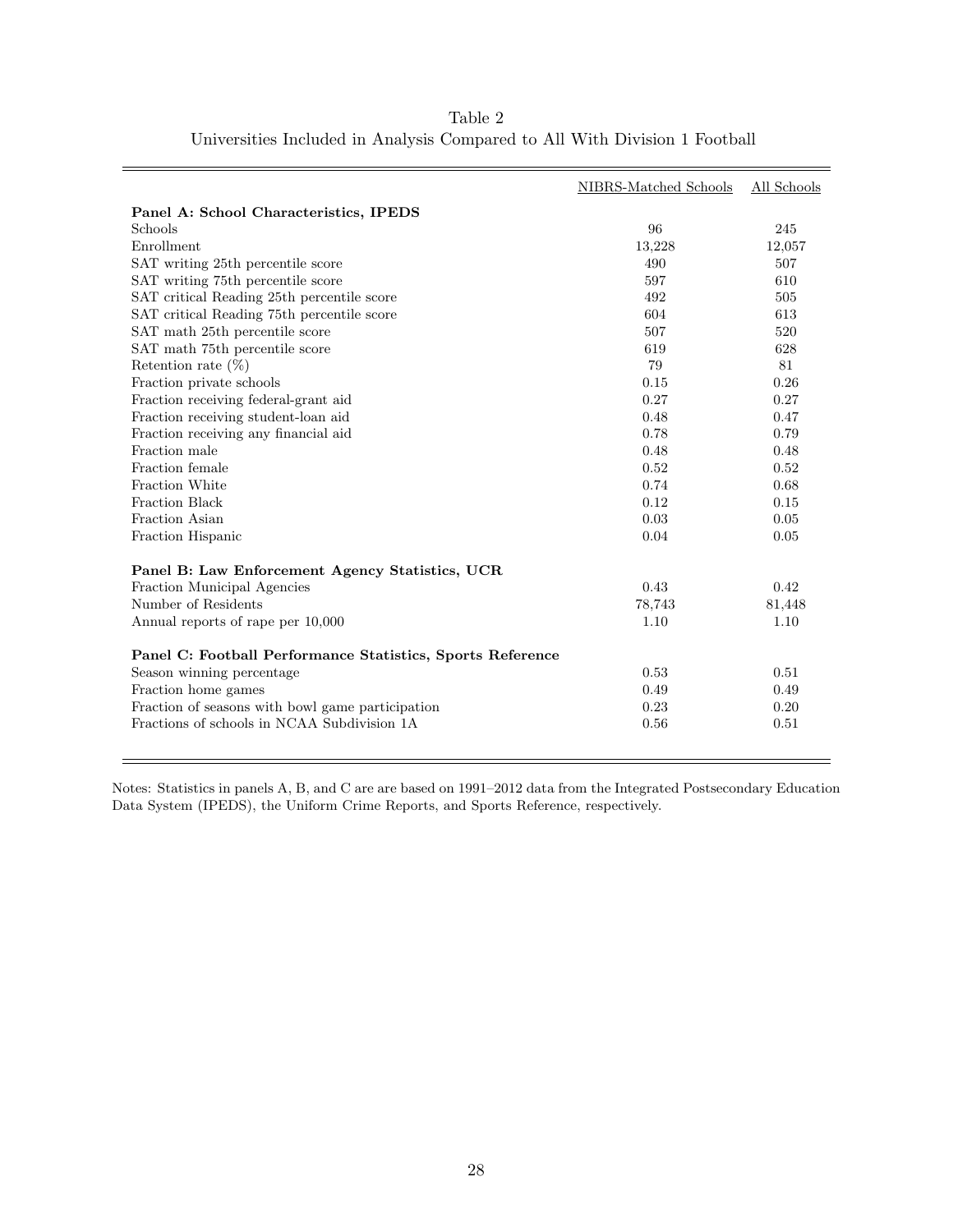|                                                                | (1)                        | (2)                          | (3)                      | (4)                        | (5)            |
|----------------------------------------------------------------|----------------------------|------------------------------|--------------------------|----------------------------|----------------|
| Panel A: Pooling the effects of home and away games            |                            |                              |                          |                            |                |
| Day before Game                                                | $0.154***$                 | $0.118**$                    | $0.102**$                | $0.112**$                  | $0.107**$      |
|                                                                | (0.049)                    | (0.052)                      | (0.051)                  | (0.055)                    | (0.051)        |
|                                                                |                            |                              |                          |                            |                |
| Game day                                                       | $0.283***$                 | $0.250***$                   | $0.235***$               | $0.245***$                 | $0.247***$     |
|                                                                | (0.045)                    | (0.047)                      | (0.048)                  | (0.048)                    | (0.052)        |
|                                                                |                            |                              |                          |                            |                |
| Day after Game                                                 | $0.080*$                   | 0.049                        | 0.039                    | 0.039                      | 0.036          |
|                                                                | (0.044)                    | (0.046)                      | (0.046)                  | (0.048)                    | (0.047)        |
|                                                                |                            |                              |                          |                            |                |
| Schools                                                        | 96                         | 96                           | 96                       | 96                         | 96             |
| Agencies                                                       | 138                        | 138                          | 138                      | 138                        | 138            |
| Ν                                                              | 422308                     | 370583                       | 273919                   | 176281                     | 77191          |
| Day-of-Week FE                                                 | yes                        | yes                          | yes                      | yes                        | yes            |
| Holiday Controls                                               | yes                        | yes                          | yes                      | yes                        | yes            |
| Year FE                                                        | yes                        | yes                          | yes                      | $\overline{a}$             | $\overline{a}$ |
| Agency FE                                                      | yes                        | $\overline{\phantom{a}}$     | $\overline{\phantom{0}}$ |                            |                |
| Agency by Month of Year FE                                     | no                         | yes                          | $\frac{1}{2}$            | $\overline{\phantom{a}}$   | ۰              |
| Agency by Week of Year FE                                      | no                         | no                           | yes                      | $\overline{a}$             | ۰              |
| Agency by Year by Month FE                                     | no                         | $\mathop{\mathrm{no}}$       | $\mathbf{n}$             | yes                        |                |
| Agency by Year by Week FE                                      | no                         | no                           | no                       | $\mathop{\rm no}\nolimits$ | yes            |
|                                                                |                            |                              |                          |                            |                |
| Panel B: Separately considering effects of home and away games |                            |                              |                          |                            |                |
| Day before Home Game                                           | $0.209***$                 | $0.171**$                    | $0.151**$                | $0.174**$                  | $0.178***$     |
|                                                                | (0.065)                    | (0.066)                      | (0.065)                  | (0.069)                    | (0.067)        |
|                                                                |                            |                              |                          |                            |                |
| Home Game Day                                                  | $0.367***$                 | $0.333***$                   | $0.317***$               | $0.339***$                 | $0.343***$     |
|                                                                | (0.054)                    | (0.054)                      | (0.055)                  | (0.056)                    | (0.069)        |
|                                                                | $0.169***$                 | $0.135**$                    | $0.129**$                | $0.137**$                  | $0.125**$      |
| Day after Home Game                                            |                            |                              |                          |                            |                |
|                                                                | (0.051)                    | (0.053)                      | (0.054)                  | (0.057)                    | (0.057)        |
| Day before Away Game                                           | $0.091*$                   | 0.057                        | 0.047                    | 0.043                      | 0.029          |
|                                                                | (0.050)                    | (0.056)                      | (0.057)                  | (0.056)                    | (0.058)        |
|                                                                |                            |                              |                          |                            |                |
| Away Game Day                                                  | $0.181***$                 | $0.150***$                   | $0.138**$                | $0.135***$                 | $0.136**$      |
|                                                                | (0.048)                    | (0.053)                      | (0.054)                  | (0.052)                    | (0.054)        |
|                                                                |                            |                              |                          |                            |                |
| Day after Away Game                                            | $-0.027$                   | $-0.054$                     | $-0.067$                 | $-0.076$                   | $-0.070$       |
|                                                                | (0.063)                    | (0.064)                      | (0.063)                  | (0.064)                    | (0.070)        |
|                                                                |                            |                              |                          |                            |                |
| Schools                                                        | 96                         | 96                           | 96                       | 96                         | 96             |
| Agencies                                                       | 138                        | 138                          | 138                      | 138                        | $138\,$        |
| Ν                                                              | 422308                     | 370583                       | 273919                   | 176281                     | 77191          |
| Day-of-Week FE                                                 | yes                        | yes                          | yes                      | yes                        | yes            |
| Holiday Controls                                               | yes                        | yes                          | yes                      | yes                        | yes            |
| Year $\rm FE$                                                  | yes                        | yes                          | yes                      |                            |                |
| Agency FE                                                      | yes                        | $\qquad \qquad \blacksquare$ | $\overline{\phantom{0}}$ |                            |                |
| Agency by Month of Year FE                                     | $\mathop{\rm no}\nolimits$ | yes                          | $\overline{\phantom{a}}$ |                            |                |
| Agency by Week of Year FE                                      | $\mathop{\rm no}\nolimits$ | $\mathop{\rm no}\nolimits$   | yes                      |                            |                |
| Agency by Year by Month FE                                     | $\mathbf{no}$              | $\mathop{\rm no}\nolimits$   | $\mathbf{n}$             | yes                        | ۰              |

<span id="page-30-1"></span>Table 3 Estimated Effects of Game Days on Reports of Rape

<span id="page-30-0"></span>þ

Notes: Estimates are based on Poisson models using daily data (excluding June, July, and August) spanning 1991– 2012 for law-enforcement agencies participating in the National Incident Based Reporting System that have been matched to universities participating in Division 1 football. The outcome variable is the reported number of 17– 24 year old rape victims for a given agency on a given day. Days are redefined to span from 6:00am to 5:59 am to accommodate the fact that parties often extend past midnight. Standard-error estimates are clustered at the university level.

Agency by Year by Week FE no no no no yes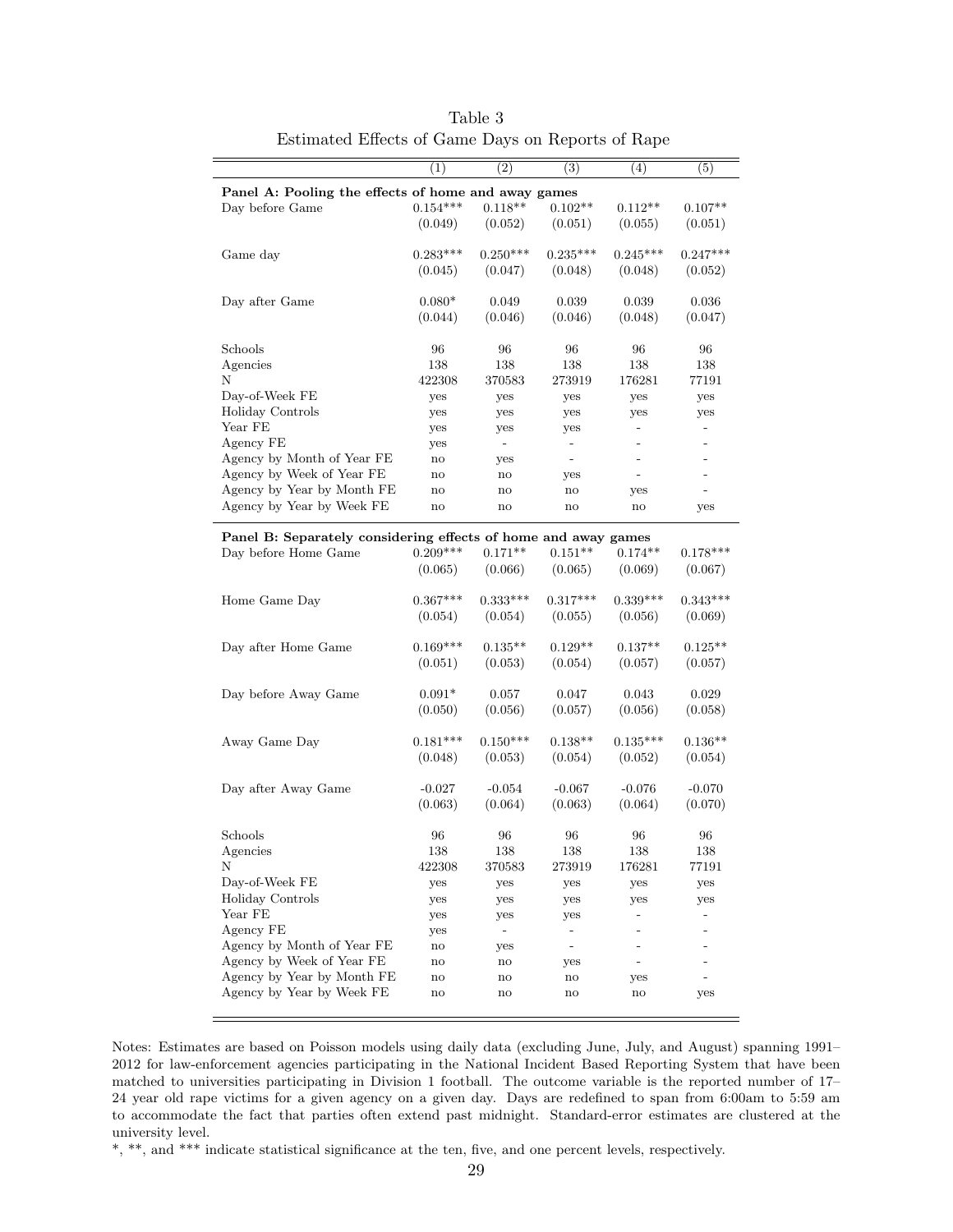<span id="page-31-0"></span>

|               | (1)       | (2)        | (3)        | (4)       | (5)      |
|---------------|-----------|------------|------------|-----------|----------|
| Victime Age   | $13 - 16$ | 17-20      | 21-24      | $25 - 28$ | Other    |
|               |           |            |            |           |          |
| Home Game Day | $-0.023$  | $0.320***$ | $0.378***$ | $0.212*$  | 0.036    |
|               | (0.080)   | (0.079)    | (0.106)    | (0.124)   | (0.063)  |
|               |           |            |            |           |          |
| Away Game Day | $-0.026$  | $0.139**$  | 0.127      | $-0.007$  | $-0.014$ |
|               | (0.095)   | (0.070)    | (0.104)    | (0.146)   | (0.063)  |
| Schools       | 79        | 95         | 89         | 74        | 90       |
|               | 90        | 137        | 117        | 87        | 111      |
| Agencies      |           |            |            |           |          |
| N             | 48423     | 54619      | 38004      | 24000     | 71379    |

Table 4 Estimated Effects for Victims of Different Ages

Notes: These estimates consider reports of rape victims in different age groups using the same Poisson model as Column (5) of Table [3](#page-30-0) (including agency-by-year-by-week fixed effects, day-of-week fixed effects, and holiday controls in addition to one-day leads and lags from the game day). See Table [3](#page-30-0) for additional details.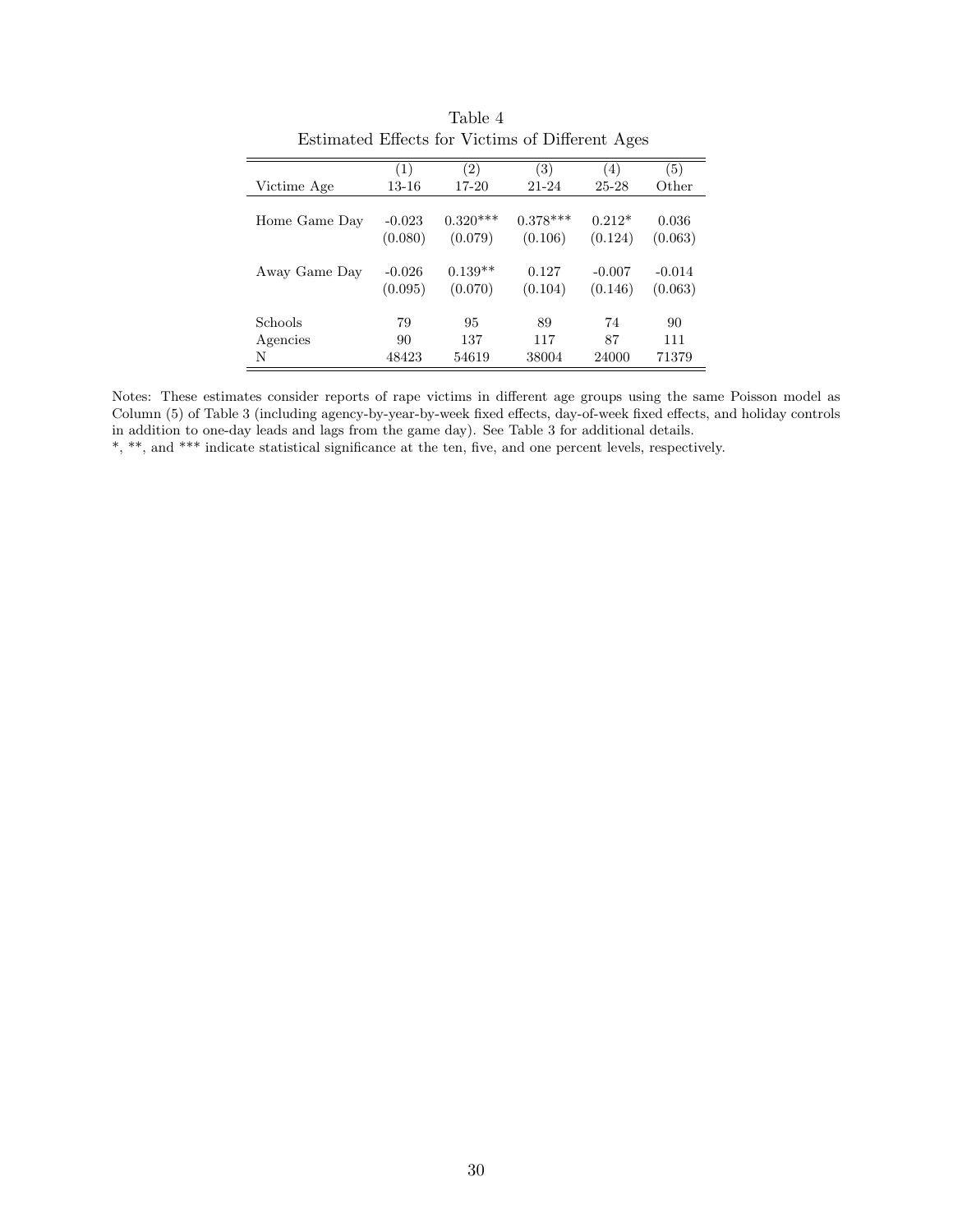|               | Offender's Age     |           |                  | Relationship to Victim | Alcohol Consumption    |                                      |  |
|---------------|--------------------|-----------|------------------|------------------------|------------------------|--------------------------------------|--|
|               | $17 - 24$<br>Other |           | Known<br>Unknown |                        | Under the<br>influence | Reportedly<br>Not Under<br>Influence |  |
|               | (1)                | (2)       | (3)              | (4)                    | (5)                    | (6)                                  |  |
| Home game day | $0.461***$         | $0.204**$ | $0.251***$       | $0.476***$             | $0.410***$             | $0.311***$                           |  |
|               | (0.108)            | (0.092)   | (0.080)          | (0.102)                | (0.118)                | (0.084)                              |  |
| Away Game Day | $0.139*$           | 0.053     | 0.057            | $0.253**$              | 0.208                  | $0.117*$                             |  |
|               | (0.080)            | (0.084)   | (0.077)          | (0.104)                | (0.140)                | (0.064)                              |  |
| Schools       | 94                 | 88        | 95               | 90                     | 79                     | 95                                   |  |
| Agencies      | 135                | 119       | 135              | 126                    | 110                    | 136                                  |  |
| N             | 43169              | 40392     | 58009            | 33761                  | 19840                  | 64561                                |  |

Table 5Which Offender Types Are Responsible for the Additional Reported Rapes?

<span id="page-32-0"></span>Notes: These estimates consider reports of 17–24 year old rape victims involving various offender characteristics using the same Poisson model as Column (5) of Table [3](#page-30-1) (including agency-by-year-by-week fixed effects, day-of-week fixed effects, and holiday controls in addition to one-day leads and lags from the game day). See Table [3](#page-30-1) for additional details.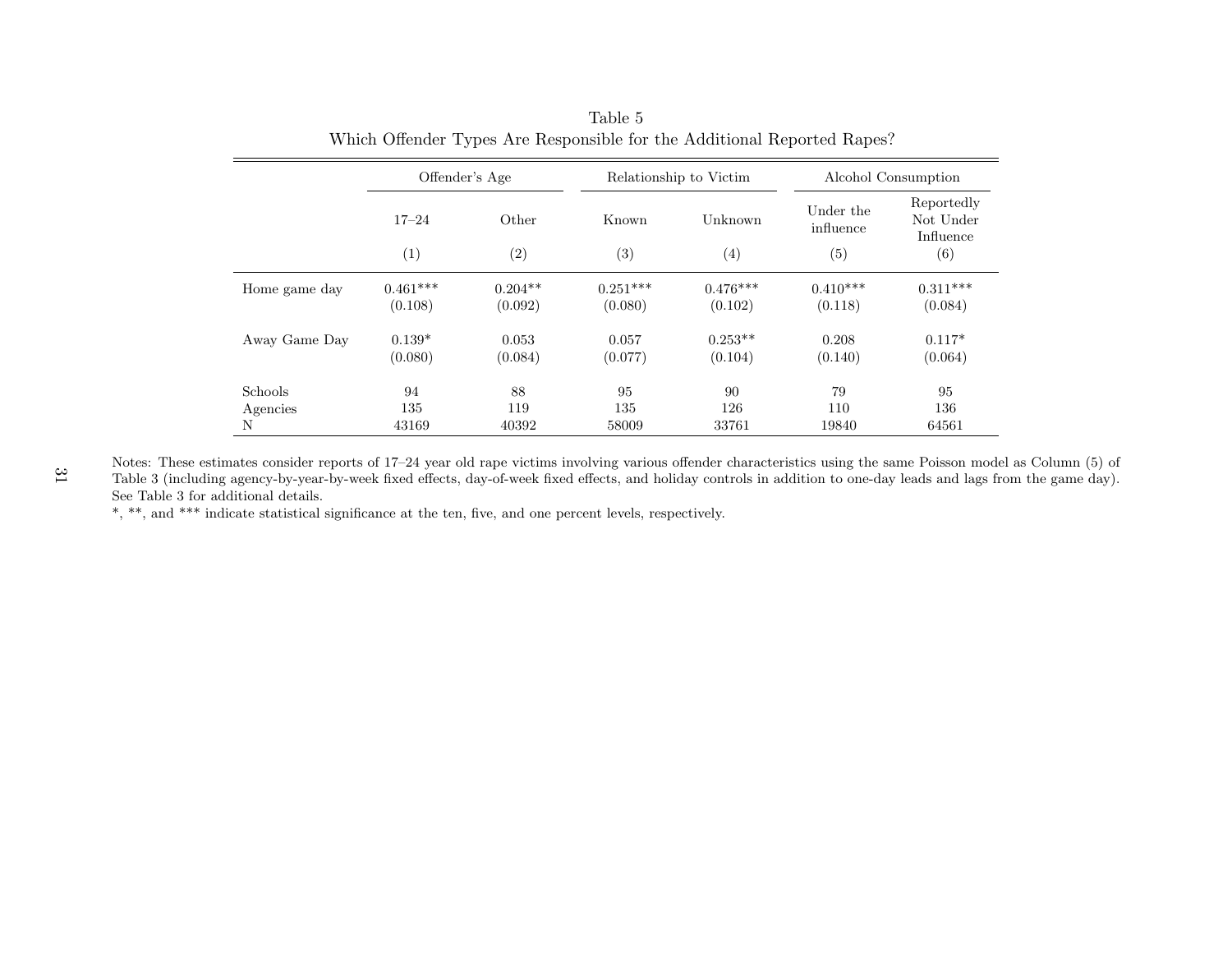<span id="page-33-0"></span>

|               | Estimated Encors D, Brindon of Footban Frogram |                   |          |                            |          |          |  |  |
|---------------|------------------------------------------------|-------------------|----------|----------------------------|----------|----------|--|--|
|               | (1)                                            | $\left( 2\right)$ | (3)      | (4)                        | 5)       | (6)      |  |  |
| Division      | All DI                                         | $DI-A$            | DI-AA    | $\text{DII} + \text{DIII}$ | DII      | DIII     |  |  |
|               |                                                |                   |          |                            |          |          |  |  |
| Home Game Day | $0.343***$                                     | $0.355***$        | $0.268*$ | 0.170                      | 0.100    | 0.228    |  |  |
|               | (0.069)                                        | (0.076)           | (0.153)  | (0.122)                    | (0.163)  | (0.161)  |  |  |
|               |                                                |                   |          |                            |          |          |  |  |
| Away Game Day | $0.136**$                                      | $0.164***$        | $-0.019$ | $-0.073$                   | $-0.057$ | $-0.087$ |  |  |
|               | (0.054)                                        | (0.057)           | (0.135)  | (0.103)                    | (0.183)  | (0.112)  |  |  |
|               |                                                |                   |          |                            |          |          |  |  |
| Schools       | 96                                             | 55                | 41       | 118                        | $52\,$   | 66       |  |  |
| Agencies      | 138                                            | 89                | 49       | 124                        | 56       | 68       |  |  |
| Ν             | 77191                                          | 57996             | 19195    | 27663                      | 12722    | 14941    |  |  |
|               |                                                |                   |          |                            |          |          |  |  |

Table 6 Estimated Effects By Division of Football Program

Notes: These estimates consider reports of 17–24 year old rape victims using the same Poisson model as Column (5) of Table [3](#page-30-0) (including agency-by-year-by-week fixed effects, day-of-week fixed effects, and holiday controls in addition to one-day leads and lags from the game day). See Table [3](#page-30-0) for additional details. Here we consider the effects across the two subdivisions of Division 1 and in divisions outside of Division 1.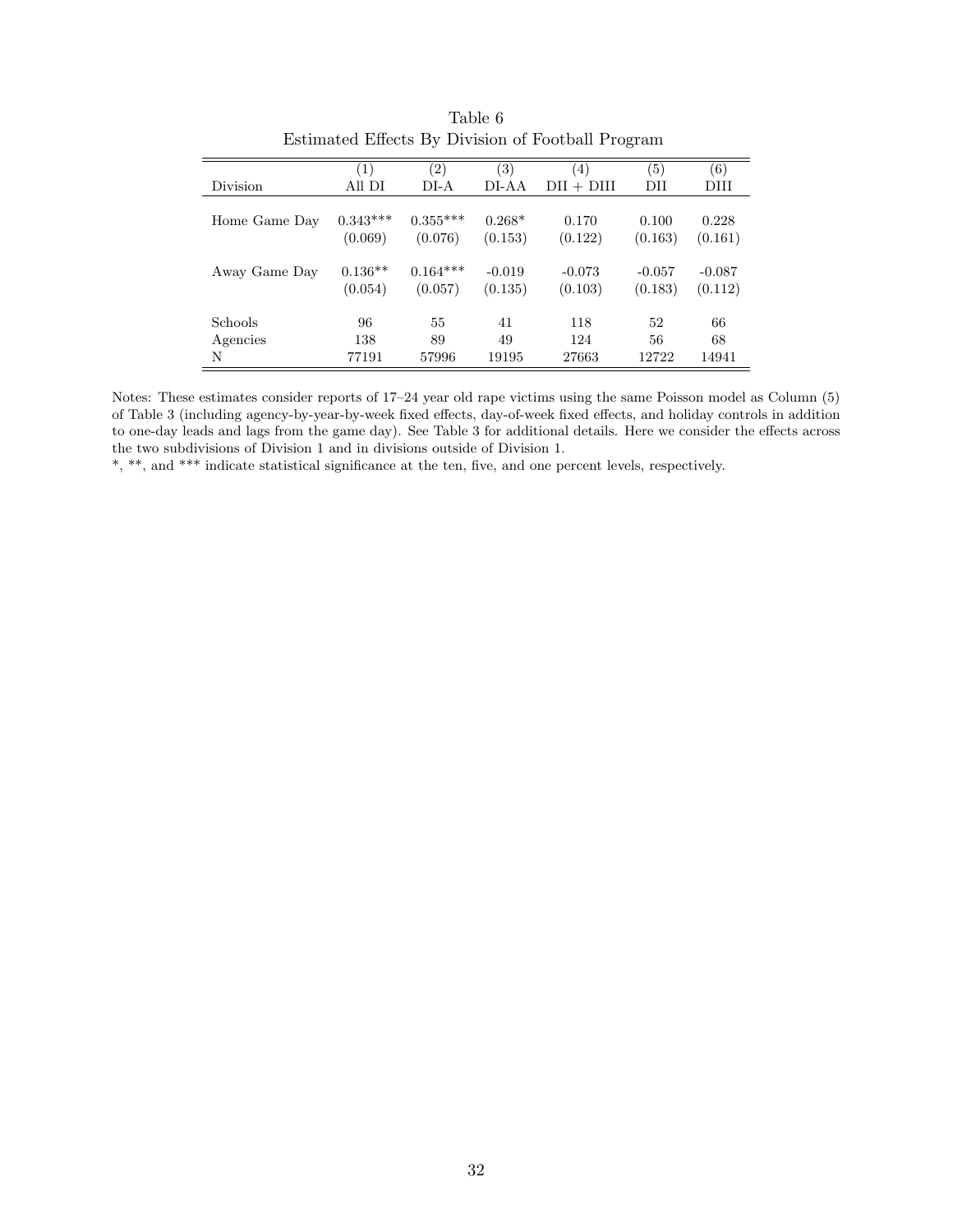<span id="page-34-0"></span>

|                                      | (1)                   | $\overline{(2)}$      | (3)                   |
|--------------------------------------|-----------------------|-----------------------|-----------------------|
| Home against rival                   | $0.602***$<br>(0.114) |                       |                       |
| Home against non-rival               | $0.293***$<br>(0.075) |                       |                       |
| Away against rival                   | 0.156<br>(0.132)      |                       |                       |
| Away against non-rival               | $0.132**$<br>(0.065)  |                       |                       |
| Home against ranked team             |                       | $0.443***$<br>(0.111) |                       |
| Home against unranked team           |                       | $0.258***$<br>(0.092) |                       |
| Away against ranked team             |                       | $0.163**$<br>(0.080)  |                       |
| Away against unranked team           |                       | 0.103<br>(0.085)      |                       |
| Home with ESPN-listed TV coverage    |                       |                       | $0.348***$<br>(0.091) |
| Home without ESPN-listed TV coverage |                       |                       | $0.388***$<br>(0.107) |
| Away with ESPN-listed TV coverage    |                       |                       | $0.217**$<br>(0.087)  |
| Away without ESPN-listed TV coverage |                       |                       | 0.112<br>(0.086)      |
| Schools<br>Agencies<br>Ν             | 96<br>138<br>77191    | 96<br>138<br>77191    | 85<br>124<br>62315    |

Table 7 Estimated Effects By Game Prominence

Notes: These estimates consider reports of 17–24 year old rape victims using the same Poisson model as Column (5) of Table [3](#page-30-0) (including agency-by-year-by-week fixed effects, day-of-week fixed effects, and holiday controls in addition to one-day leads and lags interacted with game day variables). The rivals used for each school are listed in Table [A1.](#page-39-0) Ranked teams are defined as those in the top 50 of the ten-year ranking described in the text. We note that ESPN-listed television coverage data does not include local coverage.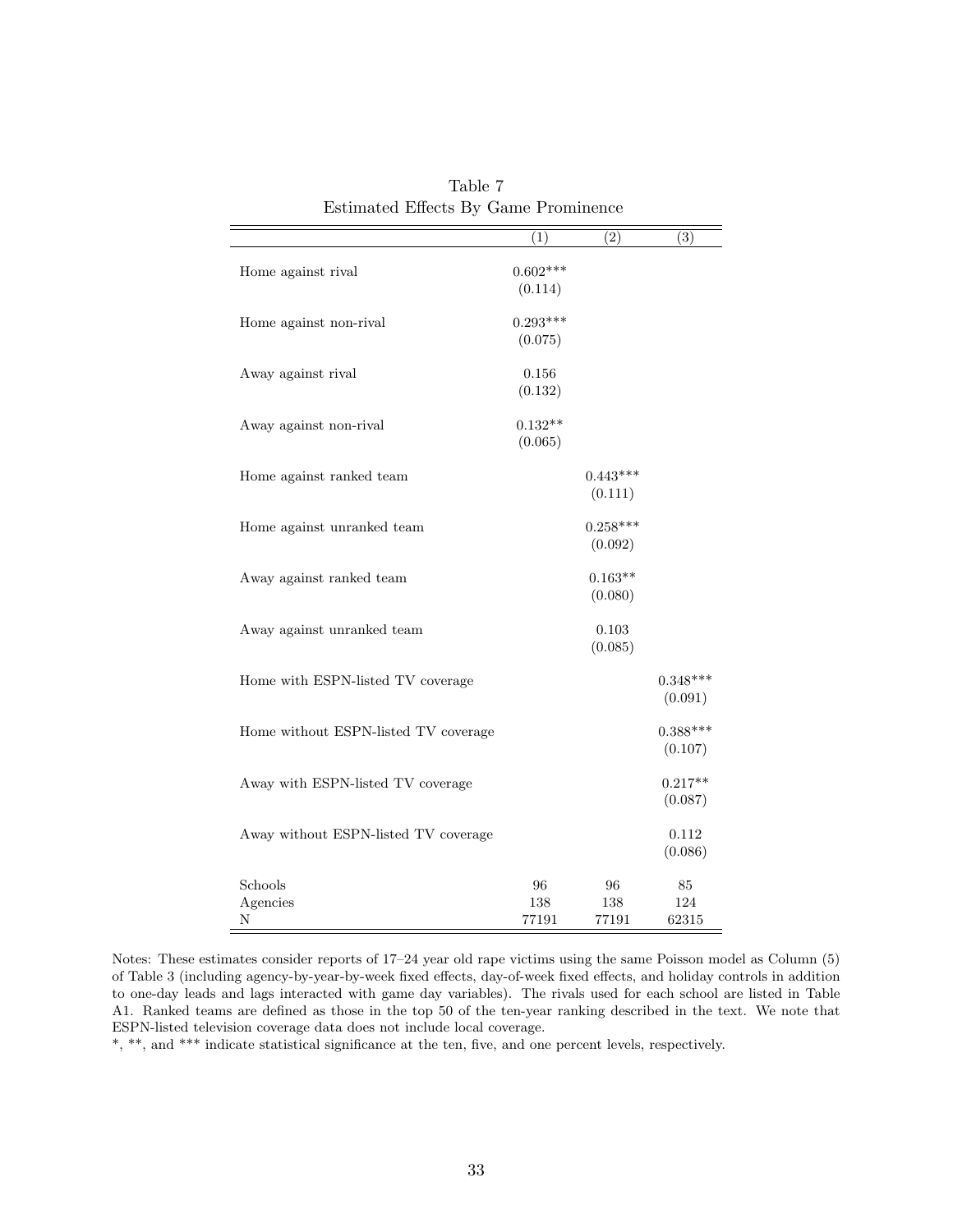<span id="page-35-0"></span>

|                         | $\left(1\right)$ | $\left( 2\right)$  | $\left( 3\right)$ | (4)         | (5)                   |
|-------------------------|------------------|--------------------|-------------------|-------------|-----------------------|
|                         | All              | Disorderly Conduct | DUI               | Drunkenness | Liquor-Law Violations |
|                         |                  |                    |                   |             |                       |
| Home game and day after | $0.587***$       | $0.434***$         | $0.188***$        | $0.628***$  | $0.708***$            |
|                         | (0.080)          | (0.085)            | (0.041)           | (0.137)     | (0.083)               |
| Away game and day after | $0.124***$       | $0.153***$         | $0.095***$        | $0.109**$   | $0.104***$            |
|                         | (0.029)          | (0.047)            | (0.026)           | (0.045)     | (0.038)               |
|                         |                  |                    |                   |             |                       |
| Schools                 | 96               | 94                 | 92                | 68          | 95                    |
| Agencies                | 141              | 136                | 133               | 97          | 137                   |
| N                       | 291806           | 144995             | 182494            | 112984      | 199402                |

Table 8 Estimated Effects on Crimes Related to Excessive Partying

Notes: These estimates consider 17–24 year olds arrested for crimes using the same Poisson model as Column (5) of Table [3](#page-30-0) (including agency-by-year-by-week fixed effects, day-of-week fixed effects, and holiday controls in addition to one-day leads and lags interacted with game day variables). Because these data do not include the time of the incident, we cannot redefine days to span 6:00am to 5:59 am for this analysis as we have throughout the analysis of rape incidence. We instead estimate the effect on the day of the game and the day after to accommodate the fact that parties often extend past midnight. The analysis of liquor-law offenses, the results of which are shown in Column (4), focus on 17–20 year old offenders. See Table [3](#page-30-0) for additional details.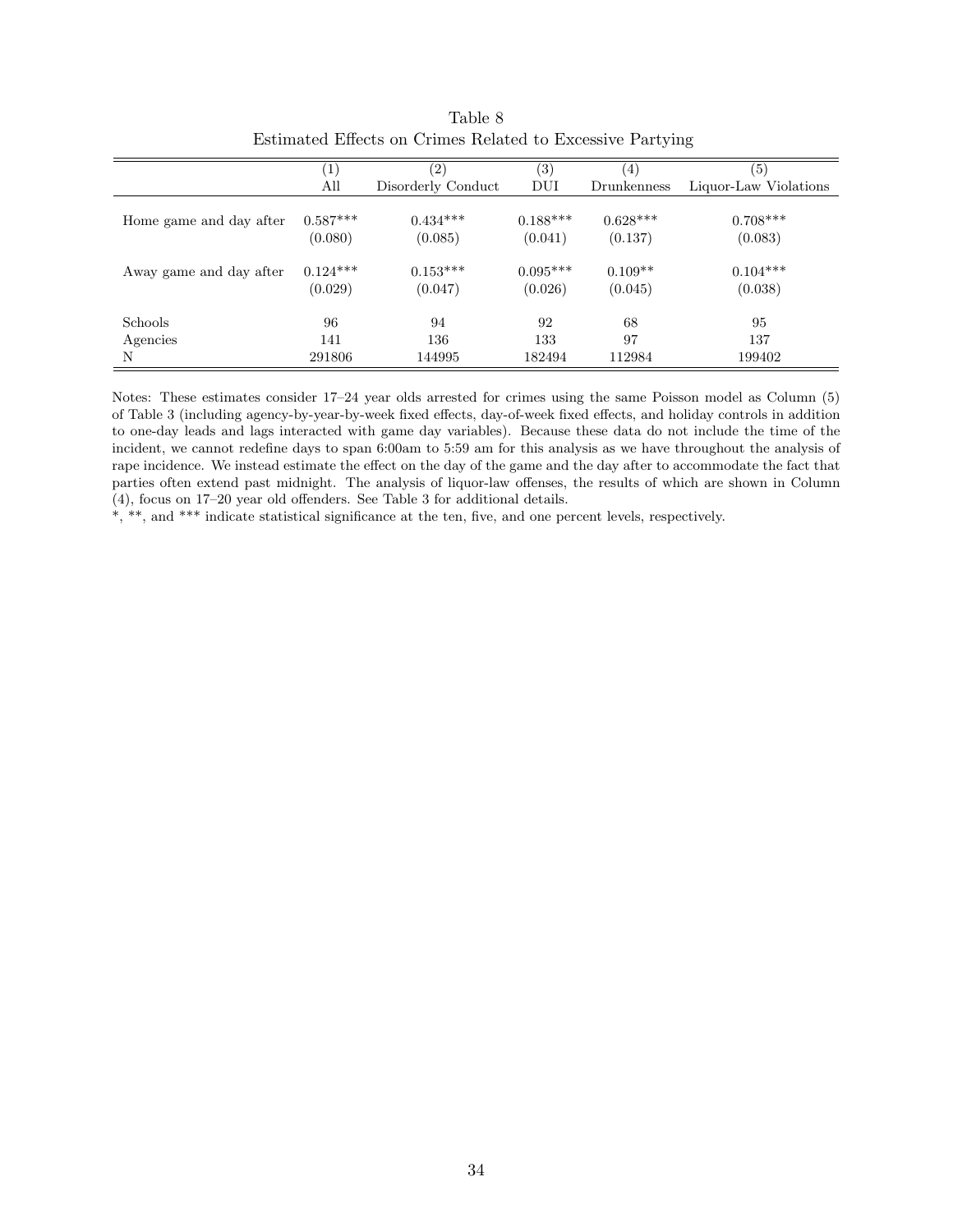<span id="page-36-0"></span>

|                                                 | (1)        | (2)                    |
|-------------------------------------------------|------------|------------------------|
|                                                 | Rapes      | Alcohol-related crimes |
|                                                 |            |                        |
| Game day, expected to lose and won (upset win)  | $0.321*$   | $0.210***$             |
|                                                 | (0.182)    | (0.054)                |
|                                                 |            |                        |
| Game day, expected to be close and won          | 0.071      | $-0.056$               |
|                                                 | (0.169)    | (0.050)                |
|                                                 |            |                        |
| Game day, expected to win and lost (upset loss) | $-0.062$   | $-0.037$               |
|                                                 | (0.172)    | (0.079)                |
|                                                 |            |                        |
| Game day, expected to lose                      | 0.130      | $0.301***$             |
|                                                 | (0.103)    | (0.050)                |
|                                                 |            |                        |
| Game day, expected to be close                  | $0.281*$   | $0.488***$             |
|                                                 |            |                        |
|                                                 | (0.148)    | (0.084)                |
|                                                 |            |                        |
| Game day, expected to win                       | $0.313***$ | $0.460***$             |
|                                                 | (0.090)    | (0.098)                |
|                                                 |            |                        |
| Schools                                         | 52         | 52                     |
| Agencies                                        | 85         | 88                     |
| Ν                                               | 56810      | 201013                 |
|                                                 |            |                        |

|                           | Table 9 |  |
|---------------------------|---------|--|
| Estimates by Game Outcome |         |  |

Notes: Column (1) considers reports of 17–24 year old rape victims. Column (2) considers 17–24 year olds arrested for alcohol-related crimes–namely Disorderly Conduct, DUI, Drunkenness and Liquor-Law Violations. The results in both columns are from specifications which draw on the same Poisson model as Column (5) of Table [3](#page-30-0) (including agency-by-year-by-week fixed effects, day-of-week fixed effects, and holiday controls, in addition to one-day leads and lags on each of the game-day variables). See the notes to Table [3](#page-30-0) and Table [8](#page-35-0) for additional details. \*, \*\*, and \*\*\* indicate statistical significance at the ten, five, and one percent levels, respectively.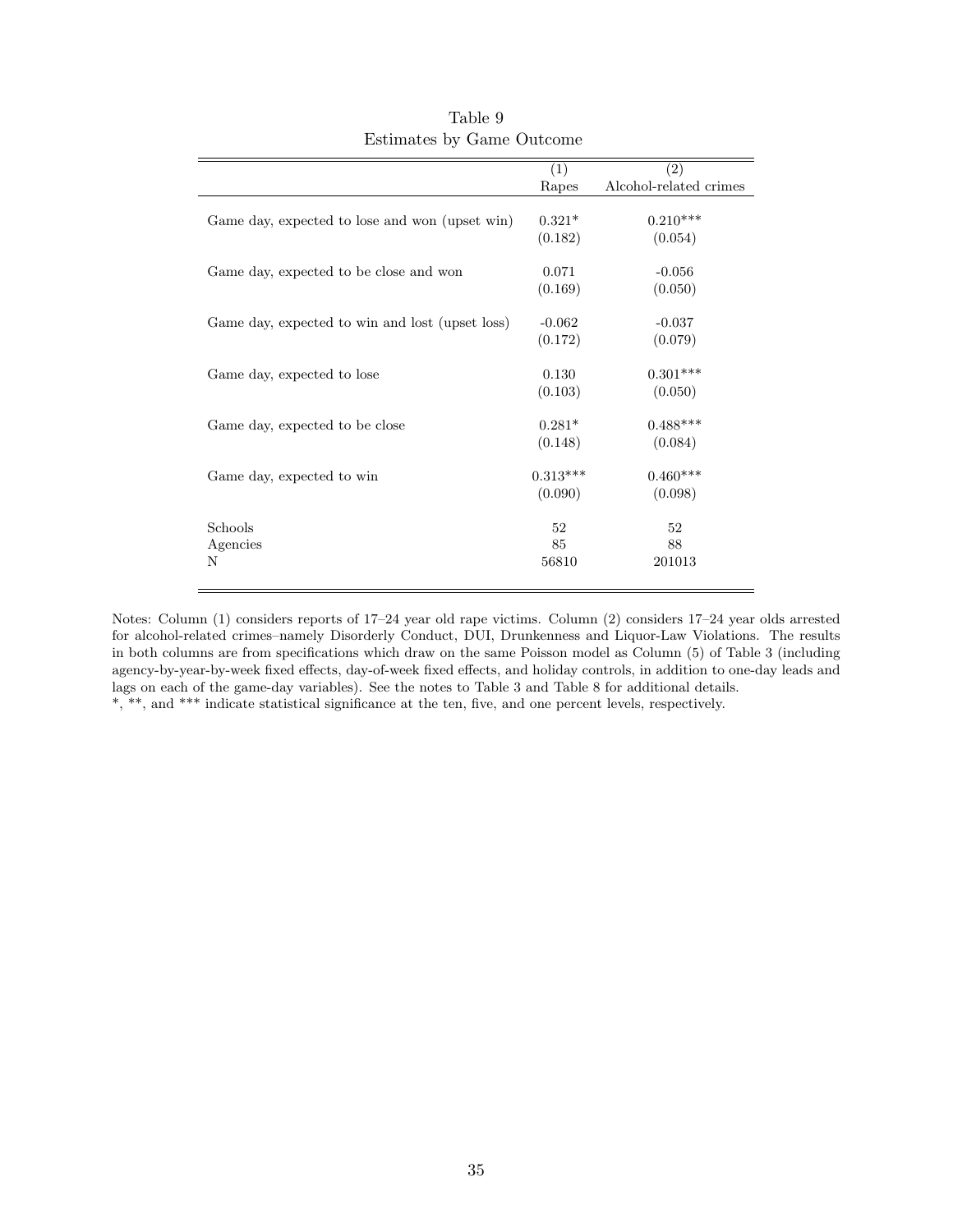|                       | All In-Season Saturdays | Only Bye Weeks    |
|-----------------------|-------------------------|-------------------|
|                       | (1)                     | $\left( 2\right)$ |
|                       | 0.026                   | 0.029             |
| Day before            |                         |                   |
|                       | (0.074)                 | (0.076)           |
| Saturday without game | $-0.019$                | $-0.022$          |
|                       | (0.079)                 | (0.081)           |
| Day after             | 0.019                   | 0.032             |
|                       | (0.114)                 | (0.118)           |
| Schools               | 96                      | 96                |
| Agencies              | 138                     | 138               |
| Ν                     | 60912                   | 60912             |

<span id="page-37-0"></span>Table 10 Falsification Tests Considering "Effects" of In-Season Saturdays Without Games

Notes: These estimates consider the same outcome (reports of 17–24 year old rape victims to an agency on a given day) using the same Poisson model as Column (5) of Table [3](#page-30-0) (including agency-by-year-by-week fixed effects, dayof-week fixed effects, and holiday controls). See Table [3](#page-30-0) for additional details. Actual game days are removed from the data for this exercise. Column (1) considers the degree to which there are spikes on Saturdays during the season on which there is no game while Column (2) considers the degree to which there are spikes on Saturdays during the season for weeks in which there is no game (i.e., bye weeks).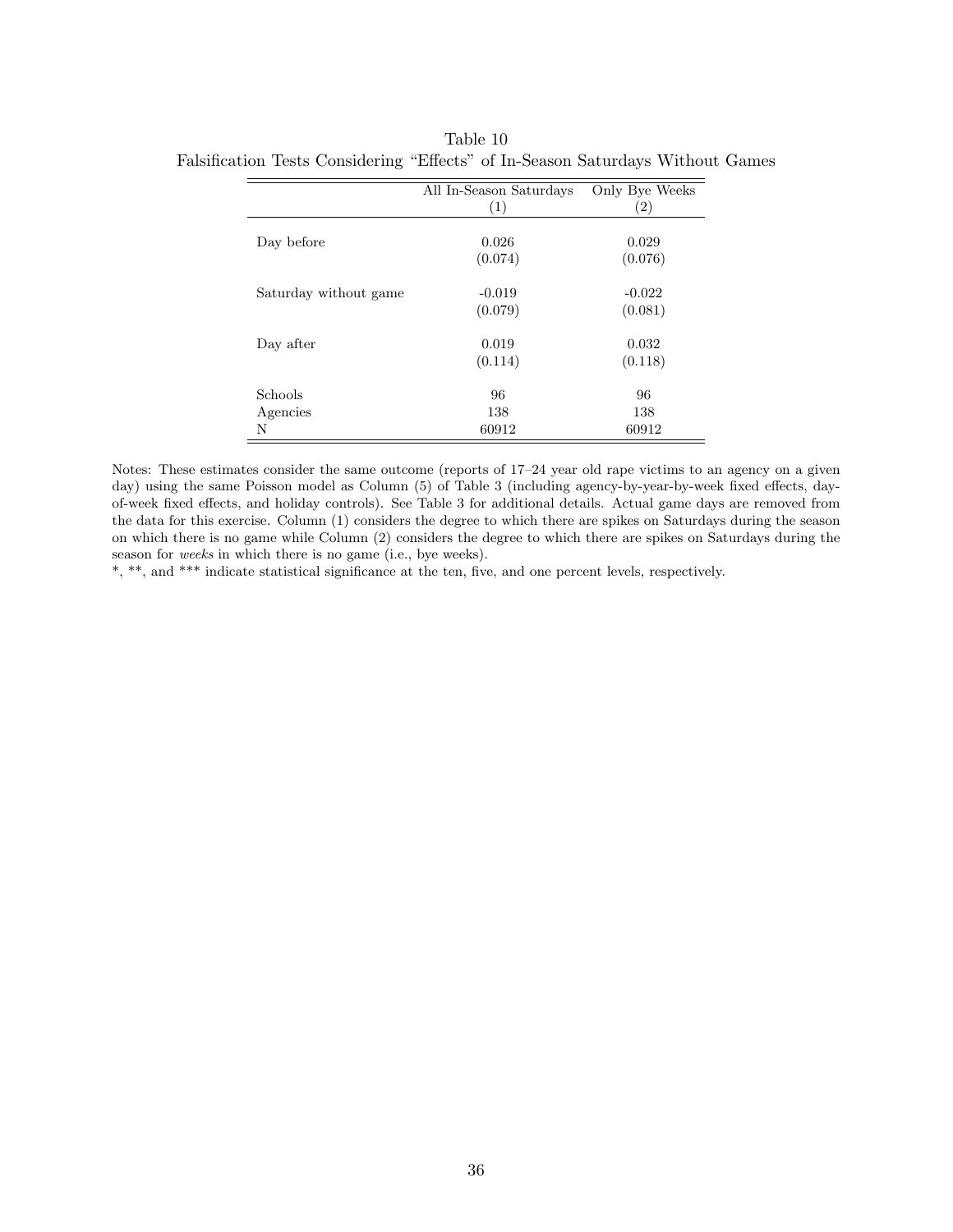<span id="page-38-0"></span>

| Additional Months Omitted: | None<br>(1)           | Jan-May<br>$\left( 2\right)$ | Sept<br>(3)         | Oct<br>(4)           | <b>Nov</b><br>(5)     | Dec<br>(6)            |
|----------------------------|-----------------------|------------------------------|---------------------|----------------------|-----------------------|-----------------------|
|                            |                       |                              |                     |                      |                       |                       |
| Day before home game       | $0.178***$<br>(0.067) | $0.140*$<br>(0.077)          | $0.192*$<br>(0.100) | $0.152**$<br>(0.066) | $0.221***$<br>(0.073) | $0.194***$<br>(0.067) |
|                            |                       |                              |                     |                      |                       |                       |
| Home game day              | $0.343***$            | $0.379***$                   | $0.361***$          | $0.300***$           | $0.377***$            | $0.344***$            |
|                            | (0.069)               | (0.084)                      | (0.091)             | (0.076)              | (0.068)               | (0.066)               |
| Day after home game        | $0.125**$             | 0.133                        | $0.113*$            | 0.103                | $0.165**$             | $0.126**$             |
|                            | (0.057)               | (0.095)                      | (0.069)             | (0.066)              | (0.077)               | (0.054)               |
| Day before away game       | 0.029                 | $-0.008$                     | 0.003               | 0.027                | 0.054                 | 0.049                 |
|                            | (0.058)               | (0.067)                      | (0.069)             | (0.071)              | (0.069)               | (0.060)               |
| Away game day              | $0.136**$             | $0.173***$                   | $0.161***$          | $0.138**$            | 0.109                 | $0.135***$            |
|                            | (0.054)               | (0.067)                      | (0.058)             | (0.067)              | (0.067)               | (0.052)               |
|                            |                       |                              |                     |                      |                       |                       |
| Day after away game        | $-0.070$              | $-0.061$                     | $-0.070$            | $-0.074$             | $-0.093$              | $-0.064$              |
|                            | (0.070)               | (0.100)                      | (0.086)             | (0.097)              | (0.079)               | (0.074)               |
| Schools                    | 96                    | 94                           | 96                  | 95                   | 96                    | 94                    |
|                            |                       |                              |                     |                      |                       |                       |
| Agencies                   | 138                   | 136                          | 138                 | 134                  | 137                   | 136                   |
| N                          | 77191                 | 35984                        | 67429               | 67010                | 67861                 | 68765                 |

Table 11 Robustness Test Omitting Additional Months of the Year

Notes: These estimates consider reports of 17–24 year old rape victims using the same Poisson model as Column (5) of Table [3](#page-30-0) (including agency-by-year-by-week fixed effects, day-of-week fixed effects, and holiday controls in addition to one-day leads and lags from the game day). See Table [3](#page-30-0) for additional details.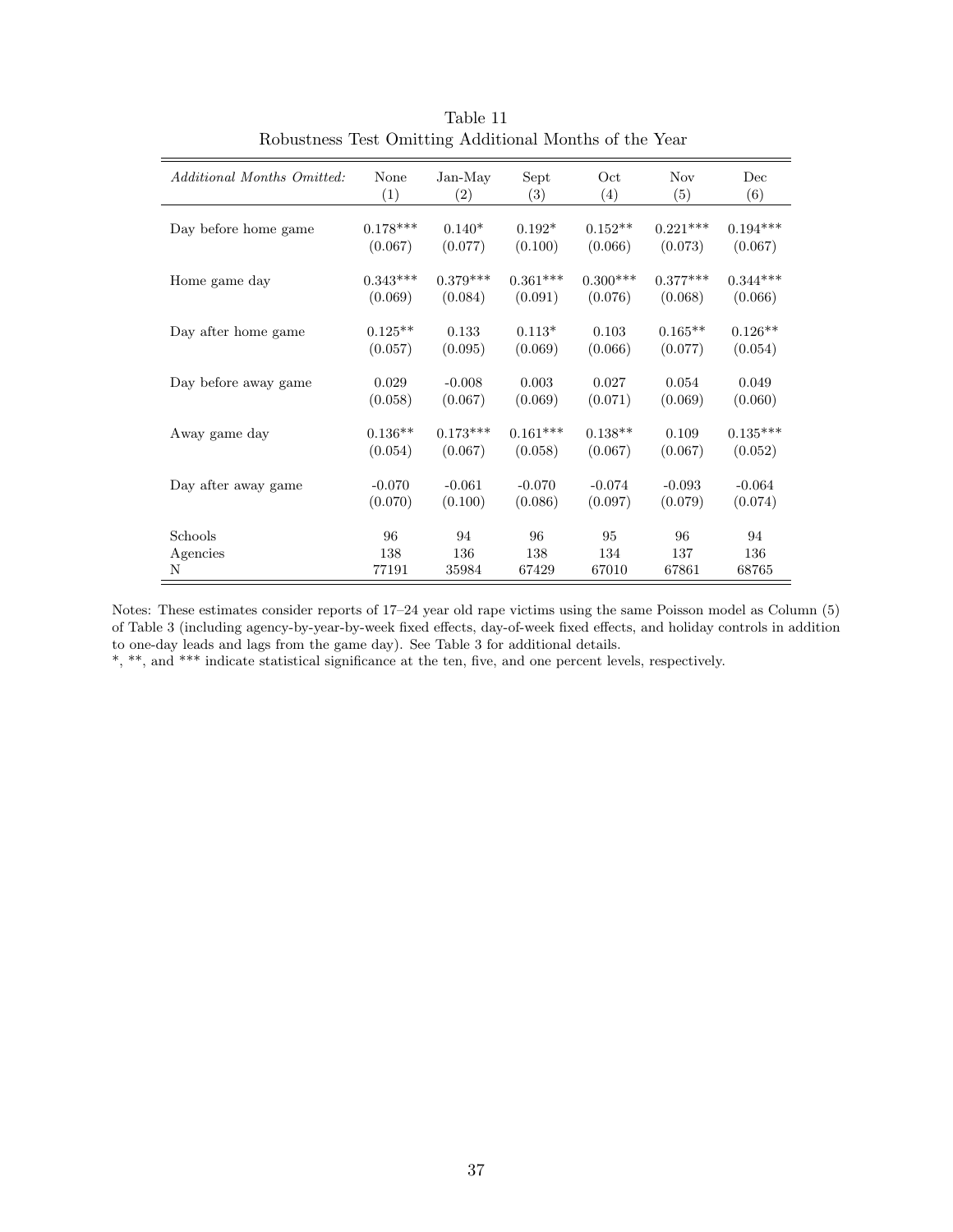Table A1 List of Division 1 Schools, Corresponding Law-Enforcement Agencies, and Rivals

<span id="page-39-0"></span>

| School                                         | Agencies (Years in NIBRS)                                                            | Rival(s)                                                                       |
|------------------------------------------------|--------------------------------------------------------------------------------------|--------------------------------------------------------------------------------|
| Air Force Academy                              | Colorado Springs Police Dept (1997-2012)                                             | Colorado State, Hawaii                                                         |
| Alabama State Univ                             | Alabama State Univ Police (1991-1992)                                                | Tuskegee                                                                       |
| Arkansas State Univ                            | Arkansas State Univ Police Dept. (2003-2012)                                         | Memphis                                                                        |
| Auburn Univ                                    | Jonesboro Police Dept (2003-2012)                                                    |                                                                                |
| Austin Peay State Univ                         | Auburn Police Dept (1991-1992)<br>Clarksville Police Dept (1997-2012)                | Alabama, Georgia<br>Murray State                                               |
|                                                | Austin Peay State Univ Police (1997-2012)                                            |                                                                                |
| Boise State Univ                               | Boise Police Dept (1992-2012)                                                        | Fresno State, Idaho, Nevada                                                    |
| Bowling Green State Univ                       | Bowling Green Police Division (2006-2012)                                            | Kent State, Toledo                                                             |
|                                                | Bowling Green State Univ Police (2011-2012)                                          |                                                                                |
| Brigham Young Univ                             | Provo Police Dept (1992-2012)<br>Brigham Young Univ (1995-2012)                      | Utah, Utah State                                                               |
| Brown Univ                                     | Providence Police Dept (2006-2012)                                                   | Rhode Island, Harvard                                                          |
| Bryant Univ                                    | Smithfield Police Dept (2004-2012)                                                   |                                                                                |
| Central Connecticut State Univ                 | C Connecticut State Univ Police (1998-2012)                                          | Sacred Heart (CT)                                                              |
| Central Michigan Univ                          | C Michigan Univ Police Dept (1995-2012)                                              | Eastern Michigan, Western Michigan                                             |
| Charleston Southern Univ                       | Mount Pleasant Police Dept (1995-2012)<br>North Charleston Police Dept (1991-2012)   | Coastal Carolina                                                               |
| Clemson Univ                                   | Clemson Police Dept (1991-2012)                                                      | South Carolina, North Carolina State                                           |
|                                                | Clemson Univ Police (1991-2012)                                                      |                                                                                |
| Coastal Carolina Univ                          | Coastal Carolina Univ Police Dept (2003-2012)                                        | Charleston Southern (SC), Liberty                                              |
|                                                | Conway Police Dept (2003-2012)<br>William & Mary College Campus Police (1998-2012)   | Richmond, James Madison                                                        |
| College of William & Mary                      | Williamsburg Police Dept (1997-2012)                                                 |                                                                                |
| Colorado State Univ                            | Fort Collins Police Dept (2006-2012)                                                 | Air Force, Wyoming, Colorado                                                   |
|                                                | Colorado State Univ Police Dept (2006-2012)                                          |                                                                                |
| Dartmouth College                              | Hanover Police Dept (2003-2012)                                                      | New Hampshire                                                                  |
| Drake Univ                                     | Des Moines Police Dept (1991-2012)                                                   |                                                                                |
| East Carolina Univ<br>Eastern Illinois Univ    | Greenville Police Dept (1991-2012)<br>Charleston Police Dept (1993-1994)             | N. Carolina St, Marshall, S. Mississippi, N. Carolina<br><b>Illinois</b> State |
| Eastern Kentucky Univ                          | Richmond Police Dept (2001-2012)                                                     | Western Kentucky                                                               |
| Eastern Michigan Univ                          | E Michigan Univ Police Dept (1995-2012)                                              | Western Michigan, Central Michigan                                             |
| Eastern Washington Univ                        | Cheney Police Dept (2009-2012)                                                       | Montana                                                                        |
| Hampton Univ                                   | Hampton Police Dept (2000-2012)                                                      | Norfolk State, Howard                                                          |
| Idaho State Univ                               | Pocatello Police Dept (1992-2012)                                                    | Weber State, Montana                                                           |
| Illinois State Univ<br>Iowa State Univ         | Normal Police Dept (1993-1994)<br>Iowa State Univ Police (1992-2012)                 | Eastern Illinois<br>Iowa, Kansas State, Missouri                               |
|                                                | Ames Police Dept (1992-2012)                                                         |                                                                                |
| Jacksonville State Univ                        | Jacksonville St Univ Police Dept (1991-1992)                                         | Troy, Samford                                                                  |
|                                                | Jacksonville Police Dept (1991-1992)                                                 |                                                                                |
| James Madison Univ<br>Kansas State Univ        | Harrisonburg Police Dept (1997-2012)                                                 | Delaware, William & Mary                                                       |
|                                                | Riley County Police Dept (2000-2012)<br>Kansas St Univ Police Dept (2001, 2003-2012) | Kansas, Iowa State, Nebraska                                                   |
| Liberty Univ                                   | Lynchburg Police Dept (2000-2012)                                                    | Coastal Carolina                                                               |
| Marshall Univ                                  | Huntington Police Dept (2000-2012)                                                   | Ohio, East Carolina, West Virginia                                             |
|                                                | Marshall Univ Police Dept (1999-2012)                                                |                                                                                |
| Michigan State Univ                            | East Lansing Police Dept (2000-2012)<br>Michigan St Univ Police Dept (2000-2012)     | Indiana, Penn State, Michigan, Notre Dame                                      |
| Middle Tennessee State Univ                    | Murfreesboro Police Dept (1998-2012)                                                 | Troy, Western Kentucky                                                         |
|                                                | Middle Tennessee St Univ Police (1997-2012)                                          |                                                                                |
| Montana State Univ                             | Bozeman Police Dept (2005-2012)                                                      | Montana                                                                        |
| Morehead State Univ                            | Morehead Police Dept (2001-2005, 2008-2012)                                          | Eastern Kentucky                                                               |
| Murray State Univ<br>Norfolk State Univ        | Murray Police Dept (2000-2004, 2008-2012)<br>Norfolk State Univ Police (1997-2012)   | Western Kentucky                                                               |
| North Dakota State Univ                        | North Dakota State Univ Police (1997-2012)                                           | Hampton (Va)<br>South Dakota State, North Dakota                               |
|                                                | Fargo Police Dept (1991-2012)                                                        |                                                                                |
| Northern Illinois Univ                         | Northern Illinois Univ Police (1993-1994)                                            | Toledo, Ball State                                                             |
| Ohio State Univ                                | Columbus Police Dept (2003-2012)                                                     | Illinois, Michigan, Penn State                                                 |
|                                                | Ohio State Univ Police Dept (2003-2012)                                              |                                                                                |
| Ohio Univ<br>Old Dominion Univ                 | Athens Police Dept (2003-2012)<br>Old Dominion Univ Police Dept. (2009-2012)         | Marsharll, Miami (OH)<br>James Madison                                         |
|                                                | Norfolk Police Dept (2009-2012)                                                      |                                                                                |
| Oregon State Univ                              | Corvallis Police Dept (2003-2012)                                                    | Oregon, Washington, Washington State                                           |
| Presbyterian College                           | Clinton Dept of Public Safety (1991-2012)                                            | Newberry                                                                       |
|                                                | Presbyterian Col (1997-00, 2002-04, 2007-08, 2012)                                   |                                                                                |
| Sacred Heart Univ<br>South Carolina State Univ | Fairfield Police Dept (2001-2012)<br>S. Carolina State Univ Police Dept (1991-2012)  | Central Connecticut State<br>North Carolina A&T                                |
| South Dakota State Univ                        | Brookings Police Dept (2001-2006, 2008-2012)                                         | North Dakota State, South Dakota                                               |
| Southern Illinois Univ Carbondale              | Carbondale Police Dept (1993-1994)                                                   | Northern Iowa, Southeast Missouri State                                        |
| Tennessee State Univ                           | Tennessee State Univ (1997-2012)                                                     |                                                                                |
| Texas Christian Univ                           | Fort Worth Police Dept (2005-2012)                                                   | Baylor, Southern Methodist, Texas Tech                                         |
| Texas State Univ                               | San Marcos Police Dept (2002-2007)                                                   | Nicholls State, Sam Houston State<br>Virginia Military Institute, Furman       |
| The Citadel                                    | Citadel Public Safety (1991-2001, 2003-2012)<br>Charleston Police Dept (1991-2012)   |                                                                                |
| Univ Northern Iowa                             | Cedar Falls Police Dept (1992-2012)                                                  | Iowa, Iowa State, N. Dakota State, S. Illinois                                 |
|                                                | Univ of Northern Iowa Police (1992-2012)                                             |                                                                                |
| Univ Toledo                                    | Univ of Toledo Police Dept (2012)                                                    | Bowling Green State                                                            |
| Univ of Akron                                  | Akron Police Dept (1998-2012)                                                        | Kent State                                                                     |
| Univ of Alabama                                | Tuscaloosa Police Dept (1991-1992)<br>Univ of Alabama Pd Univ (1991-1992)            | Auburn, Louisiana State, Tennessee                                             |
| Univ of Alabama-Birmingham                     | Birmingham Police Dept (1991-1992)                                                   | Southern Mississippi, Troy                                                     |
| Univ of Arkansas                               | Univ of AK - Fayetteville Police (2007-2012)                                         | Louisiana State, Texas, Mississippi, Texas A&M                                 |
|                                                |                                                                                      | Continued on next non                                                          |

Continued on next page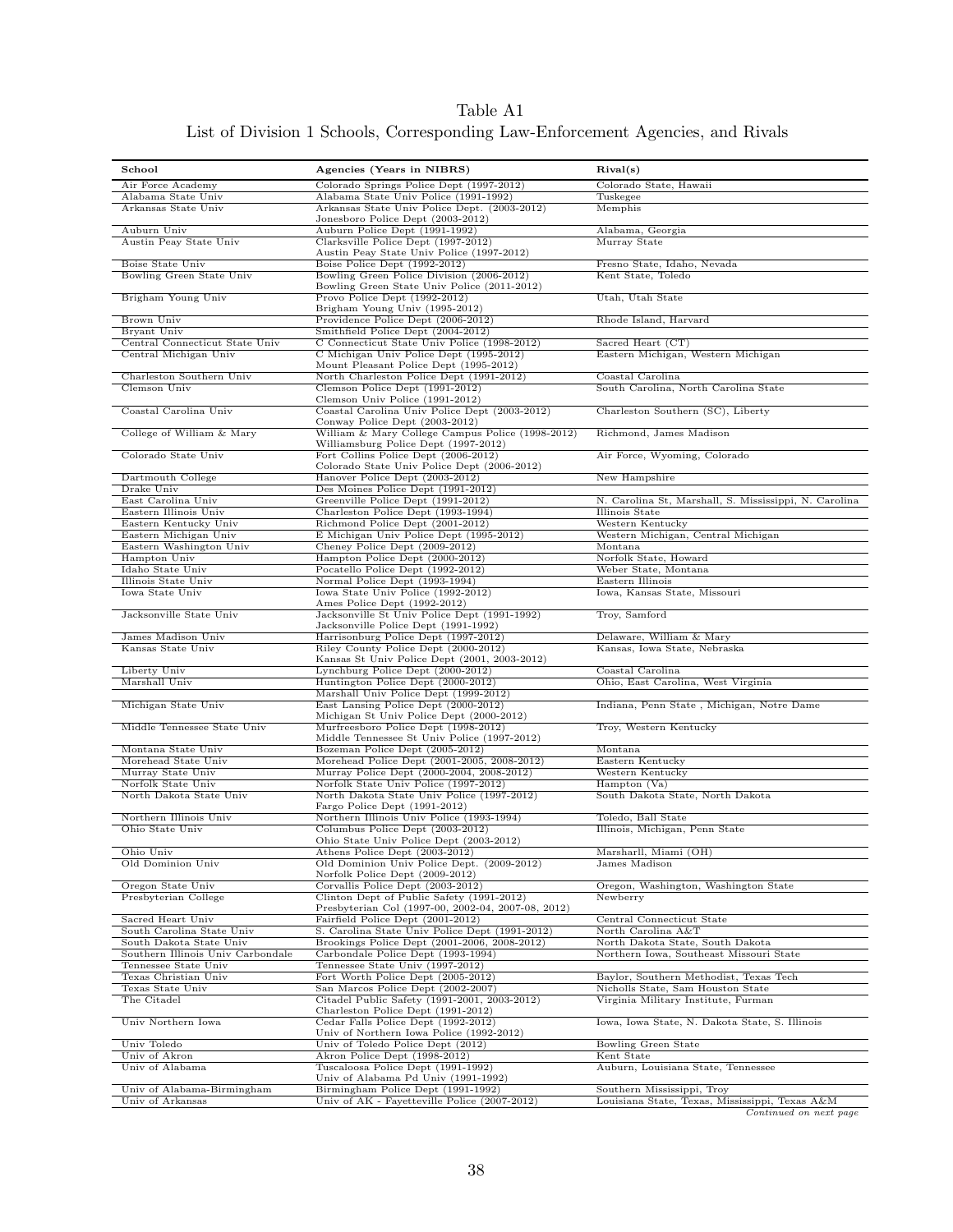|                                   | Table $A1$ – <i>Continued from previous page</i>                                          |                                                     |
|-----------------------------------|-------------------------------------------------------------------------------------------|-----------------------------------------------------|
| School                            | Agencies (Years in NIBRS)                                                                 | Rival(s)                                            |
|                                   | Fayetteville Police Dept (2003-2012)                                                      |                                                     |
| Univ of Arkansas as Pine Bluff    | Pine Bluff Police Dept (2009-2012)                                                        |                                                     |
| Univ of Cincinnati                | Cincinnati Police Dept (1998-2012)                                                        | Miami (OH), Louisville, Pittsburgh                  |
| Univ of Colorado Boulder          | Univ of Colorado - Boulder Police Dept (1997-2012)<br>Boulder Police Dept (2010-2012)     | Nebraska, Colorado State, Utah                      |
| Univ of Connecticut               | Univ of Connecticut Police (1998-2012)                                                    | Massachusetts, Rutgers                              |
| Univ of Dayton                    | Dayton Police Dept (1998-2012)                                                            |                                                     |
| Univ of Idaho                     | Moscow Police Dept (1992-2012)                                                            | Boise State, Washington State                       |
| Univ of Illinois Urbana-Champaign | Champaign Police Dept (1993-1994)<br>Univ of Illinois Police Dept (1993-1994)             | Missouri, Northwestern, Purdue, Ohio State          |
| Univ of Iowa                      | Univ of Iowa Police (1996, 1998-2012)<br>Iowa City Police Dept (1993-2012)                | Minnesota, Iowa State, Nebraska, Wisconsin          |
| Univ of Kansas                    | Univ of KS Police Dept (2001-2009, 2011-2012)<br>Lawrence Police Dept (2001-2012)         | Nebraska, Missouri, Kansas State                    |
| Univ of Kentucky                  | Univ of KY Police Dept (2002-2005, 2008-2012)<br>Lexington Division of Police (2011-2012) | Louisville, Mississipi State, Tennessee, Vanderbilt |
| Univ of Louisville                | Univ of Louisville Police Dept (2009-2012)                                                | Cincinnati, Kentucky, Memphis                       |
| Univ of Massachusetts             | Amherst Police Dept (2002-2012)<br>Univ of Mass - Amherst Police (1995-2012)              | Boston College, Connecticut                         |
| Univ of Memphis                   | Memphis Police Dept (2000-2012)<br>Univ of Memphis Police (1998-2012)                     | Southern Mississippi                                |
| Univ of Michigan                  | Ann Arbor Police Dept (2003-2012)<br>Univ of MI Flint Dept of Public Safety (1995-2012)   | Michigan State, Notre Dame, Ohio State, Minnesota   |
| Univ of New Hampshire             | Durham Police Dept (2008-2012)                                                            | Dartmouth, Maine, Massachusettes                    |
| Univ of North Texas               | Denton Police Dept (2002-2012)                                                            | Southern Methodist                                  |
| Univ of Northern Colorado         | Greeley Police Dept (2005-2012)                                                           |                                                     |
| Univ of Richmond                  | Williamsburg Sheriff'S Dept (1998-2012)                                                   | William & Mary                                      |
| Univ of South Carolina            | Univ of S. Carolina Law Enf & Saf $(1991-2012)$<br>Columbia Police Dept (1991-2012)       | Clemson, Georgia                                    |
| Univ of South Dakota              | Vermillion Police Dept (2001-2012)                                                        | South Dakota State                                  |
| Univ of Tennessee                 | Knoxville Police Dept (2000-2012)<br>Univ of Tennessee at Knoxville Police (1997-2012)    | Kentucky, Vanderbilt, Alabama, Florida              |
| Univ of Texas at Austin           | Austin Police Dept (1997-2003)                                                            | Oklahoma, Texas A&M, Texas Tech, Arkansas           |
| Univ of Texas at El Paso          | El Paso Police Dept (2004-2007)                                                           | New Mexico State                                    |
| Univ of Utah                      | Salt Lake City Police Dept (1999-2012)<br>Univ of Utah Police Dept (1993-2003)            | Brigham Young, Utah State                           |
| Univ of Virginia                  | Charlottesville Police Dept. (1997-2012)<br>Univ of Virginia Police Dept (1997-2012)      | North Carolina, Virginia Tech                       |
| Univ of Washington                | Seattle Police Dept (2012)                                                                | Washington State, Oregon                            |
| Utah State Univ                   | Logan Police Dept (1993-2012)<br>Utah State Univ Police Dept (2005-2012)                  | Wyoming, Utah, Brigham Young                        |
| Vanderbilt Univ                   | Nashville Metro Police Dept (1999-2012)<br>Vanderbilt Univ (1997-2012)                    | Georgia, Kentucky, Mississippi, Tennessee           |
| Virginia Tech                     | Virginia Polytechnic Institute Police (2004-2012)<br>Blacksburg Police Dept (1995-2012)   | West Virginia, Virginia, Miami                      |
| Washington St Univ                | Washington St Univ Police Dept (2011-2012)<br>Pullman Police Dept (2006-2012)             | Washington, Idaho                                   |
| Weber State Univ                  | Ogden Police Dept (2001-2012)                                                             |                                                     |
| West Virginia Univ                | West Virginia Univ Police Dept. (2001-2012)<br>Morgantown Police Dept (1999-2012)         | Pittsburgh, Maryland, Syracuse, Virginia Tech       |
| Western Illinois Univ             | Macomb Police Dept (1993-1994)                                                            |                                                     |
| Western Kentucky Univ             | Western Kentucky Univ Police (2009-2012)<br>Bowling Green Police Dept (2008-2012)         | Murray State, E Kentucky, Middle Tennessee St       |
| Western Michigan Univ             | Kalamazoo Dept of Public Safety (2000-2012)<br>Western MI Univ Police Dept (1995-2012)    | Eastern Michigan, Central Michigan                  |
| Youngstown State Univ             | Youngstown Police Dept (2004-2012)                                                        | Akron                                               |